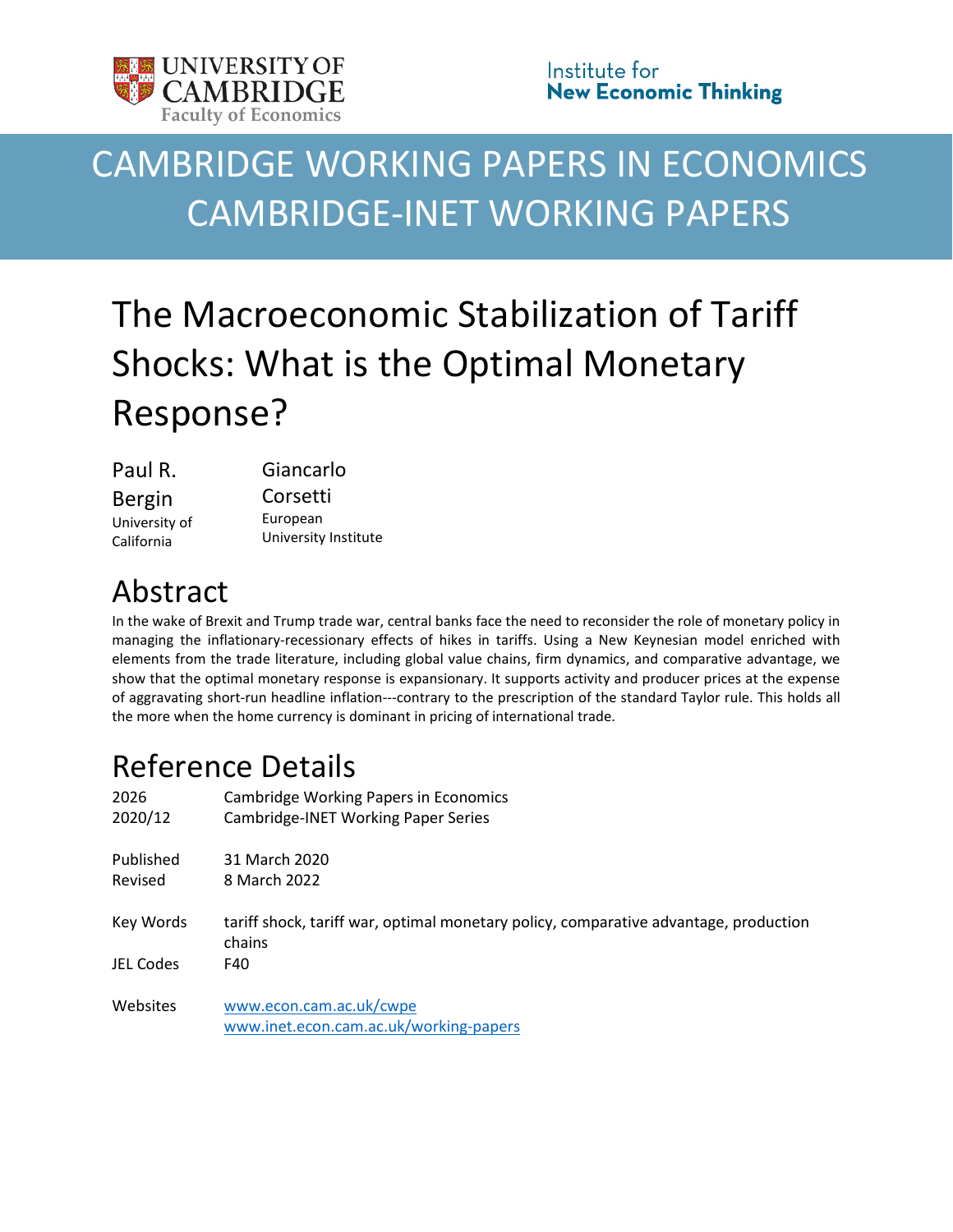### The Macroeconomic Stabilization of Tariff Shocks: What is the Optimal Monetary Response?

Paul R. Bergin Department of Economics, University of California at Davis, and NBER

> Giancarlo Corsetti European University Institute, and CEPR

#### March 1, 2022

#### Abstract

In the wake of Brexit and Trump trade war, central banks face the need to reconsider the role of monetary policy in managing the inflationary-recessionary effects of hikes in tariffs. Using a New Keynesian model enriched with elements from the trade literature, including global value chains, firm dynamics, and comparative advantage, we show that the optimal monetary response is expansionary. It supports activity and producer prices at the expense of aggravating short-run headline inflation---contrary to the prescription of the standard Taylor rule. This holds all the more when the home currency is dominant in pricing of international trade.

Keywords: tariff shock, tariff war, optimal monetary policy, comparative advantage, production chains JEL classification: F4

Paul R. Bergin, Department of Economics, University of California at Davis, One Shields Ave., Davis, CA 95616. Phone: (530) 752-1578. Email: prbergin@ucdavis.edu.

Giancarlo Corsetti, Pierre Werner Chair and Professor of Economics, European University Institute, Via dei Roccettini 9, San Domenico di Fiesole (FI), Italy. Email: giancarlo.corsetti@eui.edu.

We thank participants of the 2021 ASSA meetings, 2021 SED meetings, CEPR-IMFC5 conference in Seoul 2020, and seminar participants at National Tsing Hua University, National Taiwan University, and the Central Bank of Taiwan.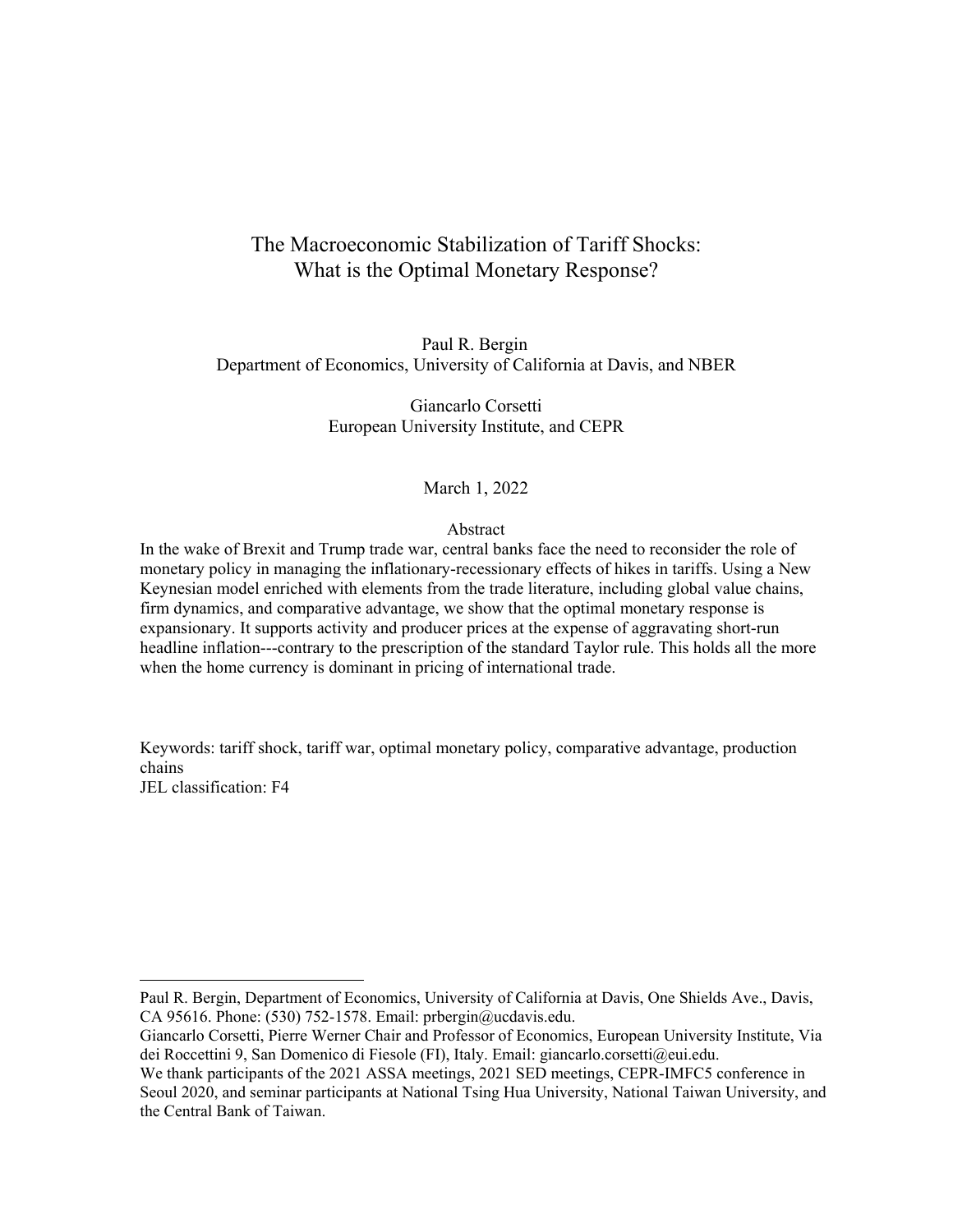#### **1. Introduction**

 $\overline{a}$ 

Brexit and the Trump trade wars ignited a debate over the economic effects of tariffs, and the appropriate monetary policy response to the economic slowdown potentially induced by these shocks. U.S. tariffs on Chinese exports rose seven-fold from 2018 to 2020, with little sign of any policy reversal since.<sup>1</sup> During the four years after the Brexit referendum in the absence of a trade agreement, uncertainty over trade relations with Europe dampened investment and production in the U.K.; even in the wake of an agreement implemented in 2021 trade remained hampered by increased regulatory requirements. More to the point, these notable recent trade disputes could signify a weakening of global consensus regarding free trade, and may herald a changed environment, in which central banks will again face this new type of shock.

While these events have motivated a recent swell in research on the macroeconomic effects of trade policy, this nascent literature has not focused on the monetary dimension. Research has been conducted mostly in the context of real trade models, or monetary models with a stylized monetary side (see the foundational work of Barattieri, et al. (2021), among others).<sup>2</sup> In recent theoretical research on the macroeconomics of tariff shocks, monetary policy is modelled in terms of Taylor rules, without however deriving them from an optimal policy exercise. This approach is tantamount to assuming that tariffs are akin to supply shocks, either productivity or markup supply disturbances, so that the best monetary response consists of countering their inflationary effects with a contraction. (See Barattieri et al. (2021), Caldara et al. (2020), and Linde and Pescatori (2019) for examples.) But the question central banks have been facing is how to respond efficiently to surprise shifts in trade policy. This calls for a welfare-based analysis of the optimal policy, capable of providing economic insight into how to redress the macroeconomic impact of a tariff shock. This paper is the first we know of to conduct such an analysis.

 We study the Ramsey optimal monetary policy response to tariff shocks in a New Keynesian model that is enriched, incrementally, with features we deem particularly relevant

<sup>&</sup>lt;sup>1</sup> In 2021 they remained more than six times their 2018 levels. From Brown (2021).

<sup>&</sup>lt;sup>2</sup> See also, for example Bloom, et al. (2019), Born et al. (2019), Breinlich et al. (2017), Caliendo et al. (2017), Davies and Studnicka (2018), Dhingra et al. (2017), Sampson (2017), Steinberg (2019), and Van Reenen (2016). Some recent contributions use monetary models with standard monetary policy rules in the background, but these do not derive optimal policy or focus on the monetary response. Important examples are Linde and Pescatori (2019), Erceg et al. (2018) and Caldara et al. (2020). Barattieri et al. (2021) goes on to consider two alternative monetary regimes of a zero lower bound and a fixed exchange rate. Earlier work inspired by previous episodes of trade war include Crucini and Kahn (1996).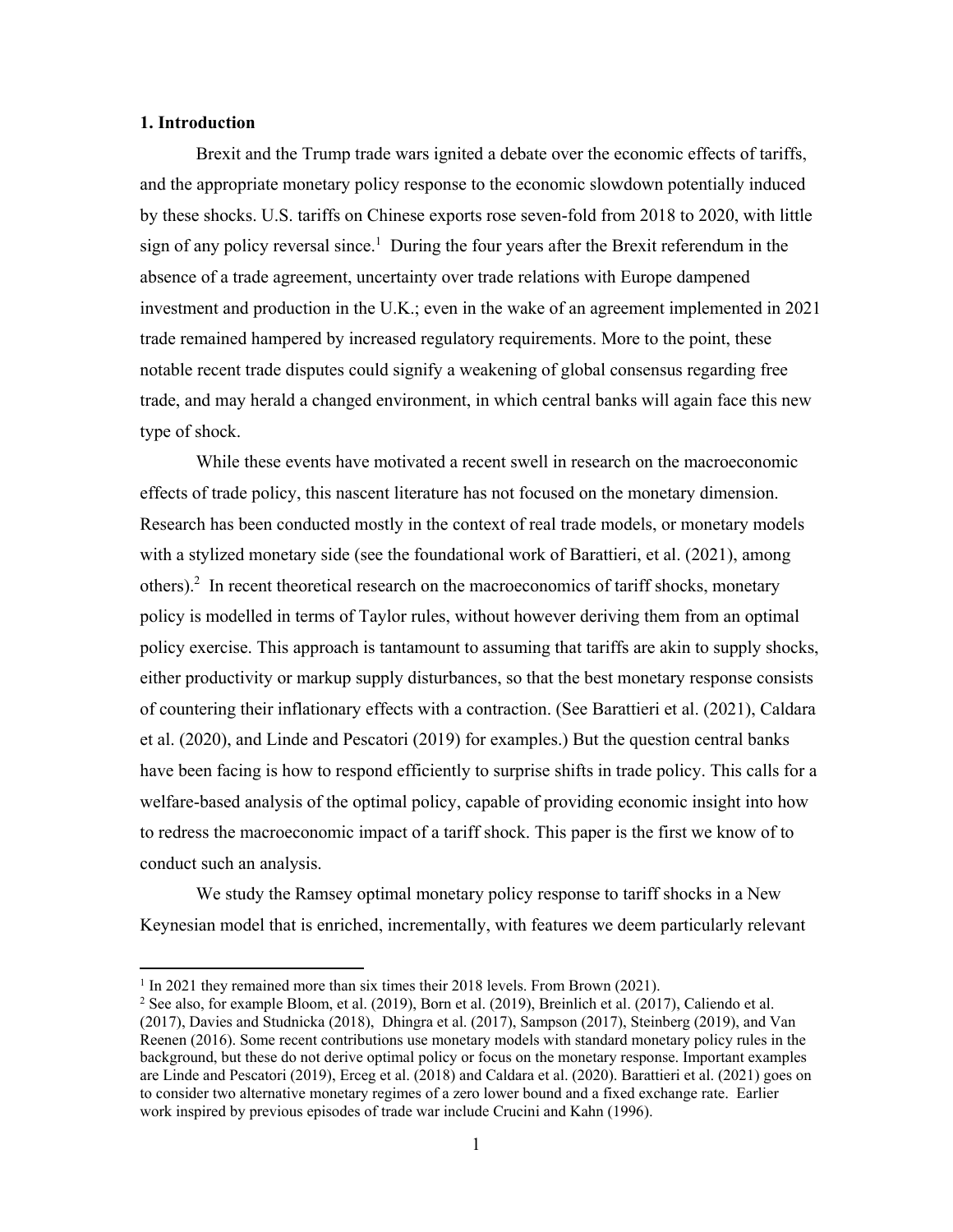for understanding the effects of tariffs. First, in line with recent open economy macro, our model features (if only in a stylized way) value chains in production, in which imported goods are used in the production of exports. This implies that tariff protection of domestic exporters also raises the cost of production for domestic firms. Second, drawing on the trade literature, the model features two traded sectors, one consisting of monopolistically competitive differentiated goods, characterized by sticky prices and sunk entry cost, and the other perfectly competitive non-differentiated goods. Hence, a country's comparative advantage is endogenous, with shocks causing reallocation of production across countries and sectors as well as changes in the composition of international trade. Third, we allow for asymmetries in exchange rate pass-through, as well as a distribution sector that drives a wedge between border and consumer prices, reducing the pass through of tariffs. $3$ 

We show that the Ramsey optimal response to a tariff war is broadly expansionary across a range of economic environments—the opposite of the optimal response to adverse productivity or markup shocks, which is generally anti-inflationary. Although like these shocks tariffs cause a hike in inflation accompanied by a fall in output, the combination of demand and supply effects brought about by a tariff hike is distinctly different. On one hand, tariffs translate into a cost-push factor via the cost of intermediates and imported consumption goods, which would motivate a rise in nominal wages. On the other hand, because of their direct effect on consumer prices, they translate into a fall in demand for goods, depressing wages. Except for the case of economies where the share of intermediates in production is very high, the demand effects prevail---causing (ex-tariff) inflation to fall in a persistent way. Hence the optimal monetary policy response is expansionary.

The economics of this result is best illustrated through a comparative analysis of tariffs with other shocks. In contrast to a standard productivity shock, the contraction and reallocation of production between countries and sectors caused by trade policy is not driven by a shift in fundamental economic costs of production. Rather, it is a cost artificially created by policy, which is distortionary even if the revenue is rebated back to consumers. We show that monetary policy can play a key role in mitigating this first-order distortion.

While markup shocks, like tariffs, are distortionary, tariffs differ in key dimensions: they apply selectively to export sales rather than all sales of a firm, the revenues accrue to the

<sup>&</sup>lt;sup>3</sup> The trade-motivated features of our model do not drive the sign and the "economics" of the optimal monetary response to tariffs. However, they do impinge on its intensity and transmission, and magnify the welfare costs of suboptimal policies.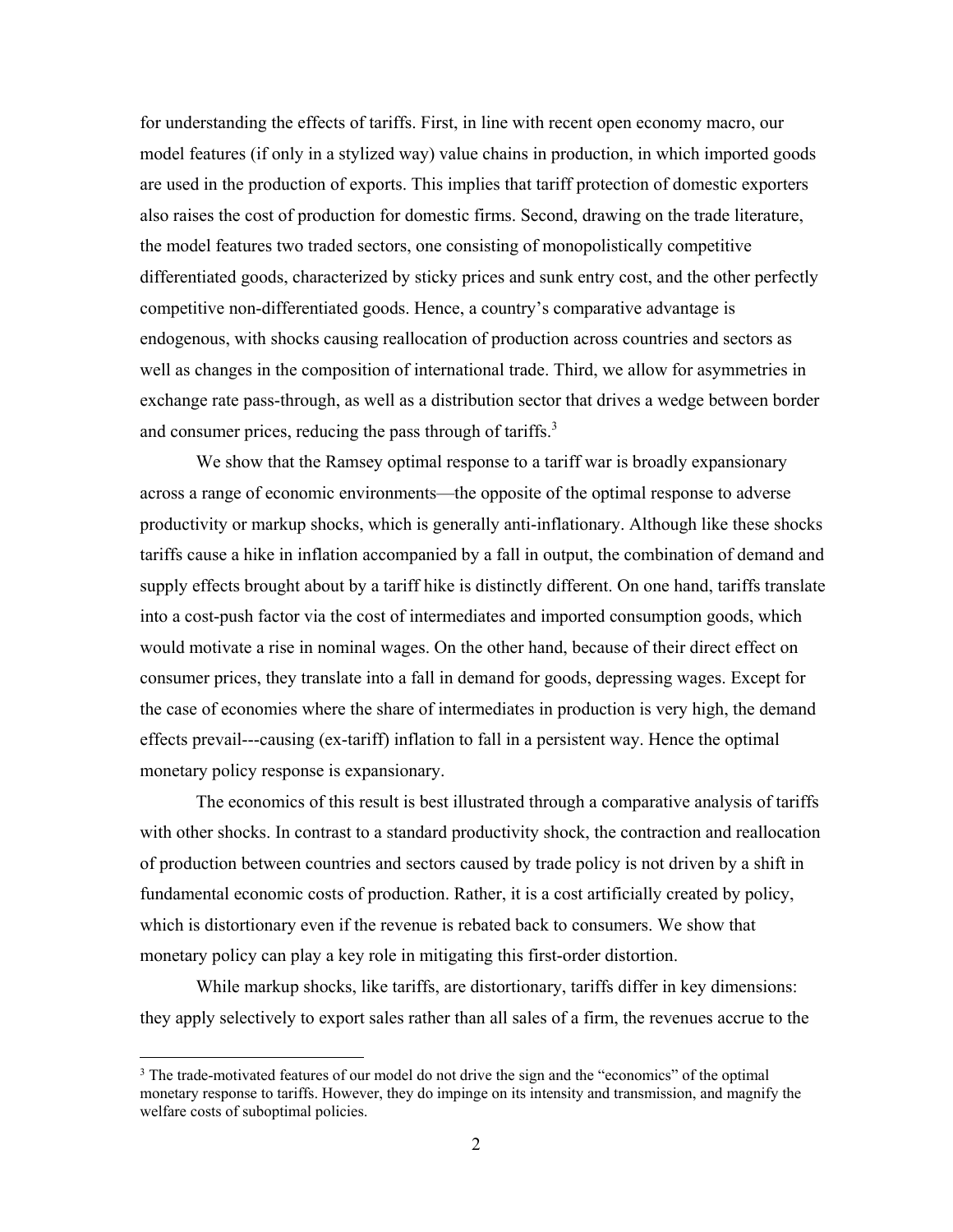importing country rather than the exporting firm, and, most crucially, tariff duties are imposed directly on the importer rather than part of the price set by exporters. Because of this last point, a tariff shock drives a wedge between the prices at the border and at consumer level, and this wedge translates into a fall in the demand faced by firms. As producers respond by setting lower (border) prices, the shock produces persistent and inefficient (ex-tariff) PPI deflation. Thus, monetary policy optimally leans against the fall in (sticky, ex-tariff) prices. We show that the Ramsey optimal monetary policy response to a tariff, a monetary expansion, is indeed the opposite of the optimal response to a comparable mark-up shock raising prices.

The logic of the result applies to both the case of tariff wars, and to the case of tariffs imposed asymmetrically by one country. With asymmetric tariffs, however, exchange rate misalignment raises an additional trade off, that the Ramsey (cooperative) optimal policy redresses by prescribing a monetary expansion in the country whose exports are targeted by the foreign trade policy, and a contraction in the country imposing the tariff. The combined, home and foreign, monetary stance causes the home currency to depreciate, so as to mitigate the distortionary effects of a tariff on international relative prices. This result suggests that a policy of currency depreciation in response to imposition of (one-sided) tariffs could be justified on the grounds of reducing distortions and promoting global welfare.

Moving beyond the standard macro analysis, we assess the benefits of efficient monetary stabilization in a richer environment where, realistically, tradable goods are produced in multiple sectors, subject to asymmetric tariff rates. Inter-sectoral adjustment may moderate the aggregate impact of the tariff on output and activity, which per se reduces the need for monetary stimulus. Yet, the tariff-induced distortions on comparative advantage bring forward additional policy trade-offs for monetary authorities, that can be quite consequential in terms of both societal welfare and policy design (but are missed in standard monetary analysis). Namely, without loss of generality, we focus our analysis on tariffs imposed on the differentiated (manufacturing) good sector, which the incidence of nominal rigidities makes more sensitive to monetary policy stabilization. We show that the welfare benefits from sustaining entry and production in this sector motivate a monetary stimulus well beyond the one required to support the (distorted) natural rate. We also clarify that the monetary trade-off between activity, inflation and comparative advantage across multiple tradable goods is distinct from the one associated with the coexistence of tradables and non-tradables. The classical model relying on this distinction misses the need for stabilization to address distortions affecting the composition of exports.

3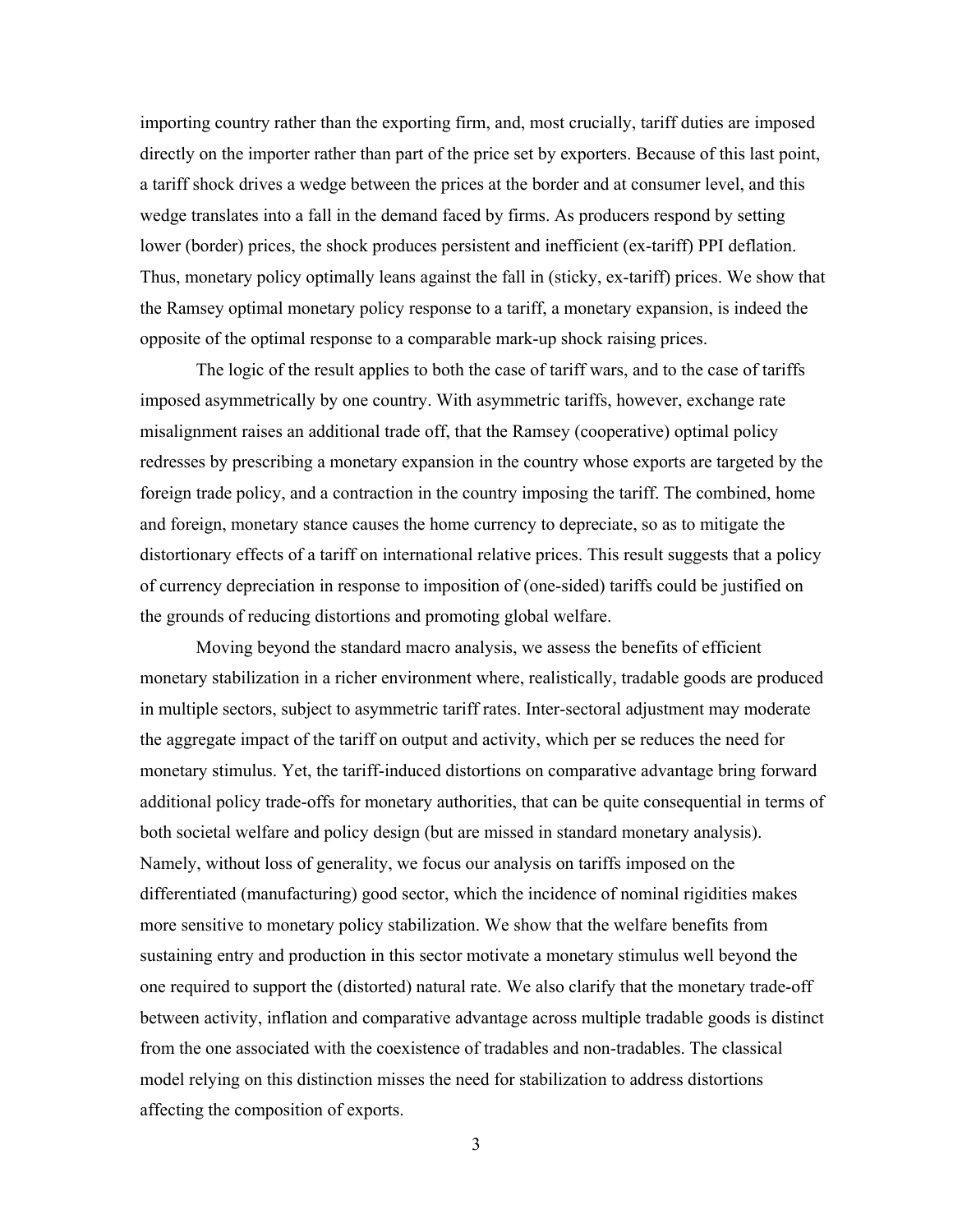We generalize our results allowing for incomplete or asymmetric exchange rate pass through and/or to a muted tariff pass through from border to consumer prices. We establish that in a world of Dominant Currency Pricing (DCP), where one country issues a dominant currency, the different incidence of price stickiness on exporters induces a strong asymmetry in both the transmission of tariff shocks and the optimal policy response. Even in a retaliatory, symmetric tariff war, the optimal monetary stance differs across borders. It is expansionary in the dominant currency country, since PCP price stickiness among domestic producers of differentiated tradables makes it possible to redress the tariff distortion on domestic production via internal demand and currency depreciation, while a weaker currency has a muted effect on imported inflation. The optimal stance is instead contractionary in the other country, since LCP price stickiness among foreign exporters insulates export prices from currency movements, while import prices remain highly sensitive to the exchange rate. As a result, although activity contracts in both countries, it falls by less in the country issuing the dominant currency. Most strikingly, implementing a monetary expansion allows the issuer of the dominant currency to redress the effects of the symmetric tariff on the differentiated goods sector. Although the tariff war is symmetric, this country actually gains comparative advantage in the production and export of these goods.

In line with recent empirical evidence (Flaaen et al. 2020 and Cavallo et al. 2019), a high degree of tariff pass through at border prices may correspond to a very low degree of pass through at consumer prices<sup>4</sup>. We show that an extension of the model including a distribution sector (after Corsetti and Dedola 2005) can match the evidence, allowing us to refine our qualitative and quantitative results.

Our work is related to a number of recent papers studying the macroeconomic effects of trade policies in dynamic stochastic general equilibrium models. The seminal work in Barattieri et al. (2021) and Erceg et al. (2018) study whether trade policies can potentially serve as effective tools of macroeconomic stimulus in environments with nominal frictions. Caldara et al. (2018) investigates the macroeconomic implications of trade policy uncertainty. Linde and Pescatori (2019) study the degree to which endogenous exchange rate movements work to offset the macroeconomic effects of tariffs and export subsidies. These papers share with our

<sup>&</sup>lt;sup>4</sup> In our model, for the PCP baseline, under the suboptimal policy the price-setting response of exporters accounts for a degree of incomplete pass-through of tariffs to border prices---these fall in line with a lower demand for foreign goods. Under the optimal policy, instead, the efficient home expansion causes ex-tariff border prices to rise.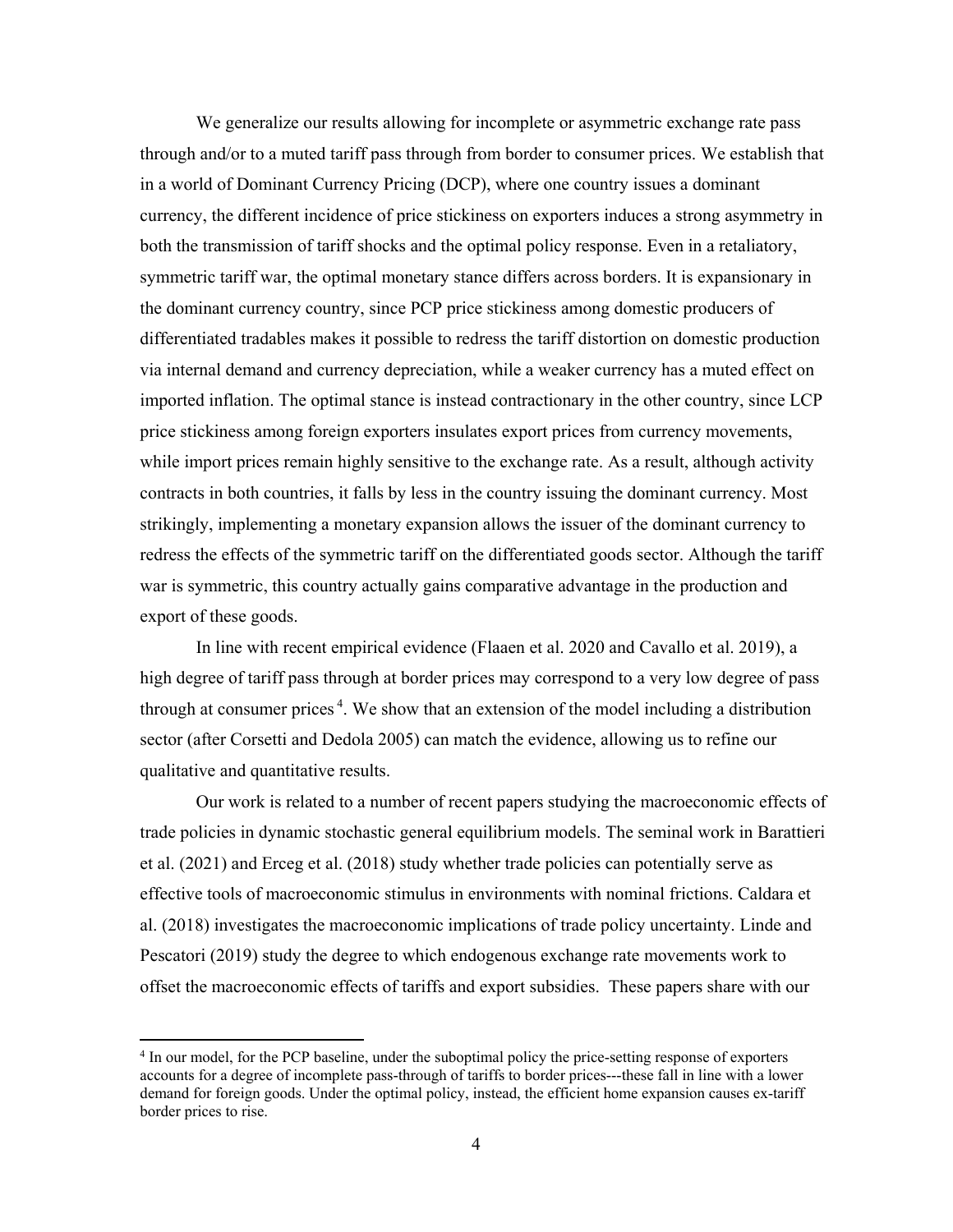work the specification of a monetary economy, but focus on the effects and/or design of tariff policies in a macroeconomic environment where monetary policy operates according to a standard Taylor rule in the background. In contrast, we focus on the design of the welfareoptimizing monetary policy response of a central bank faced by exogenous tariff shocks.

Closely related to us is the recent work by Auray et al. (2021), which shares our focus on the interaction of tariff policy with alternative monetary policies, including cooperative optimal policy. Specifically, they address the question of how alternative monetary policies affect an endogenous, strategic tariff policy. This runs in the opposite direction of our question, the choice of optimal monetary policy in the face of an exogenous tariff policy. As already mentioned, the question we ask is directly motivated by the need to design an effective monetary response to trade policy initiatives best viewed as exogenous shocks, either imposed by a foreign country over which central banks have no control, or reflecting an unexpected shift in the political agenda of the domestic government. Further, the economic environments of our models differ. Auray et al. (2021) specify a standard New Keynesian DSGE model, whereas we consider a model with economic features found important in the trade literature, such as international production chains and multiple traded sectors with the resulting shifts in comparative advantage.

The paper proceeds as follows. The next section describes the model environment and calibration that we use to study the optimal stabilization of a symmetric tariff war and a unilateral foreign tariff. To fully appreciate the novel features of our model, in Section 3, we start by analyzing the optimal policy response to a trade war in a one-tradable sector only version of the model—the standard workhorse model in open macro—assuming complete exchange rate pass-through. Section 4 repeats the analysis for the case of a unilateral hike in tariffs. In Section 5, we revisit our exercises allowing for two sectors, thus including macroeconomic issues raised by the distortionary effect of tariffs on comparative advantage. In section 6 and 7 we verify the robustness of our results when either exchange rate or tariff passthrough is incomplete, and study the implications of one currency being dominant in the invoicing of international trade. Section 8 summarizes conclusions and policy implications.

#### **2. Model**

The theoretical framework builds upon the monetary comparative advantage model developed in Bergin and Corsetti (2020), as it combines macroeconomic elements important for studying monetary policy, such as sticky prices and endogenous labor supply, with features

5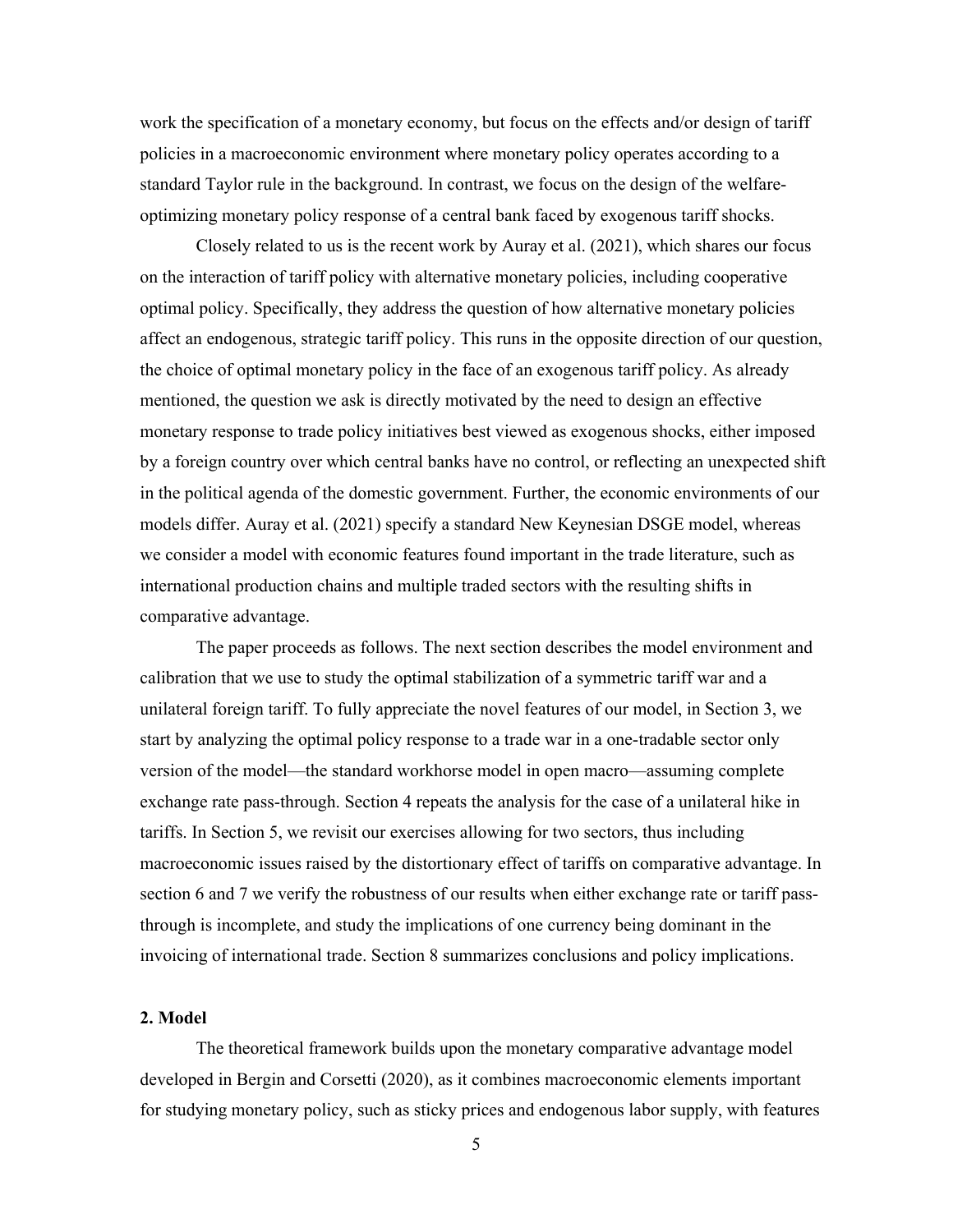of trade models, such as firm entry dynamics and endogenous comparative advantage among multiple traded sectors, which are important for studying trade policies. To address the issue at hand, we augment this framework, foremost, with ad-valorem tariffs imposed on imported goods.

The model features two countries, home and foreign, each of which produce two types of tradable goods. The first type of good comes in differentiated varieties produced under monopolistic competition, where firm entry requires a sunk investment, and prices are subject to nominal rigidities. The second type of good is modeled according to the standard specification in real business cycle models, assuming perfect substitutability among producers within a country, but imperfect substitutability across countries. In the text to follow, we present the households' and firms' problems as well as the monetary and fiscal policy rules from the vantage point of the home economy, with the understanding that similar expressions and considerations apply to the foreign economy—foreign variables are denoted with a "\*".

#### **2.1. Goods consumption demand and price indexes**

 In the benchmark version of the model, households consume goods produced in both sectors, and of both domestic and foreign origin. The differentiated goods come in many varieties, produced by a time-varying number of monopolistically competitive firms in the home and foreign country,  $n_t$  and  $n_t^*$  respectively, each producing a single variety. Each variety is an imperfect substitute for any other variety in this sector, either of home or foreign origin, with elasticity ϕ. The non-differentiated goods come in a home and foreign version, which are imperfect substitutes with elasticity η. However, within each country, all goods in this sector are perfectly substitutable with each other, and are produced in a perfectly competitive environment. We will refer to the differentiated sector as "manufacturing," and denote this sector with a *D*; we will denote the non-differentiated sector with a *N*.

 Tariffs are specified as ad-valorem duties imposed at the dock. They directly enter the relative prices observed by consumers, and which enter the demand equations. Tariff revenue is collected by the government of the importing country and rebated to domestic consumers, thus canceling out in the consolidated national budget constraint.

The overall consumption index is specified as follows:

$$
C_t = \left( \theta^{\frac{1}{\xi}} C_{D,t}^{\frac{\xi-1}{\xi}} + (1-\theta)^{\frac{1}{\xi}} C_{N,t}^{\frac{\xi-1}{\xi}} \right)^{\xi - 1 \over 2},
$$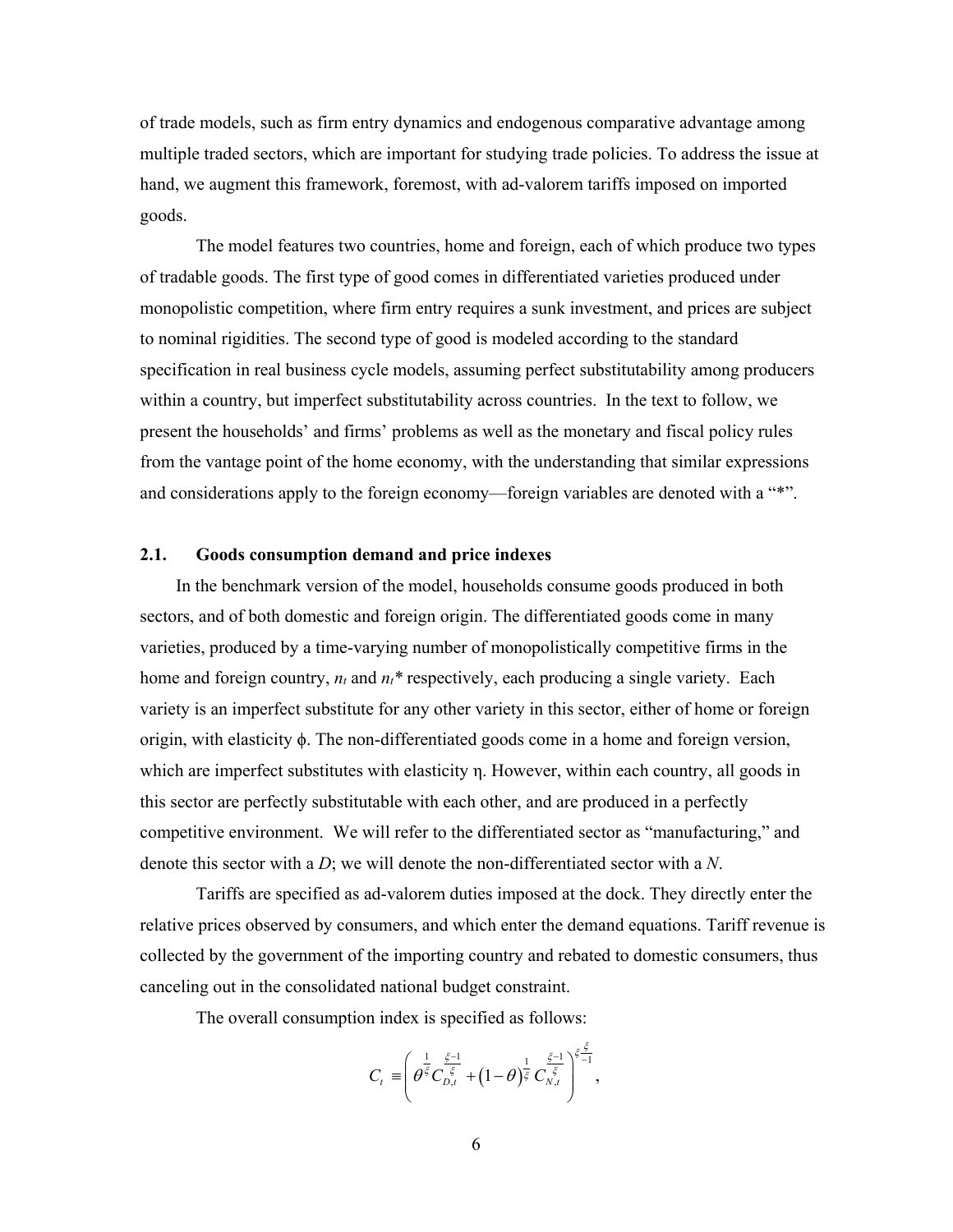where 
$$
C_{D,t} \equiv \left(\int\limits_{0}^{n_t} c_t(h) \frac{\phi^{-1}}{\phi} dh + \int\limits_{0}^{n_t^*} c_t(f) \frac{\phi^{-1}}{\phi} df\right)^{\phi \over \phi^{-1}}
$$

is the index over the endogenous number of home and foreign varieties of the differentiated manufacturing good,  $c_t(h)$  and  $c_t(f)$ , and

$$
C_{N,t} = \left(\nu^{\eta} C_{H,t}^{\frac{\eta-1}{\eta}} + \left(1-\nu\right)^{\frac{1}{\eta}} C_{F,t}^{\frac{\eta-1}{\eta}}\right)^{\frac{\eta}{\eta-1}}
$$

is the index over goods differentiated only by country of origin,  $C_{H,t}$  and  $C_{F,t}$  with  $v \in [0,1]$ accounting for the weight on domestic goods. The corresponding welfare-based consumption price index is

$$
P_{t} = \left(\theta P_{D,t}^{1-\xi} + (1-\theta)\left(P_{N,t}\right)^{1-\xi}\right)^{\frac{1}{1-\xi}}, \text{ where } (1)
$$

$$
P_{D,t} = \left( n_t p_t \left( h \right)^{1-\phi} + n_t^* \left( p_t \left( f \right) T_{D,t} \right)^{1-\phi} \right)^{\frac{1}{1-\phi}}
$$
(2)

is the index over the prices of all varieties of home and foreign manufacturing goods,  $p<sub>t</sub>(h)$  and  $p_t(f)$ , and

$$
P_{N,t} = \left(\nu P_{H,t}^{1-\eta} + (1-\nu)\left(P_{F,t}T_{N,t}\right)^{1-\eta}\right)^{\frac{1}{1-\eta}}
$$
\n(3)

is the index over the prices of home and foreign non-differentiated goods. In these indexes,  $T_{D,t}$ represents the quantity of 1 plus the ad valorem tariff rate imposed by the home country on imports of foreign differentiated goods, and  $T_{N,t}$  represents the quantity of 1 plus the advalorem tariff rate imposed by the home country on imports of foreign non-differentiated goods. In reporting results, we will distinguish between the "ex-tariff" price determined by an exporter,  $p_t(f)$ , and the "tariff-inclusive" price,  $p_t(f)T_{D,t}$ , paid by an importer.

 The relative demand functions for domestic residents implied from our specification of preferences are listed below:

$$
C_{D,t} = \theta \left( P_{D,t} / P_t \right)^{-\xi} C_t \tag{4}
$$

$$
C_{N,t} = C_{D,t} = (1 - \theta) (P_{N,t} / P_t)^{-\xi} C_t
$$
\n(5)

$$
c_{t}(h) = (p_{t}(h)/P_{D,t})^{-\phi} C_{D,t}
$$
 (6)

$$
c_{t}(f) = (p_{t}(f)T_{D,t} / P_{D,t})^{-\phi} C_{D,t}
$$
\n(7)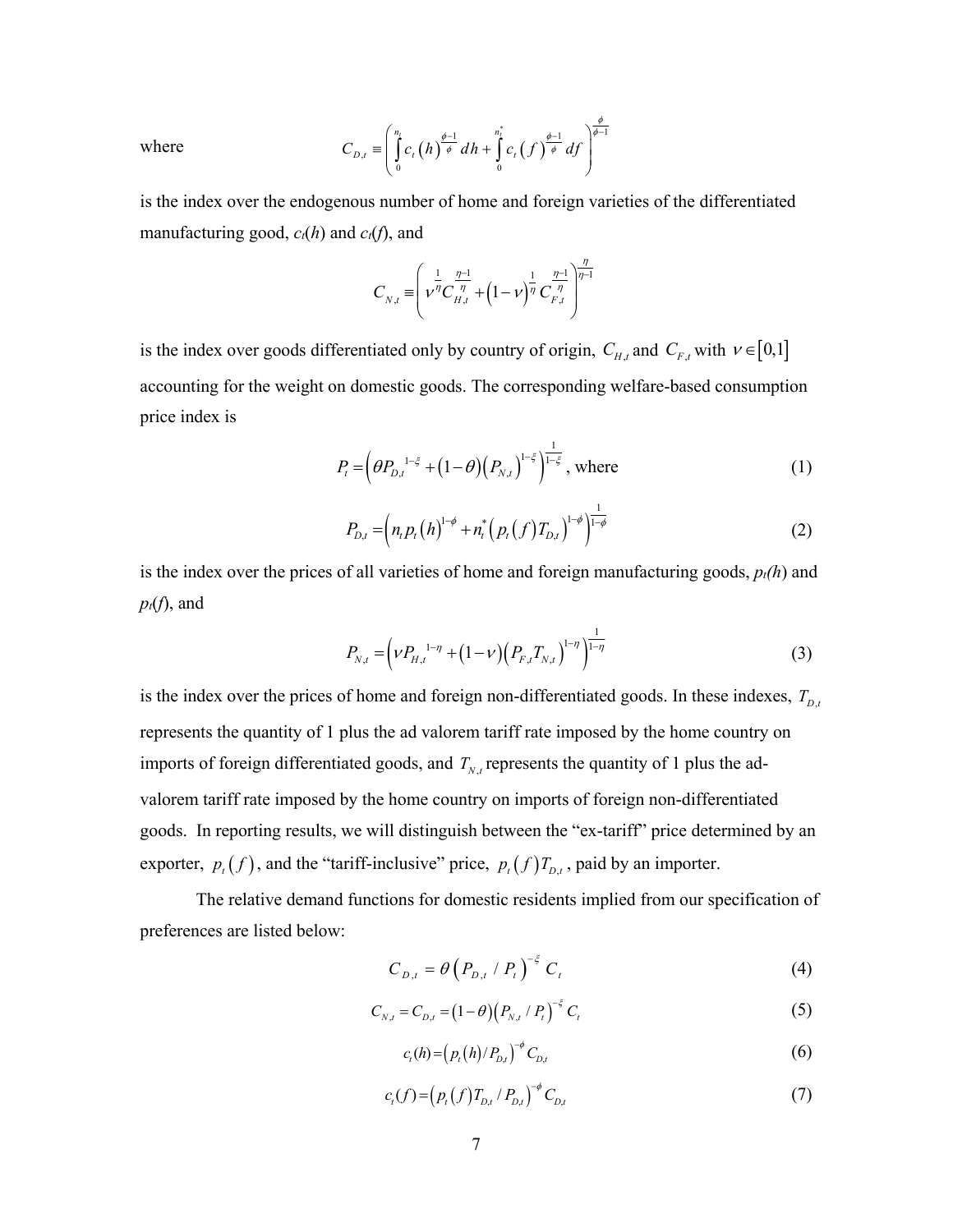$$
C_{H,t} = \nu \left( P_{H,t} / P_{N,t} \right)^{-\eta} C_{N,t}
$$
\n(8)

$$
C_{F,t} = (1 - \nu) \left( P_{F,t} T_{N,t} / P_{N,t} \right)^{-\eta} C_{N,t}
$$
\n(9)

Note that demand functions for imports (Eqs. (7) and (9)) depend on the tariff-inclusive price.

#### **2.2 Home households' problem**

The representative home household derives utility from consumption  $(C_t)$ , and from holding real money balances  $(M_t/P_t)$ ; it suffers disutility from labor  $(l_t)$ . The household budget consists of labor income from working at the nominal wage rate  $W_t$ ; profits rebated from home firms denoted with  $(\Pi_t)$  in real terms and defined below, as well as interest income on bonds in home currency  $(i_t \cdot B_{H,t-1})$  and foreign currency  $(i_t \cdot B_{F,t-1})$ , where  $e_t$  is the nominal exchange rate in units of home currency per foreign. Income also includes lump-sum government transfers  $(T_t)$ , used for monetary injections and to rebate tariff revenue. It is assumed that consumers do not internalize the effects of their consumption decisions on government tariff rebates.

Household optimization for the home country may be written:

$$
\max E_0 \sum_{t=0}^{\infty} \beta U \bigg( C_t, l_t, \frac{M_t}{P_t} \bigg)
$$

where utility is defined by

$$
U_t = \frac{1}{1-\sigma} C_t^{1-\sigma} + \ln \frac{M_t}{P_t} - \frac{1}{1+\psi} I_t^{1+\psi} ,
$$

subject to the budget constraint:

$$
P_{t}C_{t} + (M_{t} - M_{t-1}) + (B_{Ht} - B_{Ht-1}) + e_{t}(B_{Ft} - B_{Ft-1}) = W_{t}U_{t} + \Pi_{t} + i_{t-1}B_{Ht-1} + i_{t-1}^{*}B_{Ft-1} - P_{t}AC_{Bt} + T_{t}.
$$

In the utility function, the parameter  $\sigma$  denotes risk aversion and  $\psi$  is the inverse of the Frisch elasticity. The constraint includes a small cost to holding foreign bonds

$$
AC_{Bt} = \frac{\psi_B (e_i B_{Ft})^2}{2P_t p_{Ht} y_{Ht}},
$$

scaled by  $\psi_B$ , which is a common device to assure long run stationarity in the net foreign asset position, and resolve indeterminacy in the composition of the home bond portfolio. The bond adjustment cost is a composite of goods that mirrors the consumption index, with analogous demand conditions to Eqs. (4)-(9).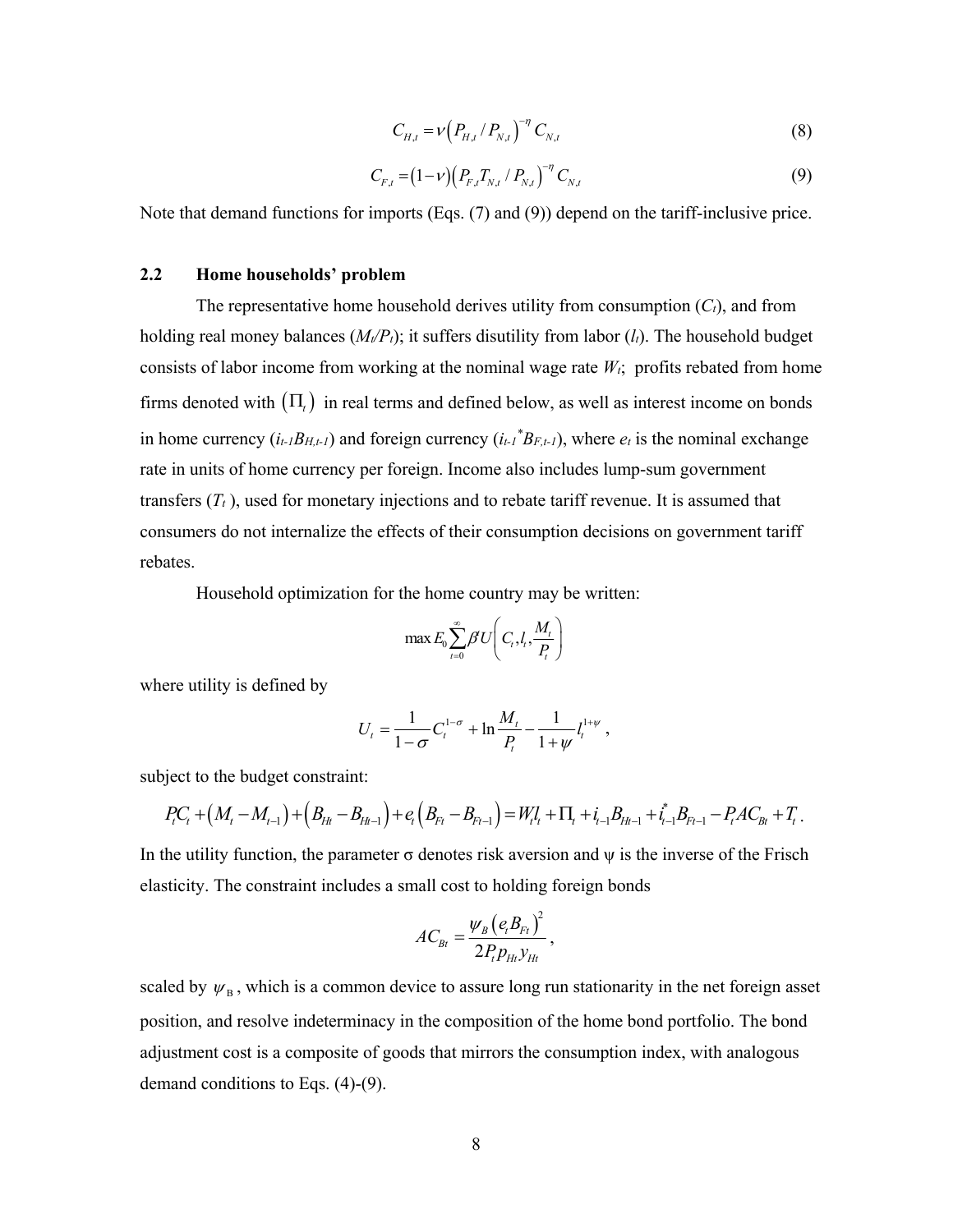Household optimization implies an intertemporal Euler equation:

$$
\frac{1}{P_{i}C_{i}^{\sigma}} = \beta(1+i_{i})E_{i}\left[\frac{1}{P_{i+1}C_{i+1}^{\sigma}}\right]
$$
(10)

a labor supply condition:

$$
W_t / P_t = l_t^{\psi} C_t^{\sigma} \tag{11}
$$

a money demand condition:

$$
M_t = P_t C_t^{\sigma} \left( \frac{1 + i_t}{i_t} \right),\tag{12}
$$

and a home interest rate parity condition:

$$
E_t\left[\frac{P_t C_t^{\sigma}}{P_{t+1} C_{t+1}^{\sigma}} \frac{e_{t+1}}{e_t} \left(1 + i_t^* \right) \left(1 + \psi_B \left(\frac{e_t B_{ft}}{P_{Ht} y_{Ht}}\right)\right)\right] = E_t\left[\frac{P_t C_t^{\sigma}}{P_{t+1} C_{t+1}^{\sigma}} \left(1 + i_t\right)\right].
$$
 (13)

The problem and first order conditions for the foreign household are analogous.

#### **2.3 Home firm problem and entry condition in the differentiated goods sector**

In the manufacturing sector, the production of each differentiated variety follows

$$
y_{t}(h) = \alpha_{D,t} \left[ G_{t}(h) \right]^{\zeta} \left[ l_{t}(h) \right]^{1-\zeta}, \qquad (14)
$$

where  $\alpha_{D,t}$  is a productivity shock specific to the production of differentiated goods but common to all firms within that sector,  $l_i(h)$  is the labor employed by firm  $h$ , and  $G_i(h)$  is a composite of differentiated goods used by firm *h* as an intermediate input.  $G<sub>i</sub>(h)$  is specified as an index of home and foreign differentiated varieties that mirrors the consumption index specific to differentiated goods ( $C_{D,t}$ ). If we sum across firms,  $G_t = n_t G_t(h)$  represents economy-wide demand for differentiated goods as intermediate inputs. Given that the index is the same as for consumption, this implies demands for differentiated goods varieties,  $d_{G,t}(h)$ and  $d_{G,t}(f)$ , analogous to Eqs. (6)–(7).<sup>5</sup>

Differentiated goods firms set prices  $p_t(h)$  subject to an adjustment cost:

$$
AC_{P,t}(h) = \frac{\psi_P}{2} \left( \frac{p_t(h)}{p_{t-1}(h)} - 1 \right)^2 \frac{p_t(h) y_t(h)}{P_t},
$$
\n(15)

<sup>&</sup>lt;sup>5</sup> See section 1 of the online appendix for the demand equations not listed here.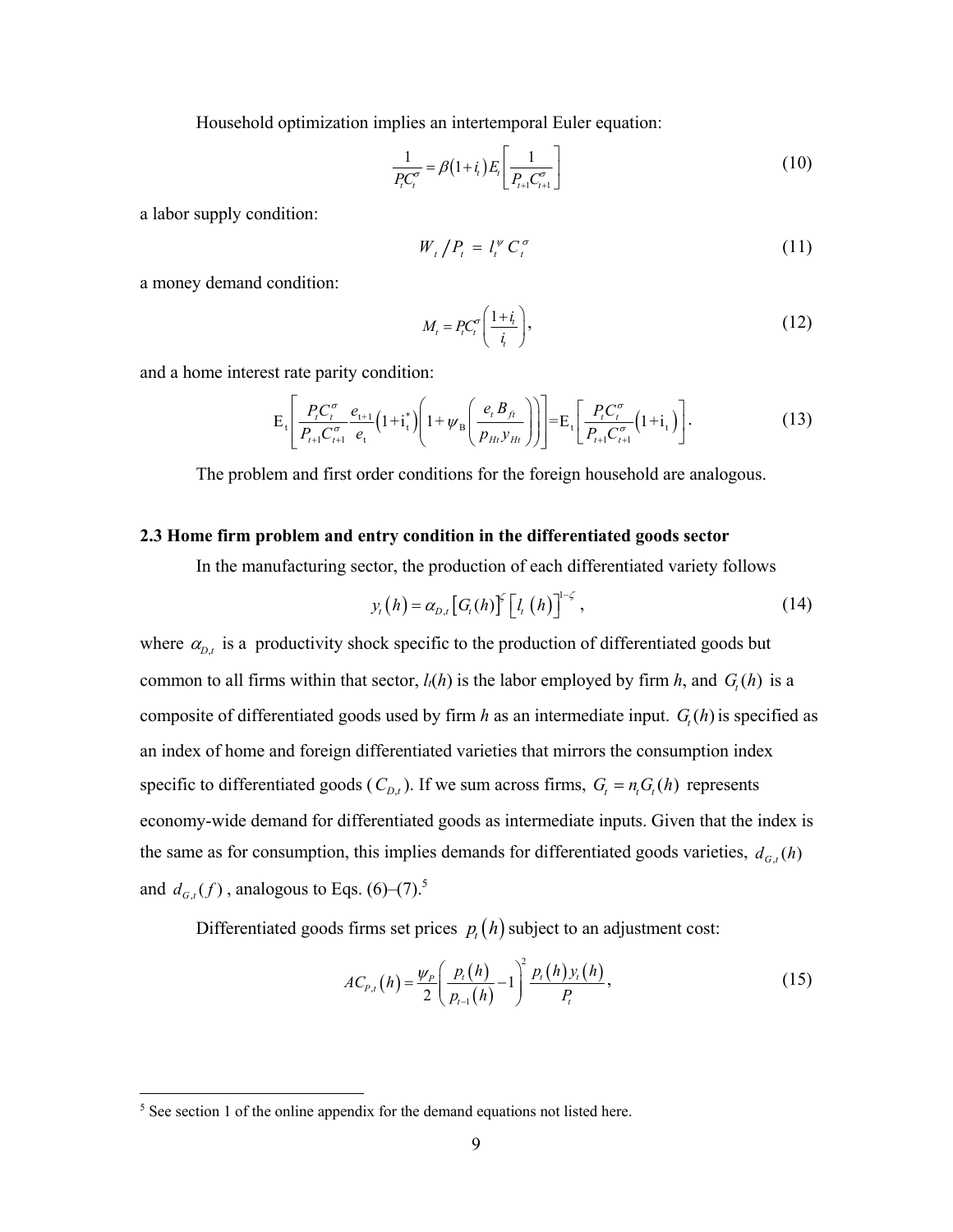where  $\psi_p$  is a calibrated parameter governing the degree of price stickiness. For the sake of tractability, we follow Bilbiie et al. (2008) in assuming that new entrants inherit from the price history of incumbents the same price adjustment cost, and so make the same price setting decision.<sup>6</sup>

There is free entry in the sector, but, once active, firms are subject to an exogenous death shock. Since all differentiated goods producers operating at any given time face the same exogenous probability of exit  $\delta$ , a fraction  $\delta$  of them exogenously stop operating each period. The number of firms active in the differentiated sector,  $n<sub>t</sub>$ , at the beginning of each period evolves according to:

$$
n_{t+1} = (1 - \delta)(n_t + n_e), \qquad (16)
$$

where *ne<sub>t</sub>* denotes new entrants.

 $\overline{a}$ 

To set up a firm, managers incur a one-time sunk cost, *Kt*, and production starts with a one-period lag. This cost is not constant but varies reflecting an entry congestion externality, represented as an adjustment cost that is a function of the number of new firms:

$$
K_{i} = \left(\frac{ne_{i}}{ne_{i-1}}\right)^{\lambda} \overline{K},\qquad(17)
$$

where  $\overline{K}$  indicates the steady state level of entry cost, and the parameter  $\lambda$  indicates how much the entry cost rises with an increase in entry activity. The congestion externality plays a similar role as the adjustment cost for capital standard in business cycle models, which moderates the response of investment to match dynamics in data. In a similar vein, we calibrate the adjustment cost parameter,  $\lambda$ , to match data on the dynamics of new firm entry.<sup>7</sup> The demands for varieties for use as entry investment,  $d_{K,t}(h)$  and  $d_{K,t}(f)$ , are determined analogously to demands for consumption of differentiated goods.

We now can specify total demand facing a domestic differentiated goods firm:

$$
d_t(h) = c_t(h) + d_{G,t}(h) + d_{K,t}(h) + d_{AC,P,t}(h) + d_{AC,B,t}(h)
$$
\n(18)

which includes the demand for consumption  $(c<sub>i</sub>(h))$  by households, and the demand by firms for intermediate inputs ( $d_{G_t}(h)$ ), investment (the sunk entry costs) ( $d_{K_t}(h)$ ), and goods

<sup>&</sup>lt;sup>6</sup> The price index for adjustment cost is identical to the overall consumption price index, implying demands analogous to those for consumption in Eqs. (4)-(9). See section 1 of the online appendix for the demand equations not listed here.

<sup>7</sup> The value of steady state entry cost *K* has no effect on the dynamics of the model, and so will be normalized to unity.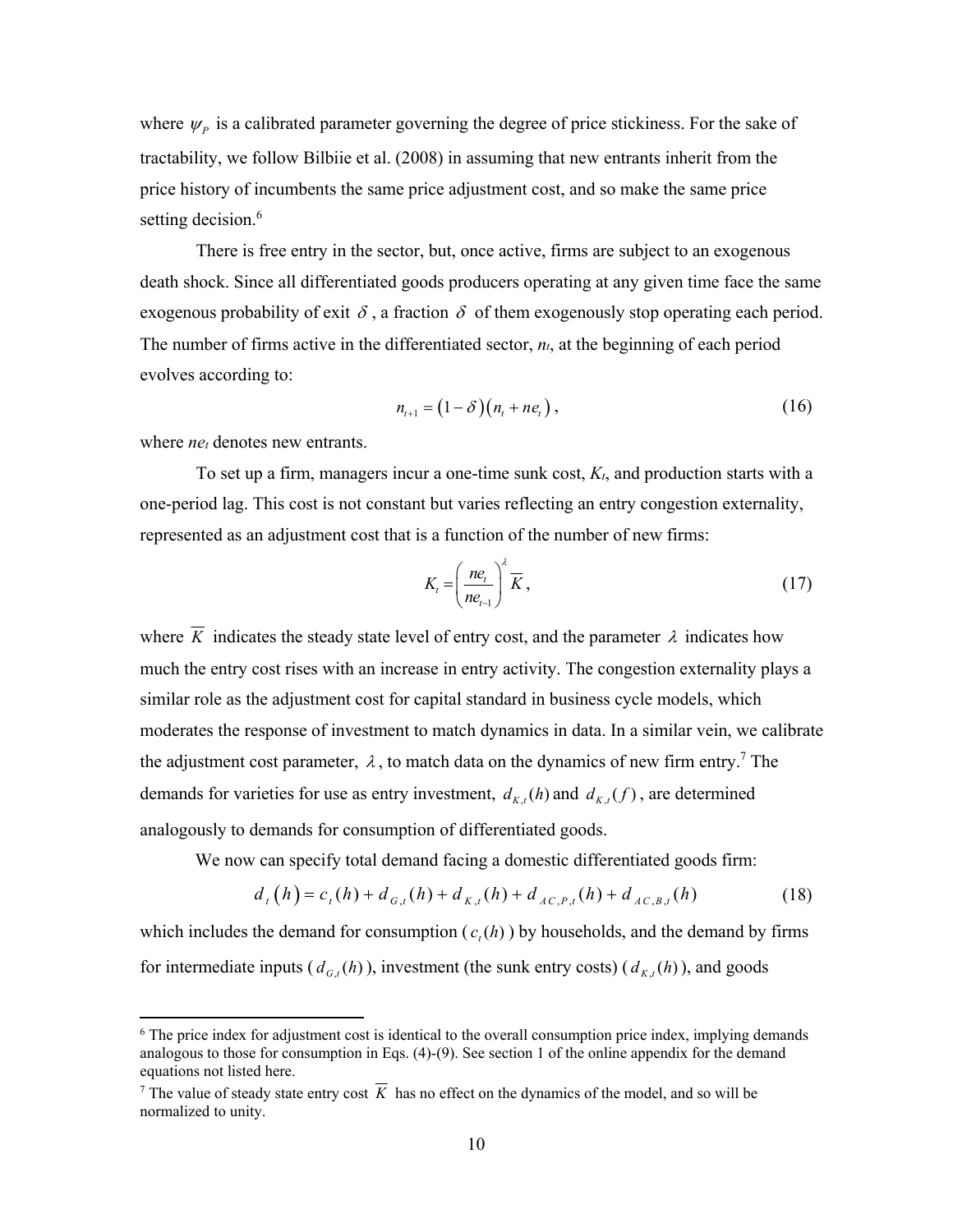absorbed as adjustment costs for prices  $(d_{AC, P, t}(h))$  and bonds holding costs  $(d_{AC, B, t}(h))$ . There is an analogous demand from abroad  $d_t^*(h)$ . We assume iceberg trade costs  $\tau_p$  for exports, so that market clearing for a firm's variety is:

$$
y_t(h) = d_t(h) + (1 + \tau_D)d_t^*(h),
$$
\n(19)

We follow Corsetti, et al. (2010) in specifying markup shocks in the form of a tax imposed on firms, rebated in lump sum back to owners of firm (in our case, households). In order to imply a firm markup of  $(\phi - 1) T_{_{MU,t}}$  $\phi$  $\frac{\phi}{\phi-1}T_{MU}$  where  $T_{MU,t}$  is subject to stochastic shocks, we specify a

tax of  $(1 - T_{MU,t})$  paid by the firm on each unit of revenue. So firm profits are computed as:

$$
\pi_{t}(h) = \Big[ p_{t}(h) d_{t}(h) + e_{t} p_{t}^{*}(h) d_{t}^{*}(h) \Big] T_{MU,t} - mc_{t} y_{t}(h) - P_{t} AC_{p,t}(h).
$$
 (20)

where  $mc_t = \zeta^{-\zeta} \left(1 - \zeta\right)^{\zeta - 1} P_{D,t}^{\zeta} W_t^{1 - \zeta} / \alpha_{D,t}$  is marginal cost.

Thus the value function of firms that enter the market in period *t* may be represented as the discounted sum of profits of domestic sales and export sales:

$$
v_{t}(h)=E_{t}\left\{\sum_{s=0}^{\infty}\big(\beta(1-\delta)\big)^{s}\frac{\mu_{t+s}}{\mu_{t}}\pi_{t+s}(h)\right\},\,
$$

where we assume firms use the discount factor of the representative household, who owns the firm, to value future profits. With free entry, new producers will invest until the point that a firm's value equals the entry sunk cost:

$$
v_t(h) = P_{D,t} K_t \tag{21}
$$

By solving for cost minimization we can express the relative demand for labor and intermediates as a function of their relative costs:

$$
\frac{P_{D,i}G_i(h)}{W_i l_i(h)} = \frac{\zeta}{1-\zeta}.
$$
\n(22)

 Managers optimally set prices by maximizing the firm value subject to all the constraints specified above. The price setting equation:

$$
p_{t}(h) = \frac{\phi}{(\phi-1)T_{MU,t}} mc_{t} + \frac{\psi_{P}}{2} \left(\frac{p_{t}(h)}{p_{t-1}(h)} - 1\right)^{2} p_{t}(h) - \psi_{P} \frac{1}{\phi-1} \left(\frac{p_{t}(h)}{p_{t-1}(h)} - 1\right) \frac{p_{t}(h)^{2}}{p_{t-1}(h)}
$$
  
+ 
$$
\frac{\psi_{P}}{\phi-1} E_{t} \left[\beta \frac{\Omega_{t+1}}{\Omega_{t}} \left(\frac{p_{t+1}(h)}{p_{t}(h)} - 1\right) \frac{p_{t+1}(h)^{2}}{p_{t}(h)}\right]
$$
(23)

expresses the optimal pricing as a function of the stochastically discounted demand faced by producers of domestic differentiated goods,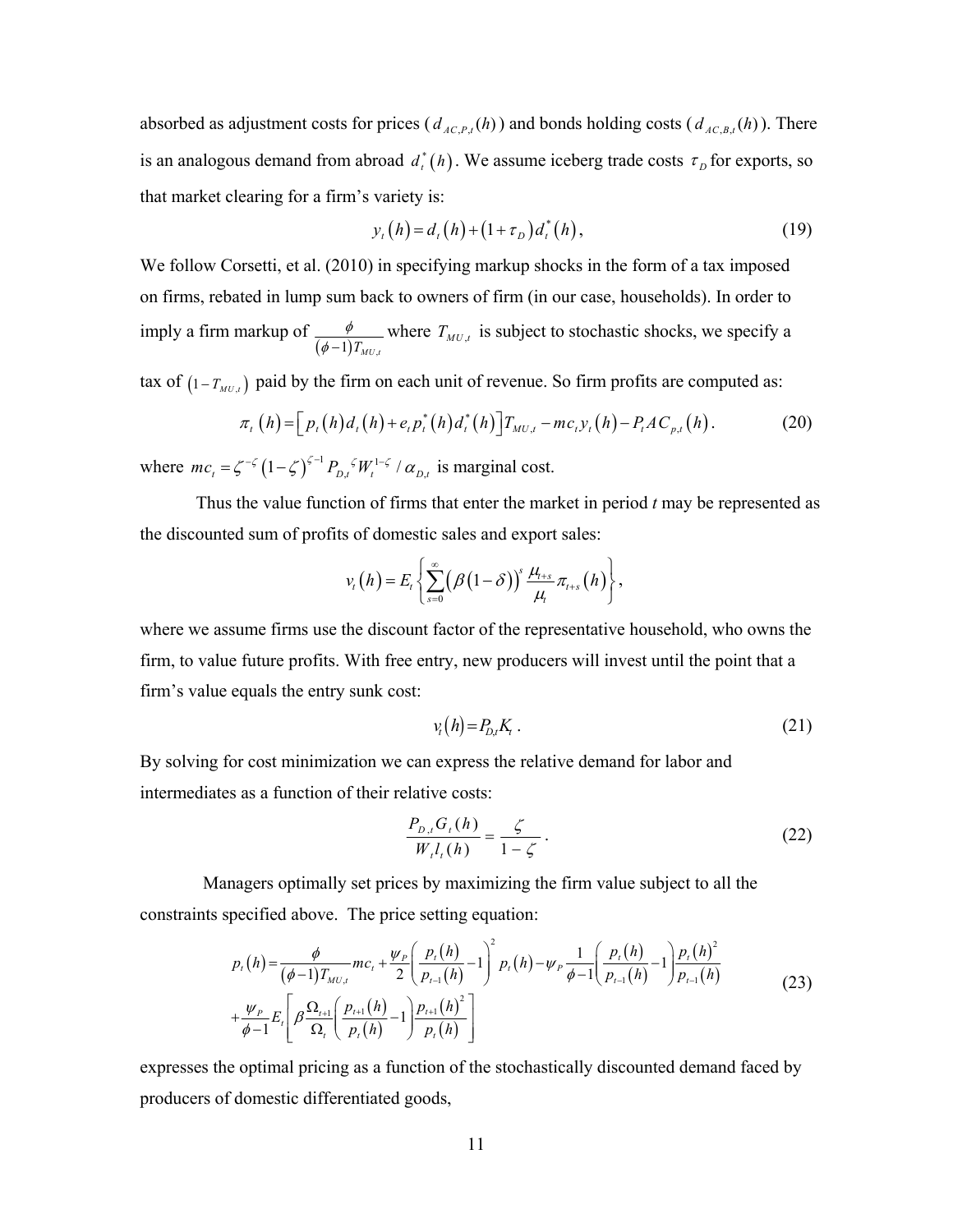$$
\Omega_{t} = \left[ \left( \frac{p_{t}(h)}{P_{D,t}} \right)^{-\phi} \left( C_{D,t} + G_{t} + ne_{t} \left( 1 - \theta_{K} \right) K_{t} + AC_{P,D,t} + AC_{B,D,t} \right) \right]
$$
  
+ 
$$
\left( \frac{\left( 1 + \tau_{D} \right) T_{D,t}^{*} p_{t}(h)}{e_{t} P^{*}_{D,t}} \right)^{-\phi} \left( 1 + \tau_{D} \right) \left( C^{*}_{D,t} + G_{t}^{*} + ne_{t}^{*} \left( 1 - \theta_{K} \right) K^{*}_{t} + AC^{*}_{P,D,t} + AC^{*}_{B,D,t} \right) \right] / \mu_{t}
$$

This sums the demand arising from consumption, use as intermediate inputs, sunk entry cost, price adjustment costs, and bond holding costs.

Under the assumption that firms preset prices in own currency, i.e., assuming producer currency pricing, the good price in foreign currency moves one-to-one with the exchange rate, net of trade costs:

$$
p_t^*(h) = (1 + \tau_D) p_t(h) / e_t, \qquad (24)
$$

.

where recall the nominal exchange rate, *e*, measures home currency units per foreign.

Note that, since households own firms, they receive firm profits but also finance the creation of new firms. In the household budget, the net income from firms may be written:

$$
\Pi_t = n_t \pi_t(h) - n e_t v_t(h).
$$

In reporting our quantitative results, we will refer to the overall home gross production of differentiated goods defined as:  $y_{D,t} = n_t y_t (h)$ .

#### **2.4 Home firm problem in the undifferentiated goods sector**

In the second sector firms are assumed to be perfectly competitive in producing a good differentiated only by country of origin. The production function for the home nondifferentiated good is linear in labor:

$$
y_{H,t} = \alpha_{N,t} l_{H,t},\tag{25}
$$

where  $\alpha_{N,t}$  is stochastic productivity specific to this country and sector. It follows that the price of the homogeneous goods in the home market is equal to marginal costs:

$$
p_{H,t} = W_t / \alpha_{N,t} \,. \tag{26}
$$

An iceberg trade cost specific to the non-differentiated sector implies prices of the home good abroad are

$$
p_{H,t}^* = p_{H,t} \left( 1 + \tau_N \right) / e_t \,. \tag{27}
$$

Analogous conditions apply to the foreign non-differentiated sector.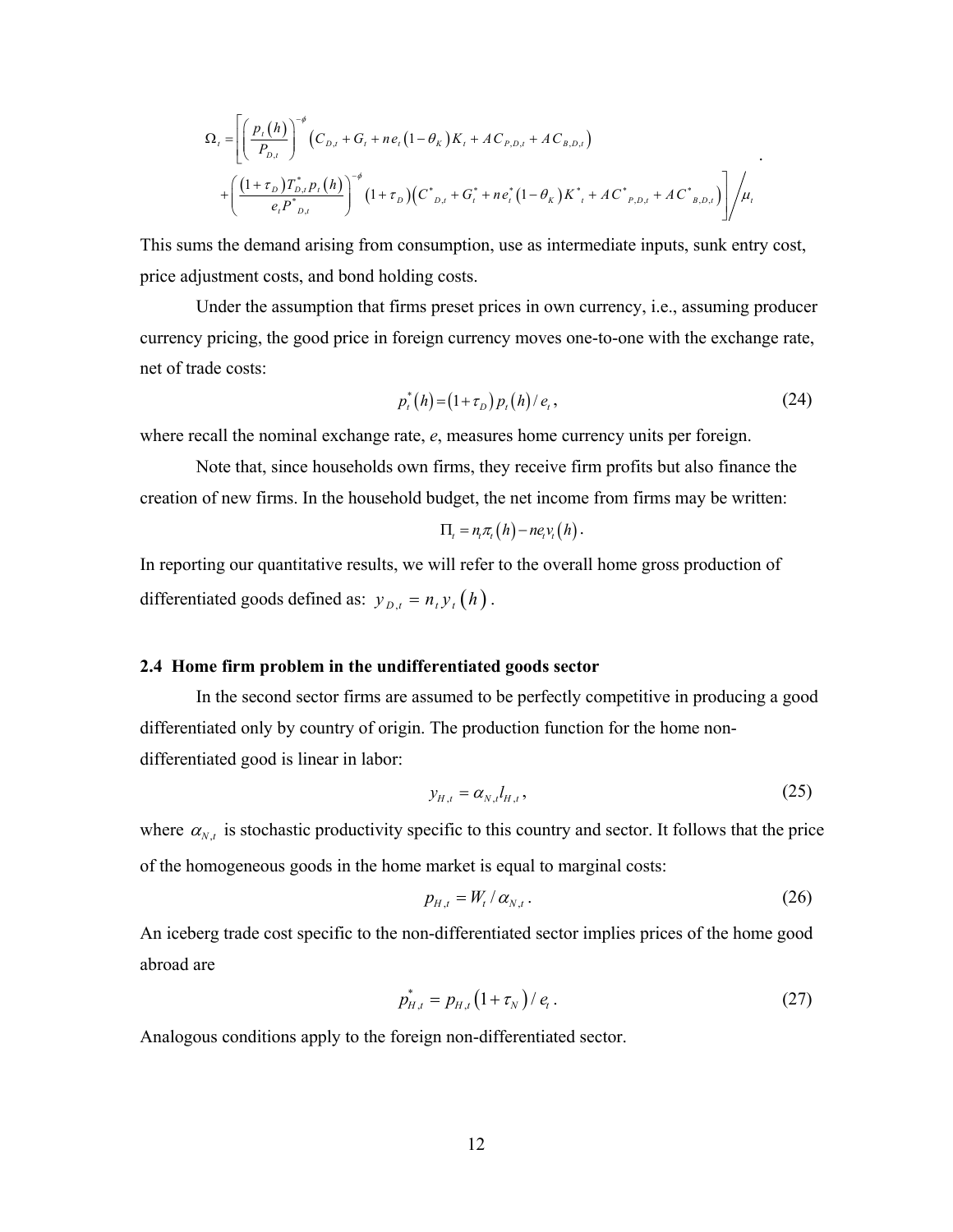#### **2.5 Monetary policy**

 $\overline{a}$ 

To compute the Ramsey allocation, we posit that the monetary authority maximizes aggregate welfare of both countries:

$$
\max E_0 \sum_{t=0}^{\infty} \beta^t \left( \frac{1}{2} \left( \frac{1}{1-\sigma} C_t^{1-\sigma} - \frac{1}{1+\psi} l_i^{1+\psi} \right) + \frac{1}{2} \left( \frac{1}{1-\sigma} C_t^{n-1-\sigma} - \frac{1}{1+\psi} l_i^{n+1/\psi} \right) \right)
$$

under the constraints of the economy defined above. As common in the literature, we write the Ramsey problem by introducing additional co-state variables, which track the value of the planner committing to a policy plan.  $8$  We assume full commitment, and we adopt a timeless perspective.

 For comparison, we also study three alternative nominal specifications. In the first one, we assume flexible prices and wages, so to characterize the natural allocation. In the second, we model monetary policy positing a constant money growth rule:

$$
\frac{M_t}{M_{t-1}} = v \,,\tag{28}
$$

which we label the 'no (stabilization) policy' case. In the last one, with replace the above with a Taylor rule of the form

$$
1 + i_{t} = (1 + i_{t-1})^{\gamma_{i}} \left[ \left( 1 + \overline{i} \right) \left( \frac{p_{t} \left( h \right)}{p_{t-1} \left( h \right)} \right)^{\gamma_{p}} \left( \frac{Y_{t}}{\overline{Y}} \right)^{\gamma_{Y}} \right]^{1 - \gamma_{i}}, \tag{29}
$$

where terms with overbars are steady-state values. In this rule, inflation is defined in terms of differentiated goods producer prices, while *Yt* is a measure of GDP defined net of intermediates  $as.^9$ 

$$
Y_{t} = \left( (1 + n_{t})^{(-1/(1-\sigma))} \int_{0}^{n_{t}} p_{t}(h) y_{t}(h) dh - P_{D,t} G_{t} + p_{H,t} y_{H,t} \right) / P_{t}, \qquad (30)
$$

Across these different specifications of monetary policy, we will abstract from public consumption expenditure, so that the government uses seigniorage revenues and taxes to finance transfers, assumed to be lump sum. Government transfers are also used to rebate to consumers the tariff duties paid to the government by consumers and firms on imported goods, and the revenue from the tax on firms used to model markup shocks. The government budget constraint thus is specified as follows:

<sup>&</sup>lt;sup>8</sup> To compute the Ramsey allocation, we adopt the methodology created by Giovanni Lombardo and used in Coenen et al. (2010), available from https://www.dropbox.com/s/q0e9i0fw6uziz8b/OPDSGE.zip?dl=0. <sup>9</sup> For computational simplicity, the Taylor rule is specified in terms of deviations of GDP from its steady state value, which is distinct from the output gap.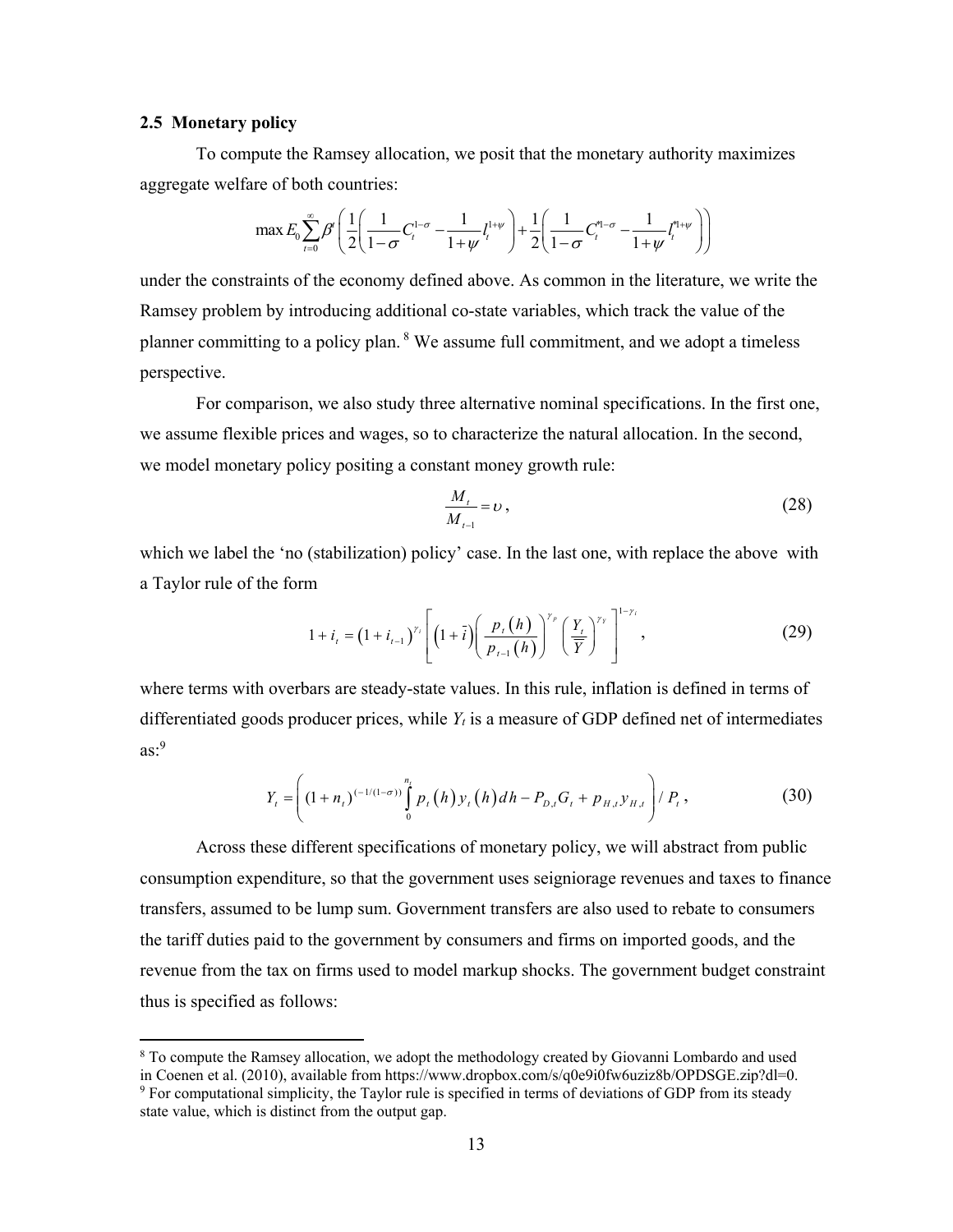$$
T_{t} = (M_{t} - M_{t-1}) + (T_{D,t} - 1) n_{t-1}^{*} d_{t}(f) + (1 - T_{MU,t}) (n_{t-1} d_{t}(h) + n_{t-1}^{*} d_{t}(f))
$$
  
+ 
$$
(T_{N,t} - 1)(C_{F,t} + AC_{P,F,t} + AC_{B,F,t})
$$
 (31)

#### **2.6 Shocks process and equilibrium definition**

To conserve space, the market clearing conditions to close the model are reported in section 2 of the online appendix. A competitive equilibrium in our world economy is defined along the usual lines, as a set of processes for quantities and prices in the home and foreign country satisfying: (i) the household and firms optimality conditions; (ii) the market clearing conditions for each good and asset, including money; (iii) the resource constraints—whose specification can be easily derived from the above and is omitted to save space.

Shocks are normally distributed in logs. See Appendix section 2 for the usual details.

We report the effects on welfare of a given policy regime configuration relative to the Ramsey allocation. We follow the custom of computing the change in welfare in terms of steady state consumption units that households would be willing to forgo to continue under the Ramsey policy regime rather than adopt an alternative, suboptimal policy. Identical initial conditions are assumed across different monetary policy regimes, using the Ramsey allocation, and transition dynamics are included in the computation to avoid spurious welfare reversals.<sup>10</sup>

#### **2.7 Model calibration and solution**

 $\overline{a}$ 

Choice of parameter values for the numerical exercise largely follows that in Bergin and Corsetti (2020). See table 1 for a list of parameter values; see Appendix section 4 for a more detailed discussion of the parameterization. We focus here on the additional parameterization related to tariffs.

 The process for tariff shocks is calibrated with a mean value of 1.02 (2 percentage point mean tariff rate) to match U.S. tariff data in Barattieri et al. (2021). The autoregressive parameter is set to 0.56, estimated from Barattieri et al.  $(2021)$ .<sup>11</sup> The standard deviation of 6 percentage points is taken from Caldara et al. (2020), chosen to capture tariff increases that have been threatened on imports from China and on imports of autos and motor-vehicle parts in

<sup>&</sup>lt;sup>10</sup> For welfare computation, we adopt the methodology created by Giovanni Lombardo and used in Coenen et al. (2010), available from https://www.dropbox.com/s/q0e9i0fw6uziz8b/OPDSGE.zip?dl=0.

<sup>&</sup>lt;sup>11</sup> We do not adopt the standard deviation of shocks estimated in Barattieri et al (2021), as these estimates are based on a sample from normal times with low volatility in tariffs compared to the more recent period of Brexit and Trump tariffs.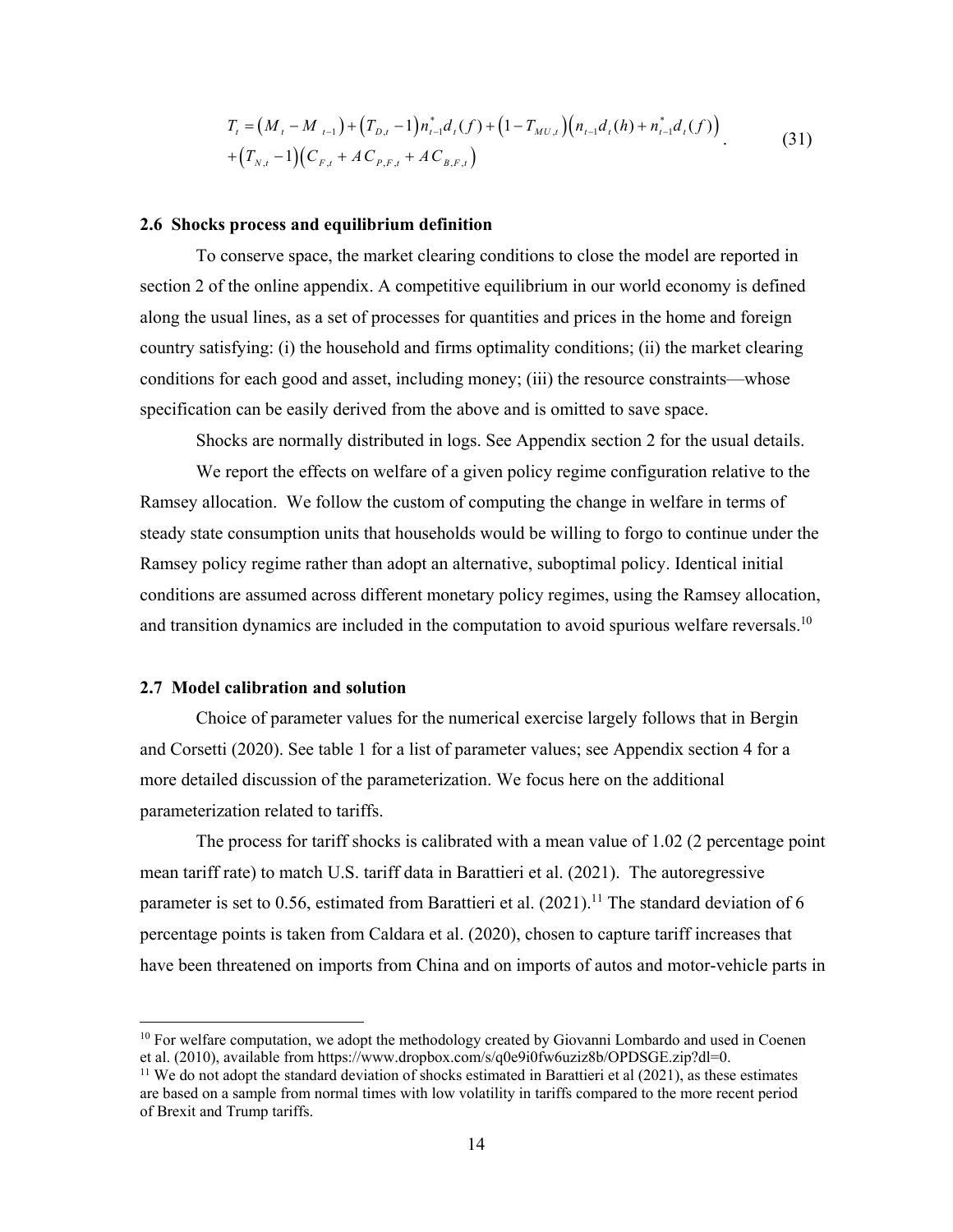2018-2019. Markup shocks are calibrated with the same parameters as tariff shocks, to facilitate comparison.

The model is solved as a second order approximation using perturbation methods.

#### **3. Monetary stabilization with symmetric trade war**

We state our main findings focusing initially on the one-sector version of the model, as this is sufficient to make our most basic points, and is close to the standard specification in the macroeconomic literature. Later sections will demonstrate robustness and amplification of the key results when the model environment is extended with additional features that have been viewed as important in the trade literature. In the one-sector environment, both countries produce just differentiated goods (the non-differentiated goods sector is shut down by setting  $\theta$ =1).

Simulations are conducted for two types of tariff shocks. In this section, we study a symmetric rise in tariffs in both countries---the case of a trade war with full retaliation. In section 4 below, we will study a unilateral foreign tariff on home exports, which will allow us to gain insight into the response of the exchange rate and trade balance.<sup>12</sup> In all cases tariffs rise by one standard deviation, based on the calibration presented above.

The effects of an unexpected, symmetric rise in tariffs in both countries are shown in Figure 1a. This includes the macroeconomic response of selected variables under different assumption about policy regimes. The figure contrasts the Ramsey optimal policy (solid line) with the cases of "flexible prices" (dot-dash line), "Taylor rule" (dotted line), and "no-policy" (dashed line), where the latter is obtained by imposing a constant money growth rule. The figure reports impulse responses only for home variables, as foreign counterparts are identical.

#### **3.1 The transmission of symmetric tariff shocks under suboptimal policies**

 $\overline{a}$ 

To isolate the transmission of tariff shocks to the economy, it is instructive to run the model under either a no-policy response or under familiar suboptimal rules stabilizing inflation. Consider first the absence of stabilization, captured by our constant money growth rule (dashed line in Figure 1a). In this case, a symmetric tariff shock induces a transitory rise in headline

 $12$  The case of a symmetric global shock is modeled by drawing a single shock and feeding it directly into the tariff processes for both home and foreign differentiated goods. This is equivalent to setting the four elements in the upper left quadrant of the covariance matrix for the joint shock process equal to a common variance, with all other elements zero. The autroregressive matrix is diagonal. The case of a unilateral shock is specified by setting just the second diagonal element of the covariance matrix as nonzero.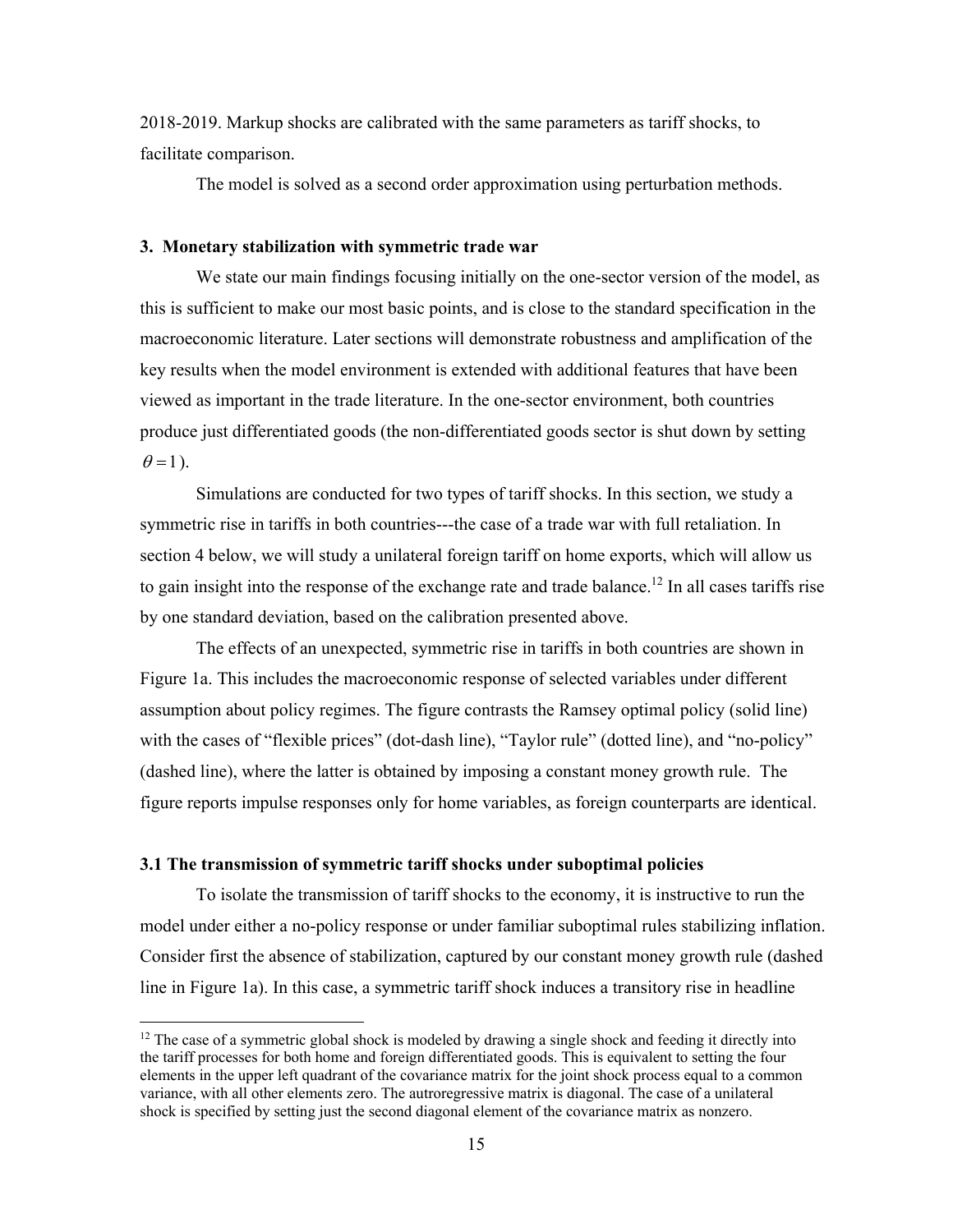inflation and causes a recession---note that this response supports the interpretation of tariff shocks as an adverse supply shock typically put forward in the literature (especially Barattieri, et al. (2021). The consumer price index rises mainly because of the direct effect of the tariffs paid on imported consumption goods, since tariffs are added to the price at the border. As shown in the figure, the rise in price level is as persistent as the tariff shock, i.e., the rise in inflation is transitory. When the shock abates, in our baseline the economy actually experiences a deflation, with the price level gently returning to trend over time.<sup>13</sup>

As will be clear below, key to our argument is the result that, while headline CPI inflation is positive immediately following the tariff, the inflation rate in the prices set by firms (PPI inflation, which is ex-tariff) is negative. This is so despite the rise in the average price of composite material inputs, combining both domestic and imported goods, shown in the figure. A negative PPI response is indeed driven by the fall in wages the firm must pay, in turn resulting from the fall in labor demand due to the recessionary effects of the tariff. (See the response of the real wage in Figure 1a.)<sup>14</sup>

The relevance of demand effects of tariffs is apparent from the fall in GDP. Higher tariffs depress demand and output via different channels. The clearest and most powerful channel is the rise in the price of imported goods, used in both the round-about production structure and as consumer goods. In part, consumption demand falls sharply and persistently with the loss of real income due to higher prices (driving down real wages on impact). In part, households smooth spending intertemporally, acting on expectations that tariffs will abate in the future, bringing down consumption prices. Intertemporal substitution thus lowers current consumption on top and above current income effects (see Erceg et al., 2018 for a detailed discussion of this channel.) The combined effects cause a (temporary but) sharp fall in demand for traded goods worldwide. A different, complementary channel operates via the rise in entry costs, also reflecting higher prices of imported inputs. Higher entry costs are responsible for the sharp fall in firm entry (a fall in investment demand), and the progressive reduction in the number of firms, apparent from Figure 1a. Indirectly, a lower number of firms and product

 $<sup>13</sup>$  Empirical evidence in Barattieri, et al. (2021) also suggests the effect on inflation is transitory. Impulse</sup> responses from empirical VARs in their Figures 2, 3 and 5 show the impact on inflation of imposing antidumping duties begins and then decays rather quickly after duties are actually imposed, allowing for a lag for the typical period of 4 months after initiation of an anti-dumping case for a determination to be reached duties to be imposed.

<sup>&</sup>lt;sup>14</sup> We should note that, in equilibrium, higher prices of material inputs also motivate firms to substitute toward labor inputs, which is an additional force pushing production costs in an upward direction, since it dampens the fall in demand of labor and thus in wage.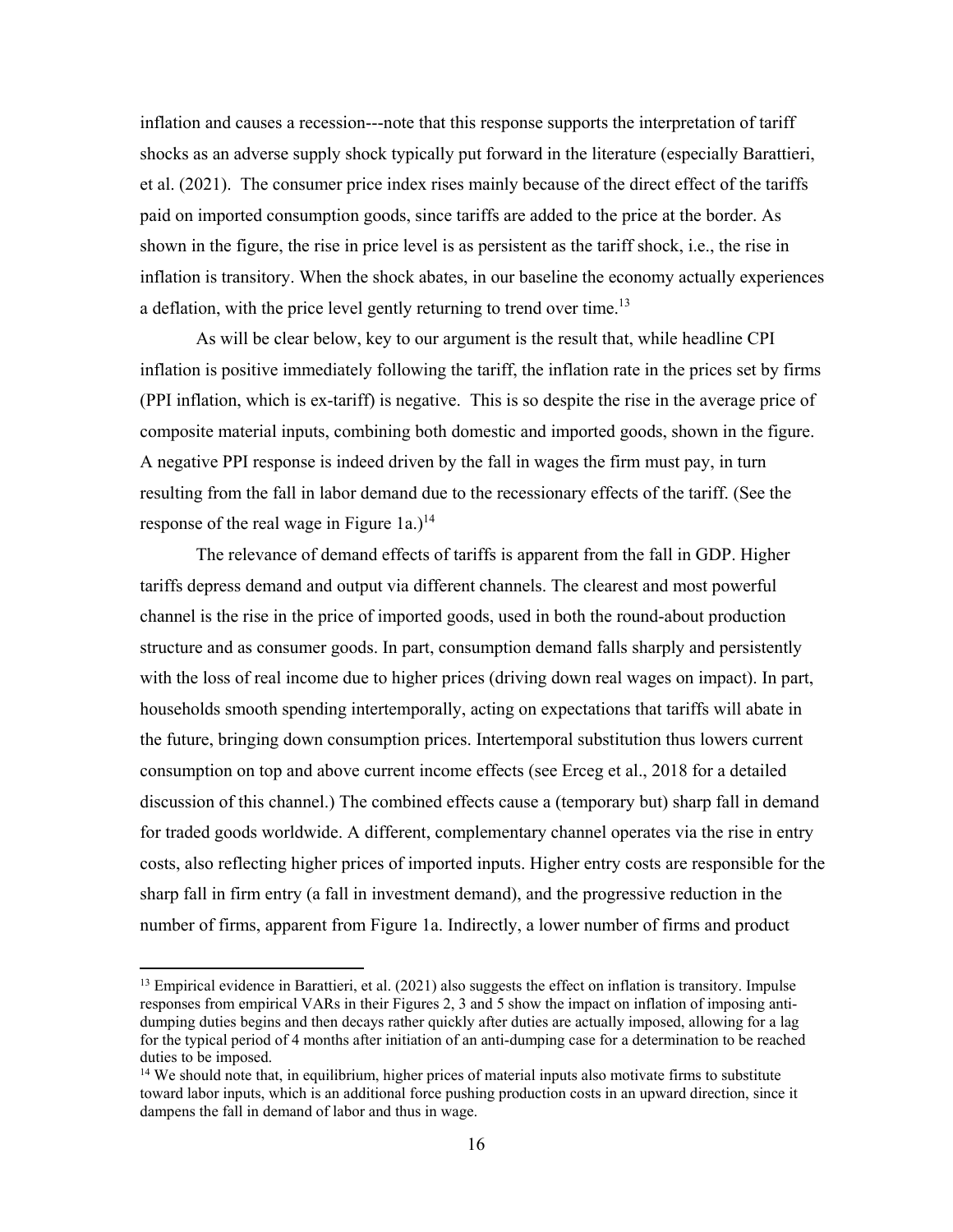varieties also contributes to raising inflation, measured with the welfare-relevant price index. Observe that the drop in the number of firms is quite persistent, and this conveys a high degree of persistence to the fall in GDP.

By magnifying the effects of the tariff on demand, nominal rigidities amplify the macroeconomic transmission of the shock. Compare the impulse responses under flexible prices (dot-dash lines in Figure 1a) to the no-policy scenario (dashed line). The fall in GDP and the number of firms are smaller for the flexible price case for the first several quarters of the simulation. This difference mainly stems from the fact that, in the presence of nominal rigidities, firms are not able to fully pass through lower wage costs on to prices, which in our model environment would work to counteract the direct effect of the tariff. Note that, on impact, inflation is initially higher under sticky prices than under flexible prices.

In this context, a standard Taylor rule (dotted lines), i.e., responding to headline inflation, would be even less efficient than our no-policy regime. Policymakers would respond to tariffs by raising nominal rates, and thus exacerbate the fall in GDP and firm creation in the initial period. Note that, in light of our analysis, a better approach to stabilization via Taylor rules would call for a redefinition of the inflation target excluding the direct effects of the tariff, i.e., the Taylor rule should respond to PPI rather than CPI inflation. In the economy depicted in Figure 1a, applying this revised rule would flip the monetary stance from contractionary to expansionary. While suboptimal, the prescription from a Taylor rule targeting PPI inflation would be closer to the Ramsey solution we derive below (see Appendix Figure 1).

Using our model, we verify that the equilibrium fall in wages, leading to a fall production costs, dominates for a wide range of calibrations. This is a remarkable result, given that, as discussed above, tariffs raise the cost of imported materials, and hence affect the overall production costs and firm price setting. In light of this observation, however, we may expect that the transmission of a tariff shock will be specifically sensitivity to the share of material inputs in marginal costs, parameterized as  $\zeta$ . Based on sensitivity analysis with simulations of our model, we find that for a shares of  $\zeta = 0.53$  or greater, a tariff will raise PPI rather than lower it. This point will be discussed further below.

#### **3.2 The optimal monetary response to the shock**

We now come to our main question, concerning the optimal monetary policy response to a tariff-induced macroeconomic slowdown cum inflation. In Figure 1a, impulse responses

17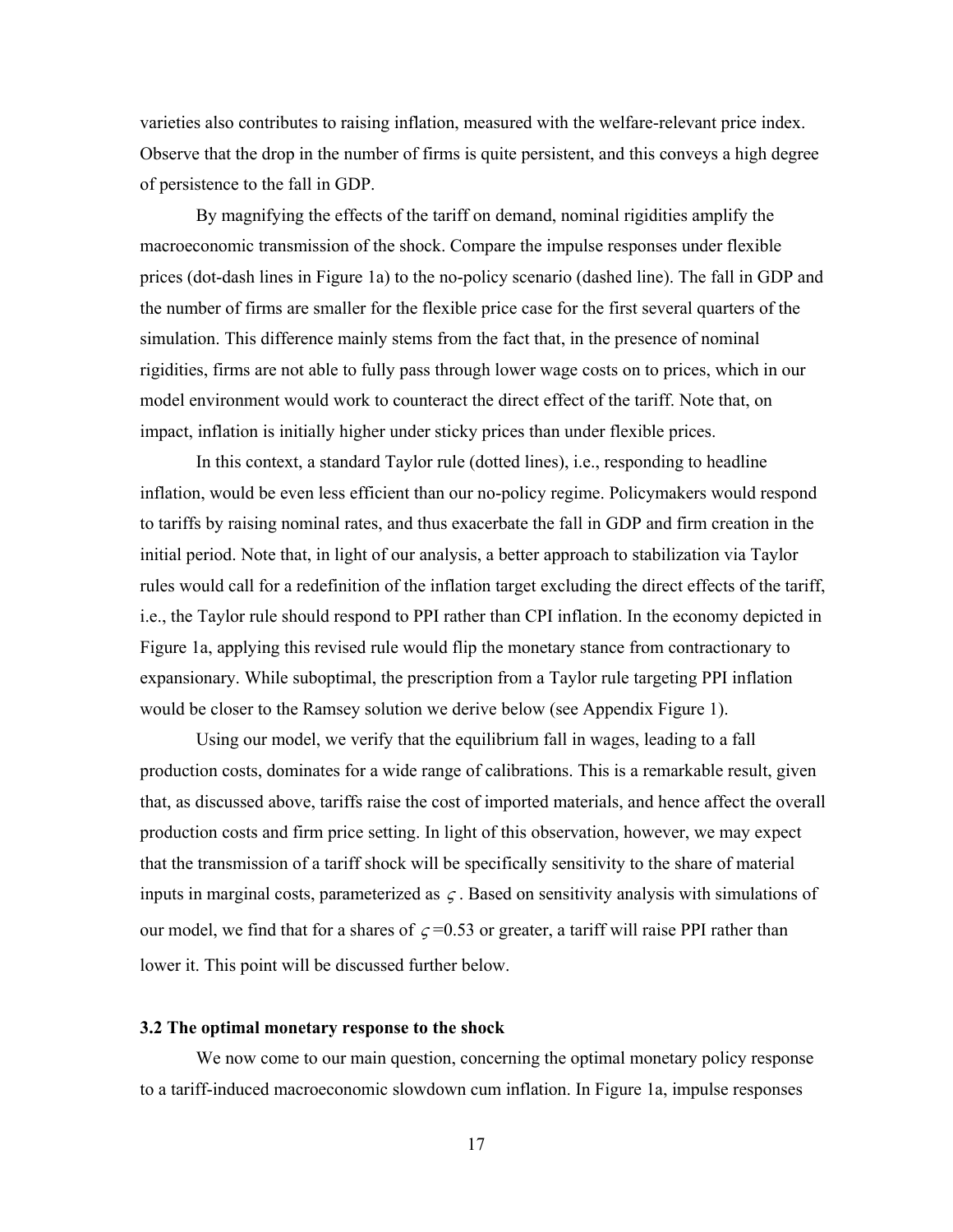for the cooperative Ramsey optimal policy are depicted as a solid line. In stark contrast to the standard Taylor rule, the optimal monetary policy response is expansionary: the nominal interest rate falls markedly in both countries. Compared to the no-policy case, the Ramsey policy response mitigates by half the fall in GDP, while it exacerbates slightly the rise in inflation in the initial period.

The overall expansionary monetary stance is seemingly at odds with an interpretation of the shock as akin to productivity or markup shocks. It is well known that the optimal monetary policy prescription in the presence of an inflationary supply shock involves monetary contraction, not an expansion. While this argument may have motivated the specification of Taylor rules in related literature (Erceg et al. (2018) and Barattieri et al. (2021)), <sup>15</sup> our result obviously calls for a thorough theoretical reconsideration.

The optimality of a monetary expansion is a result robust to a wide range of alternative environments, including the degree of price stickiness, the persistence of the tariff shock, and the degree of openness. As shown in Appendix Figure 2, (as expected) a lower price stickiness  $(\psi_p)$  diminishes the size of the interest rate cut. The figure shows that the magnitude of the interest rate cut also diminishes with a higher degree of persistence in the tariff  $(\rho_m)$ . But even if the tariff is permanent, a cut in interest rate remains the optimal monetary policy response. In addition, we verify sensitivity to international openness, by setting the trade cost  $\tau_D = 0$ . In our model this implies that imports of consumption goods and intermediates endogenously rise. Appendix Figure 2 verifies that a cut in interest rate remains the optimal monetary policy response in this case. Without drawing an additional figure for the no-policy case, we verify that PPI inflation following a tariff shock remains negative, even though imports now account for roughly half of all intermediates (hence material input costs are correspondingly higher). In fact, compared to the benchmark calibration, higher openness implies that GDP and hence wages fall even more in response to any given tariff shock, which reinforces the reduction in overall production costs and PPI.<sup>16</sup>

<sup>&</sup>lt;sup>15</sup> As a result, recent papers tend to ascribe to the monetary policy response a role in amplifying the effects of tariff shocks on macro aggregates.

<sup>&</sup>lt;sup>16</sup> Our main conclusion is robust to alternative degrees of openness in the economy; while magnitudes vary, impulse responses are qualitatively all the same as the benchmark case. By way of example, if we set the trade cost parameter to 1.7 (from Epifani and Gancia, 2017), in our model the import share for intermediates is 0.12---a low degree of openness. The PPI deflation and optimal interest rate cut remain, but are proportionately scaled down in magnitude. See Appendix Figure 2.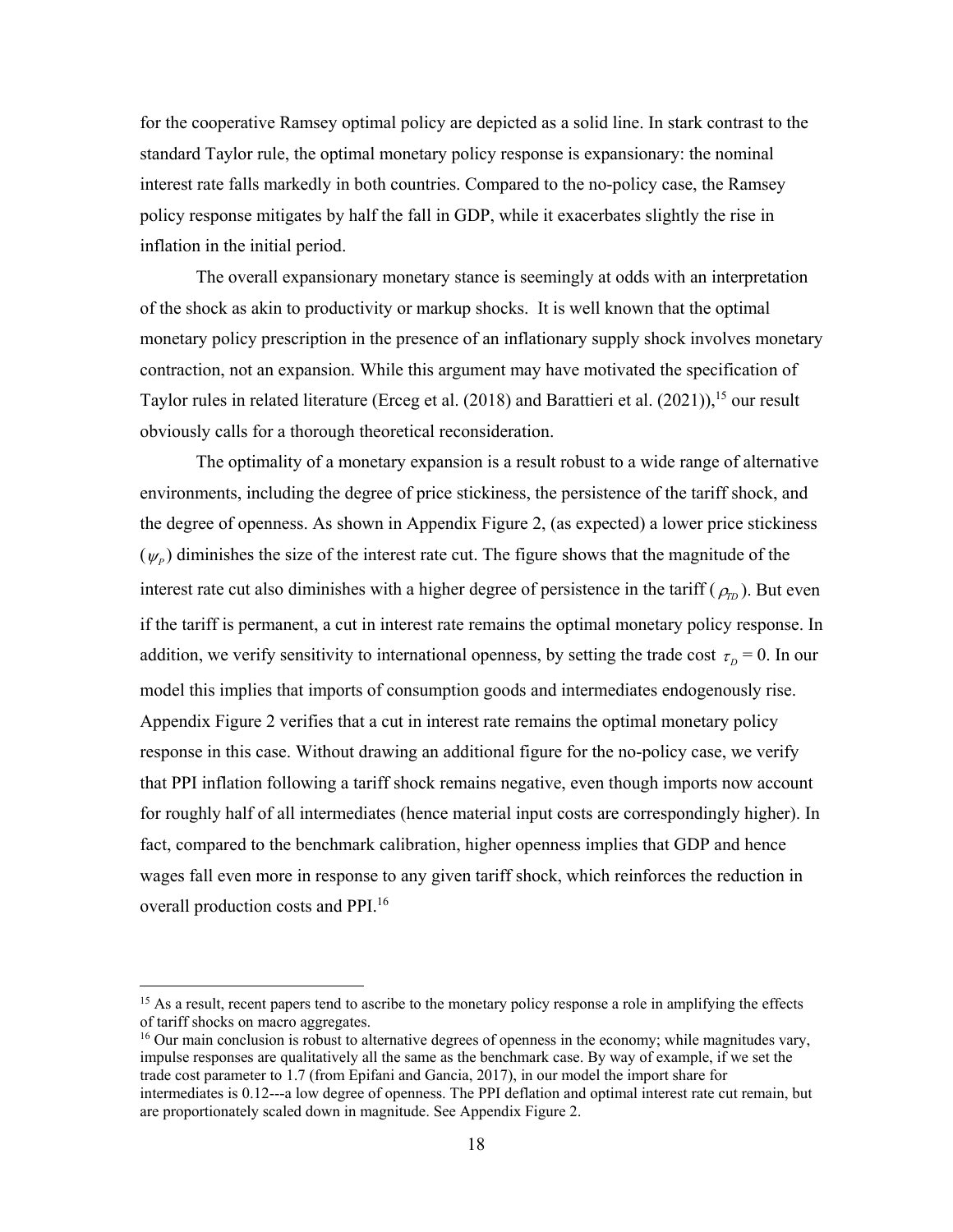One parameter our result does depend on is the share of material inputs in marginal cost, parameterized by  $\zeta$ . As discussed earlier, a sufficiently high value for this share implies PPI inflation rather than deflation, due to the rising cost of imported intermediates. Figure 1b shows that progressively raising this share likewise implies a smaller interest rate cut, and potentially an optimal interest rate increase. Sensitivity analysis with model simulations indicates that a share of  $\zeta = 0.57$  or higher flips the optimal interest rate cut to an interest rate increase.<sup>17</sup> This is higher than our benchmark calibration, and somewhat higher than the range typical in the literature. Jones (2007) suggests a value of 0.434 for the overall U.S. economy, for example.<sup>18</sup>

We close this section highlighting the role of firm entry dynamics.<sup>19</sup> When we use a version of the model without firm entry dynamics (keeping *n* fixed at its steady state value from the benchmark simulation), the effects of the tariff on output and consumption are significantly less persistent. Nonetheless, the optimal policy still prescribes comparable interest rate cuts in response to the tariff shock.

## **3.3 The Macroeconomic effects of tariffs: insight from a comparative analysis with other supply shocks**

To shed light on the macroeconomics of tariff shocks and the optimal policy response to them, it is instructive to compare them explicitly to other (standard) supply shocks studied in the literature. To this end, Figure 1c compares selected impulse responses for the tariff shocks in Column 1, with an adverse productivity shock in column (2), and a markup shock in column (3). All three shocks, on impact, generate a fall in output and rise in inflation. But, as discussed below, the tariff shock differs from the other two in key respects.

#### **3.3.1 Productivity**

 $\overline{a}$ 

The case of an adverse productivity shock is familiar from the literature and requires little discussion. But note in Figure 1c (column 2) that PPI and CPI inflation rise closely together due to the rise in production costs; this contrasts with the tariff (column 1), in which

<sup>&</sup>lt;sup>17</sup> This is close to, but slightly higher than, the value of  $\zeta = 0.53$  that flips the sign of PPI changes from deflation to inflation. Figure 1c reports results for a calibration of  $\zeta = 0.6$ , where both PPI and interest rate effects are inverted compared to the benchmark calibration.

<sup>&</sup>lt;sup>18</sup> Epifani and Gancia (2017) adopt a value of 0.51, based on estimates specific to manufacturing.

<sup>19</sup> See Appendix Figure 4 for impulse responses.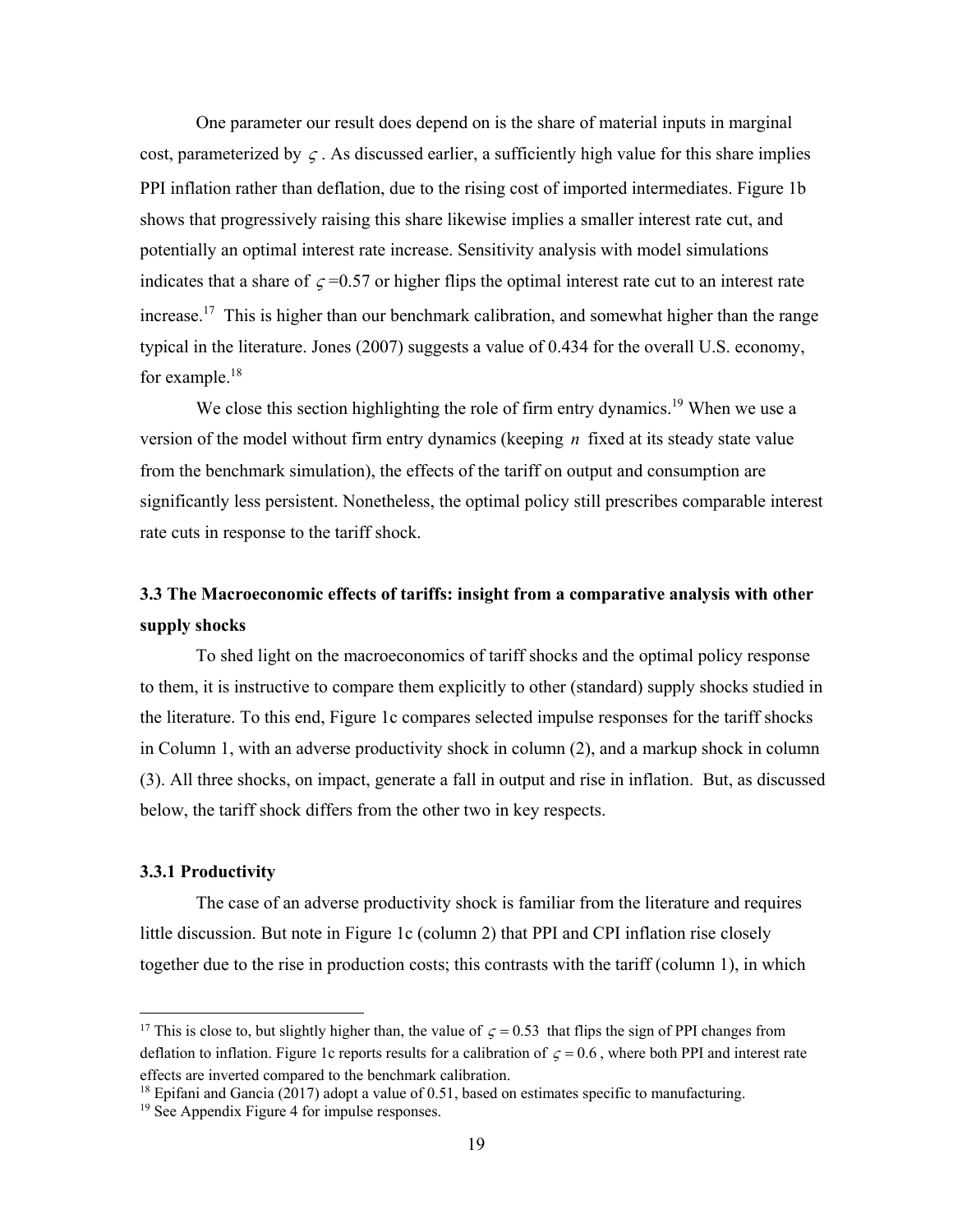CPI rises but firm pricing (ex-tariff) does not. In the case of the productivity shock, a monetary contraction that aggressively stabilizes inflation has the effect of bringing output close to the flexible price allocation. In this case, monetary tightening serves to redress the sticky price distortion, by bringing demand down to the level of GDP that would prevail under flexible prices and wages at the new, lower, level of productivity. In other words, a fall in demand and output is efficient when total factor productivity falls for exogenous reasons. The same logic does not apply to a tariff shock. The reason is straightforward: with tariffs in place, the flexible price allocation is distorted and hence inefficient. Note that there is a wider gap in impulse responses in the optimal policy and the flexible price allocations for the case of a tariff shock. Most definitely, the optimal policy is not aiming to replicate the flexible price allocation. To the contrary, policy aims to reduce the effects of the tariff on macro aggregates far more than required to compensate for nominal rigidities. Rather than eliminating the sticky-price distortion, monetary policy takes advantages of nominal rigidities in order to increase macro aggregates over the short run, and so improve social welfare. Policymakers tolerate a temporary burst of inflation above the long-run stability target.

Essential to understanding the motivation for the monetary policy expansion is the fact that the tariff distortion shifts expenditure away from imported goods toward domestic goods, thus sacrificing efficient gains from trade. The shortfall in production arises largely because of the price rise forced on producers, not warranted in terms of fundamental productivity or shipping technology---as already mentioned, the tariff moves the equilibrium away from an efficient allocation. Although tariff duties are rebated back to a country's residents, consumers and firms respond to the rise in the relative price of imports. The demand for imported goods is inefficiently low. But, while in the case of a symmetric tariff war monetary policy cannot directly redress relative price distortions, it can indirectly offset the distortion by pushing demand and overall production up, closer to their efficient, higher levels.

#### **3.3.2 Markups**

Like tariffs, also markup shocks impose a rise in price unwarranted by production costs. Since they introduce an artificial distortion in prices, the resulting allocation (the fall in output) is not efficient. As discussed extensively in the literature (see e.g., Clarida, Gali, and Gertler 1999 and Corsetti, et al. 2010), markup shocks fundamentally differ from productivity shocks in the way they raise a policy tradeoff between stabilizing output and inflation.

20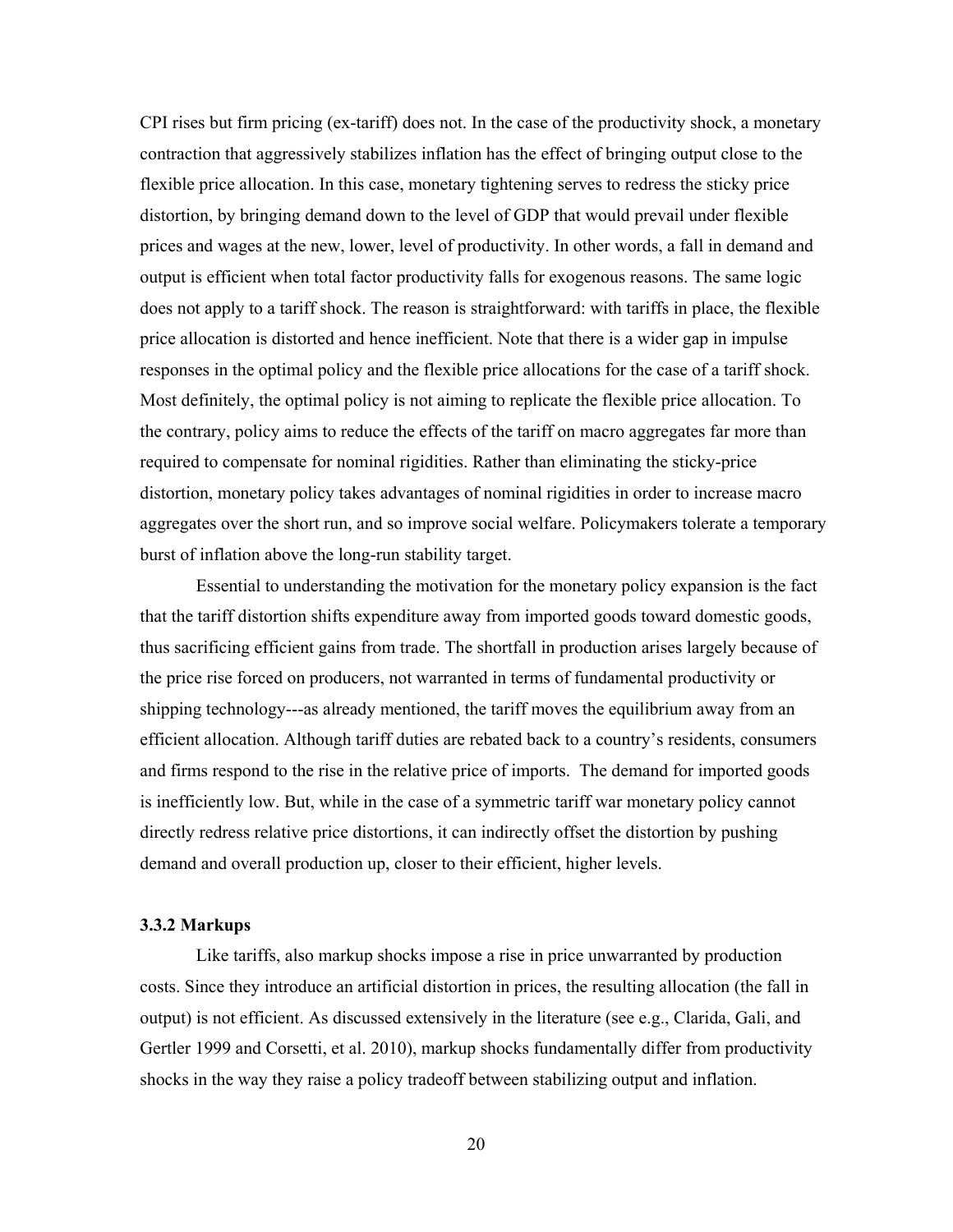Despite these similarities, tariff shocks differ from standard markup shocks in at least three ways. First, a home tariff shock only affects prices of imported goods, while markup shocks are typically envisioned as affecting the prices of all home goods, both exported and sold domestically. Second, the revenue generated by a tariff shock accrues to the importing country, while the profits from higher markups go to firms in the exporting country. Third, tariffs are imposed directly on the buyer, thus added on top of the price set by the exporter. In the model specification in section 2 above, the markup shock  $(T_{MU})$  appears explicitly inside the price setting rule for the firm (equation 23), while the tariff shocks  $(T_D)$  does not. Instead it appears directly in the demand function for imports (equation 7). An implication is that markups shocks are passed through onto prices only to the extent that firms raise prices in reaction to them; whereas tariff-shocks raise consumer prices one-to-one over whatever price is set by firms managers at the border. As shown above, it is indeed plausible that, facing a lower demand in the destination country due to higher cum-tariff consumer prices, exporters actually reduce their preset price at the border.

Figure 1c shows that the implications of markup shocks differ from the tariff shock. As with productivity shocks, the markup shock (column 3) implies that CPI and PPI rise closely together; whereas for a tariff shock CPI rises with the tariff, but the producer price (ex-tariff ) does not. The other striking difference, of course, is that the optimal monetary policy response to the markup shock is a monetary contraction raising interest rate, in contrast with the interest rate cut in response to the tariff shock.

The difference in policy responses to the two shocks is driven primarily by the third of the three distinctions between shocks listed above. To bring the model to bear on this point, in the appendix, we include a figure (Appendix Figure 3) showing the impulse responses arising from markup shocks where we remove each of the three differences with the tariff shocks listed above. Namely, in turn, we assume that the shock only affects markups on prices for exports; we redistribute markup revenue across border through an international transfer; we add the markup on top of prices set by the firm.<sup>20</sup> The figure shows that the optimal policy response to a positive markup shock flips, from a rise to a cut in interest rates, only with the last change in shock specification---that placing markups outside of the firm price-setting function.<sup>21</sup>

 $20$  See Appendix section 5 for an explanation of model modifications required.

<sup>&</sup>lt;sup>21</sup> Appendix Figure 3 further shows that if we just limit a markup shock to exports, but make no other alterations in the shock, the optimal rise in interest rate is smaller than in the benchmark case of the markup shock. This simply reflects the fact that the shock impacts a smaller share of the overall economy, so all impulse responses are scaled down proportionately. The figure shows that if we also introduce cross-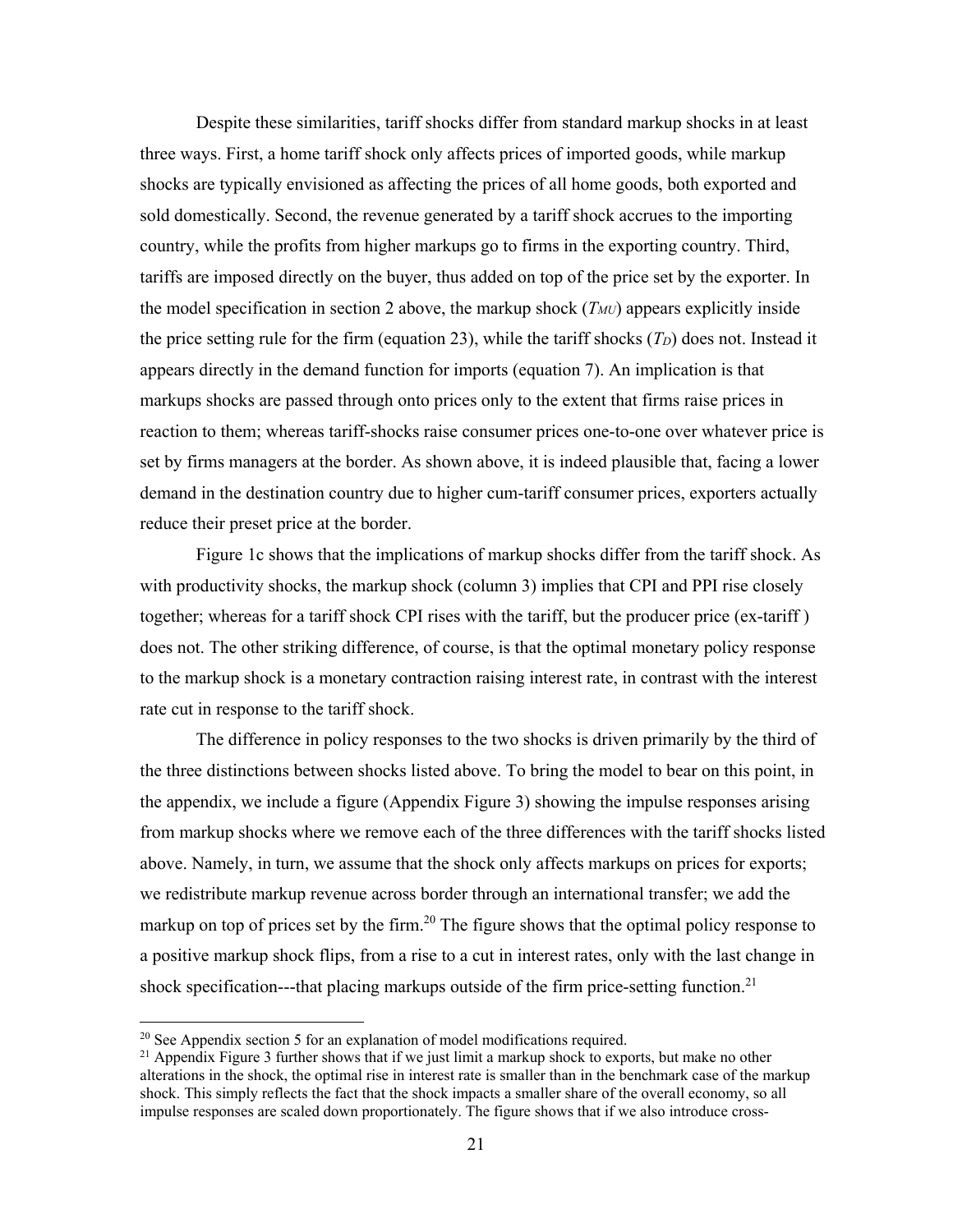The economics underlying this result lay in the different interactions of the two shocks with price stickiness. In response to markup shocks, one the one hand, as shown in Figure 1c, the rise of inflation is dampened by the fact firms have sticky prices. On the other hand, nominal rigidities add persistence in the effect of the shock on prices, beyond the persistence of the shock itself. As explained in Clarida, Gali, and Gertler (1999) early on, the optimal monetary policy response to markup shocks is shaped by the persistence of inflation and expectations for future inflation. Given that markup shocks present policy makers with a tradeoff between stabilizing inflation and output, a more persistent rise in inflation places greater importance on fighting inflation in this tradeoff, leading to a greater tendency toward monetary contraction.

The tradeoff raised by tariff shocks differs in a key dimension. Because tariffs are added to the export price set by firms, the response of inflation at the consumer level is much higher on impact---and inflation falls much faster when the shock subsides. Since relative prices adjust strongly to the tariff, on impact, the tariff translates into a fall in the demand for exports---the demand contraction causes firms to optimally reduce border prices. Again, nominal rigidities mean that deflation (not inflation) in export border prices becomes persistent---weighing on the optimal monetary policy response. This becomes expansionary to prevent the persistent, costly, fall in prices.

#### **3.4 Stochastic properties of the equilibrium allocation and welfare**

 $\overline{a}$ 

Table 2 quantifies the effect of policies in terms of the standard deviations and means of endogenous variables. Relative to a Taylor rule, the optimal policy implies a lower volatility in the main macroeconomic aggregates of GDP, consumption, employment, and investment in firm entry, while it does imply slightly higher volatility in the rate of inflation. The table also reports unconditional means of variables, showing that the optimal policy implies a higher mean level of consumption together with a lower mean level of labor, a result made possible by a higher efficiency associated with a higher average number of active firms.

The table 2 also reports welfare conditional on a suboptimal policy (Taylor Rule), as a percentage of welfare under the Ramsey optimal policy. A Taylor rule policy lowers welfare relative to Ramsey by 0.082%---modest values are typical of business cycle analysis . As

country transfers of the revenue from the extra markup, this additional change in the shock specification has no effect on the optimal interest rate or impulse responses, as the cross-country transfers cancel out for a shock symmetric to both countries.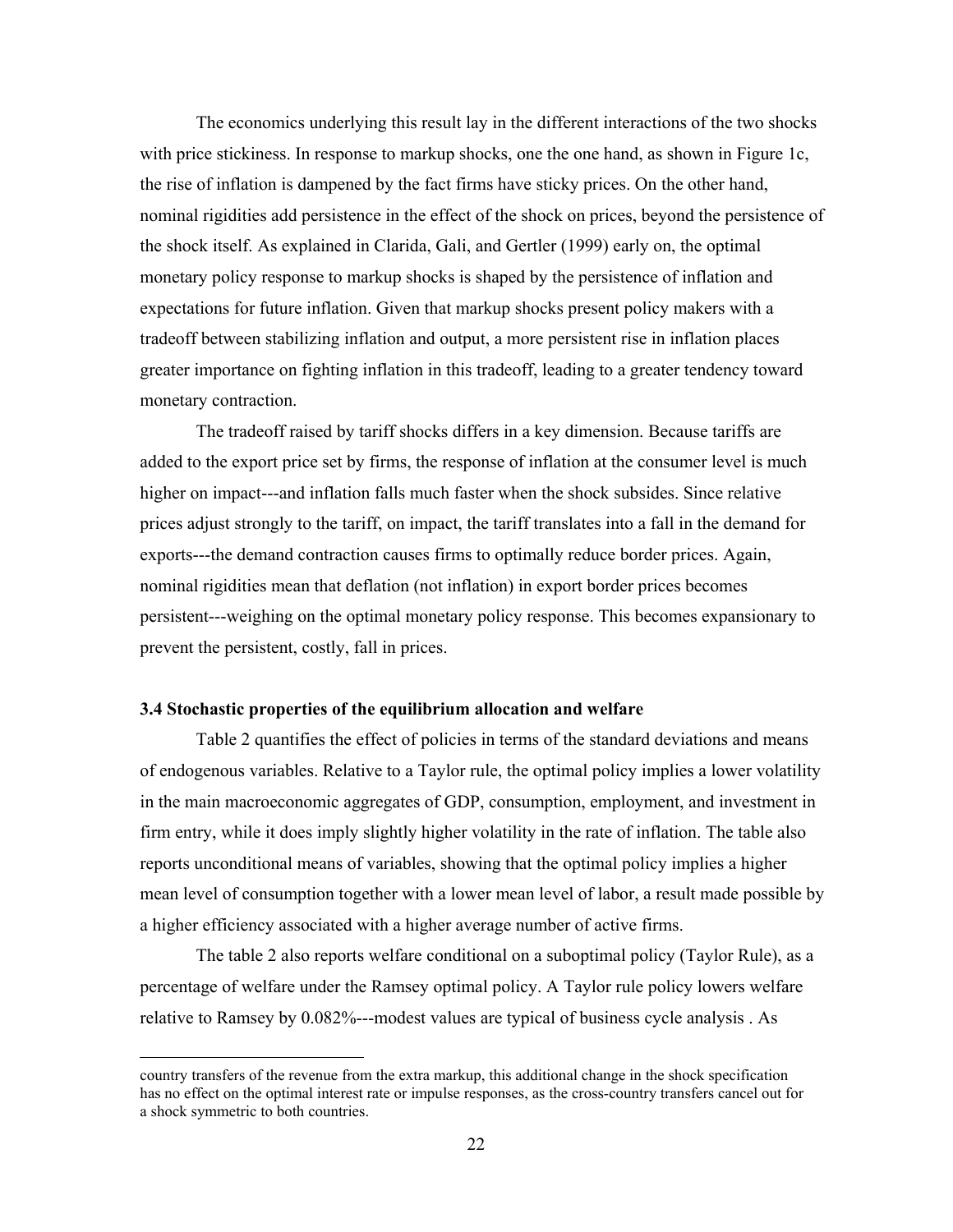already mentioned, the optimal policy improves the allocation along many margins, including a higher average level and a lower volatility of consumption and leisure, and a higher number of product varieties produced by a larger number of active firms.

Roundabout production and firm entry are consequential for welfare. As shown in columns 2 and 3 of Table 2, the welfare loss of a Taylor rule relative to the Ramsey optimal policy falls from 0.082% in the benchmark model, to 0.057% if there is no roundabout production using material inputs ( $\zeta = 0$ ), and it falls to 0.024% if firm entry is also eliminated by holding the number of firms fixed.

To place our welfare results in perspective, we find it instructive to compare them with those obtained from simulating our model conditional on productivity shocks only (no tariff shock). To enhance comparability, we calibrate productivity shocks following the classic study by Backus et al. (1992), and set model parameters adopting standard value in the literature with no roundabout production or firm entry. In this standard setting, the welfare loss from pursuing a Taylor rule rather than following the Ramsey optimal policy is 0.110%, a similar (though slightly larger) loss than for the tariff shock. One may find this result surprising. The overall welfare implications of tariff shocks can be expected to be somewhat smaller compared to productivity shocks, given that trade is a modest fraction of GDP---less of the economy is directly affected by a tariff shock compared to aggregate productivity shocks. However, relative to Ramsey, a Taylor rule turns out to be much more inefficient in response to tariff shocks than in response to productivity fluctuations. In addition, we calibrate the model to recent tariff shocks, which are fairly large in magnitude. In our result, these factors seem to balance each other, resulting in comparable losses.

#### **4. Optimal monetary stabilization of a unilateral tariff shock**

We now move on from the symmetric equilibrium of a tariff war, to study the logical counterpart of an asymmetric scenario where one country (the foreign country in our case) imposes a tariff on home exports, while home tariffs are held constant. This asymmetric tariff scenario is of interest, as it permits us to study the implications of tariffs for key international variables like the exchange rate and the trade balance, where implications cancel out under symmetric shocks.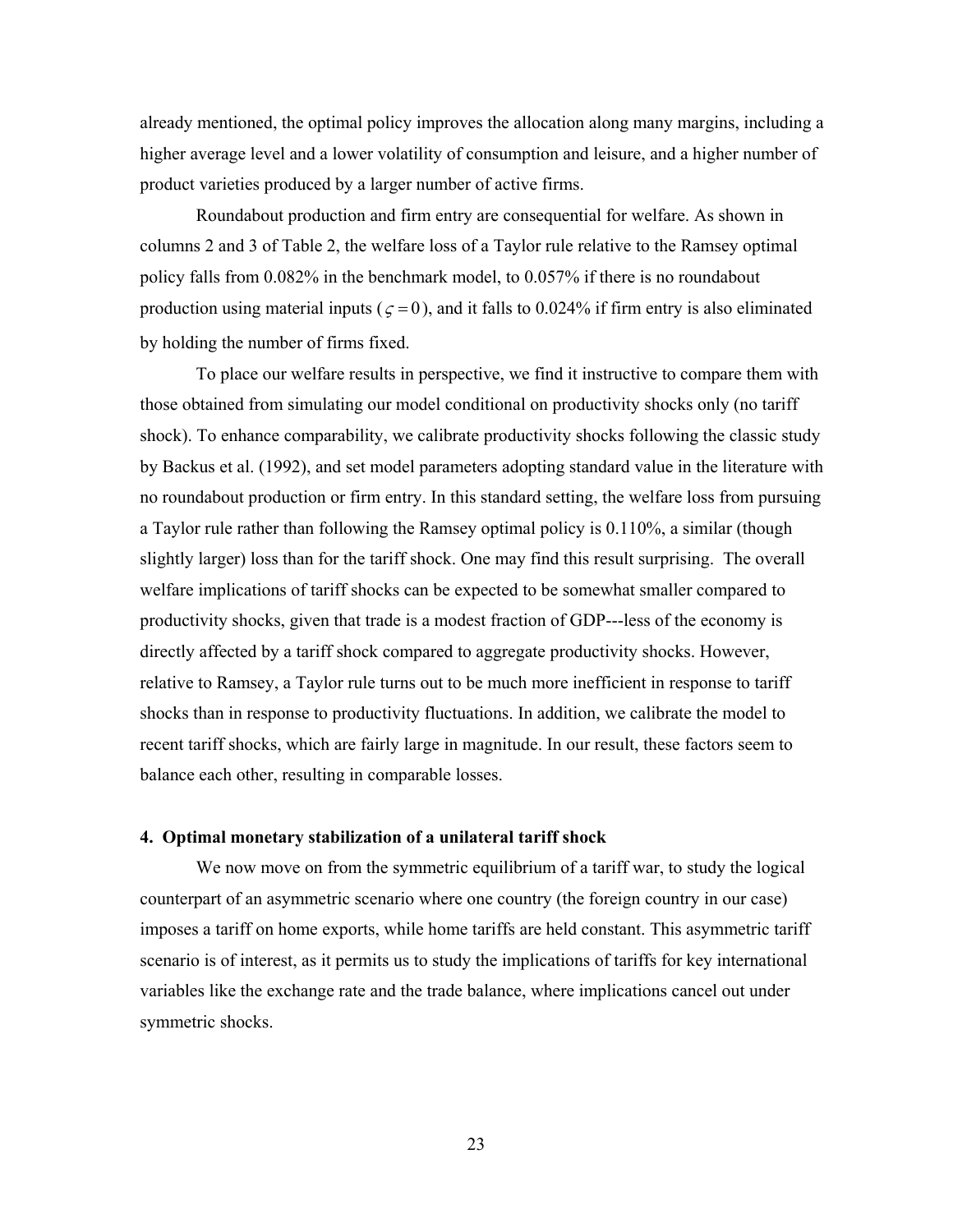#### **4.1 Transmission under suboptimal policy**

For the no-policy case (dashed line in Figure 2a), our impulse responses resonate with the "headline case for protection" in policy debates. A foreign tariff results in a foreign trade surplus (home trade deficit). While the effect of the tariff on home GDP is distinctly contractionary, foreign GDP rises (by a smaller magnitude than the fall in home GDP). Looking deeper into the transmission of the tariff, however, the headline case for protection is not strong. As discussed by Erceg et al. (2018), the GDP in the country that imposes the tariff (the foreign country in our experiment) may rise or fall: the fall in consumption demand due to intertemporal incentives may be dominated by the rise in export demand due to the expenditure switching effect of relative prices. In our benchmark calibration the expenditure switching effect dominates, but the outcome may differ depending, e.g., on trade elasticities.<sup>22</sup> Moreover, the tariff also impinges on investment demand associated with the creation of new firms. The tariff has an undesired contractionary effect on firm entry in the Foreign economy, while it favors entry in the Home economy. The effects on inflation are also asymmetric across counties. Both CPI and PPI inflation rates fall at home in the initial period of the shock, while they rise in foreign.

In response to a unilateral tariff on home exports, the home exchange rate depreciates. Remarkably, holding policy rates constant, endogenous exchange rate movements offset about half of the effect of the tariff on the terms of trade.<sup>23</sup>

#### **4.2 Efficient stabilization**

 $\overline{a}$ 

An optimal cooperative response to a unilateral tariff shock highlights new channels and mechanisms. In Figure 2a, economic dynamics under the optimal policy are depicted with a solid line. In response to the shock, the optimal cooperative policy still prescribes substantial monetary expansion at home (lower home interest rates). The optimal response abroad, instead, is now a contraction. One reason is the asymmetric effect of the shock on PPI inflation, already highlighted in the analysis of the no-policy case: a home monetary expansion helps stabilize the

 $^{22}$  In our calibration the trade elasticity is somewhat higher than typical, since it is pinned down by the elasticity of substitution between any two varieties, be they home or foreign varieties. Experiments not pictured indicate that if we reduce this elasticity of substitution slightly, from 5.2 to 4, the expenditure switching effect abates enough that the response of the foreign GDP to the tariff is negative.

 $^{23}$  It is worth noting that, in the no-policy scenario, the currency depreciation reflects exclusively the equilibrium response of the real (as opposed to nominal policy) rates across countries---hence the adjustment in consumption and thus in the stochastic discount factors.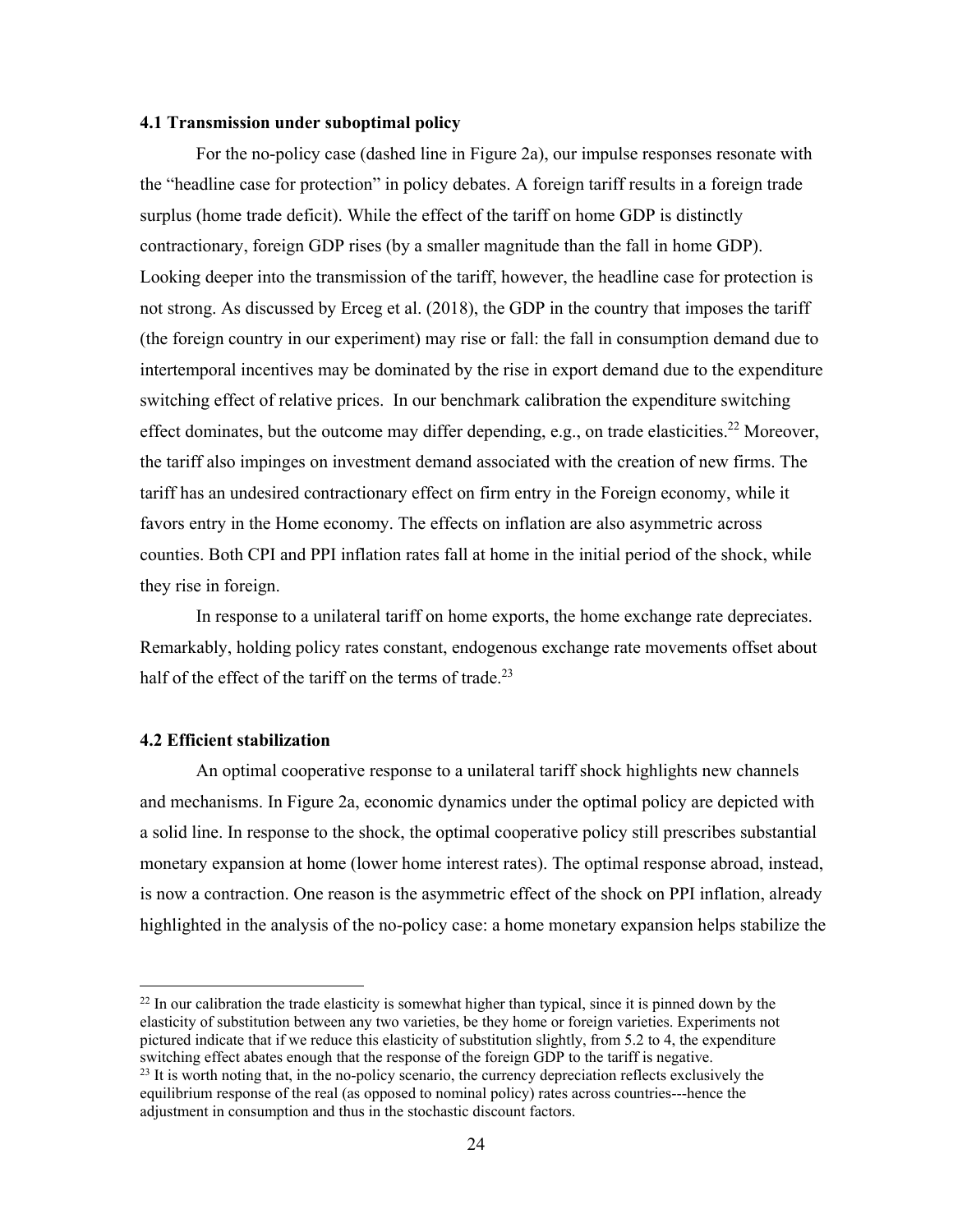negative PPI inflation at home, while a rise in foreign interest rate is required to help stabilize the positive PPI inflation in the foreign country. Another reason is that, under cooperation, an asymmetric monetary stance redresses the impact of the tariff on the terms of trade via currency depreciation. In Figure 2a, the optimal policy significantly dampens the home terms of trade movements in the initial periods, compared to the no-policy case.

As for the symmetric tariff case, the optimal policy does not aim to bring the allocation close to the flexible price (natural rate) one.<sup>24</sup> On the contrary, it brings most macro aggregates to overshoot their flex-price levels (dot-dash lines in the figure). By way of example, in the flex-price allocation, the home country experiences a large GDP contraction on impact: the optimal policy almost fully reverses the negative effect of the tariff on activity. Most strikingly, the optimal policy prevents the sharp rise in Foreign GDP that would materialize in the nopolicy case. The Foreign GDP actually falls into negative territory, below the flexible price level. As already noted, it is efficient for monetary authorities to take advantage of sticky prices to manipulate relative prices and offset the distinct distortion created by the foreign tariff.

As in the symmetric tariff case, the optimal policy response is at odds with strict CPI inflation targeting or a Taylor rule with a large weight on CPI inflation. To engineer the optimal currency adjustment, the optimal monetary stance actually exacerbates home inflation. The optimal policy prescribes a cut in interest rates that is an order of magnitude larger than the one implemented under a Taylor rule (dotted line in Figure 2a): the implied currency depreciation is about twice the size. A Taylor rule does little to dampen the effects of the shock on the terms of trade, the trade balance, and home GDP---these variables remain quite close to the no-policy case in Figure  $2a^{25}$ 

#### **4.3 Tariff vs. supply shocks: comparative analysis**

 $\overline{a}$ 

Again, it is instructive to explore the economics of our results by comparing tariff shocks to other supply shocks. We now consider asymmetric tariff, productivity and markup

 $24$  The global monetary stance cannot exactly replicate the pre-tariff allocation, i.e. a home currency depreciation that offsets the terms of trade response to a tariff does not undo the trade distortion. On the one hand, the optimal rate of currency depreciation is not sufficient to fully restore home GDP to the pre-tariff level, especially over time (more so, if the persistence of the tariff shock exceeds that of price stickiness). On the other hand, the implied cut in home interest rate tends to over-stimulate home consumption-- causing a significant aggravation of overall inflation in the home country.<br><sup>25</sup> Appendix Figure 5 considers the case where the social planner puts nearly all weight on the foreign

country welfare rather than home country welfare. Strikingly, it is still optimal for monetary policy of the two countries to engineer a home country currency depreciation.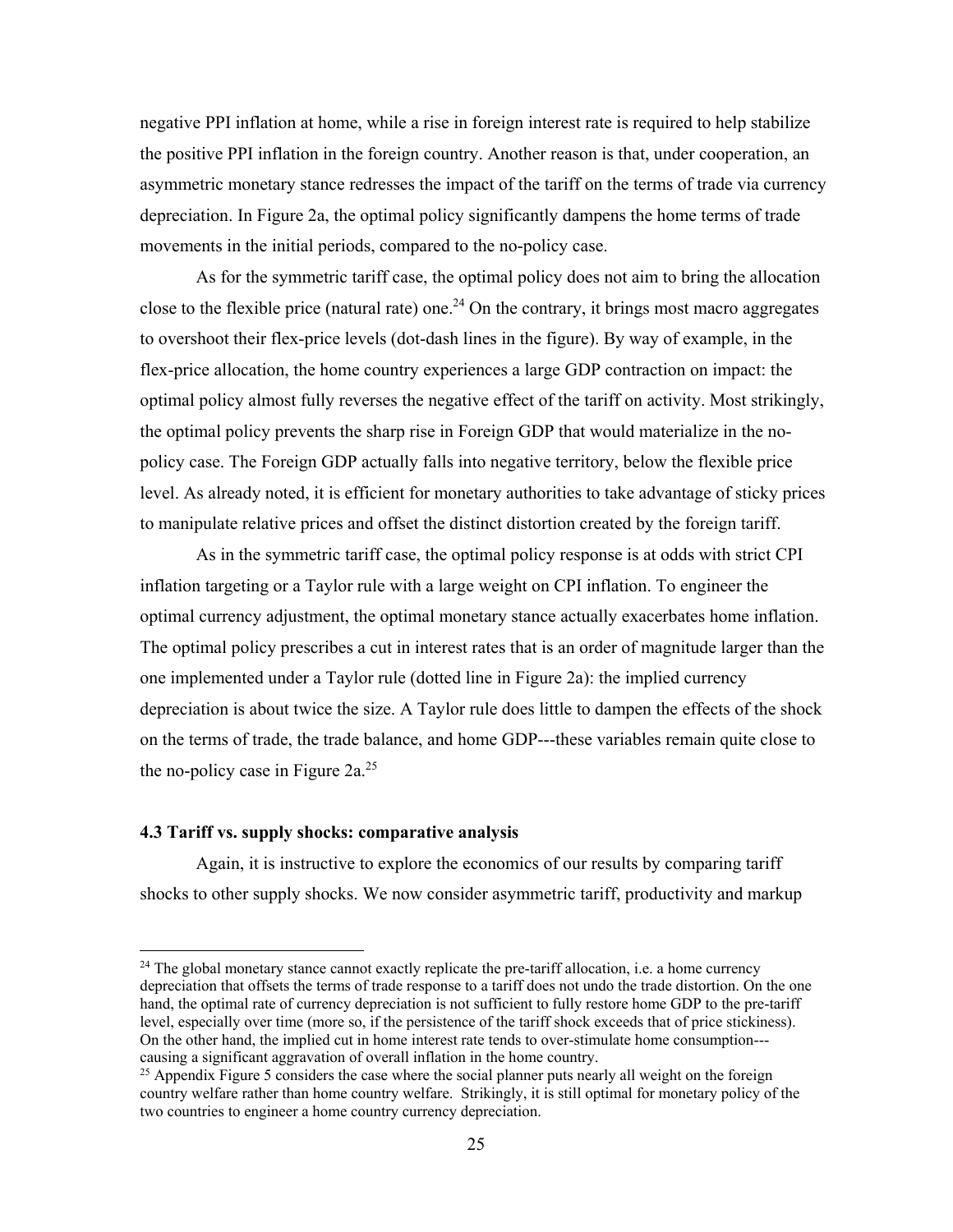shocks, paying special attention to implications for the exchange rate (which did not enter our discussion for symmetric shocks earlier). As shown in Figure 2b, all these shocks cause a (protracted) fall in home GDP and an impact rise in foreign inflation, but the optimal policy differs in the case of tariff shocks. Relative to our previous analysis, however, the figure highlights the dynamic of the exchange rate.

As is familiar from the literature, in response to an adverse home productivity shock, a home currency appreciation raising the relative price of home exports helps bring home GDP closer to the level implied by the flexible price allocation, which is efficient. An appreciation is also optimal in response to a markup shock, reflecting the optimal anti-inflationary stance of the monetary authorities. In either case, the home currency moves opposite to the case of the optimal stabilization of a tariff shock.26

The reason has already been discussed in the previous section. With the tariff added to the price set by firms, the shock ends up affecting optimal pricing primarily through the contraction in demand for exports caused by a sharp rise in their prices at the consumer level. Hence the shock brings about a persistent deflationary pressure on sticky price setting. The cooperative monetary stance, on both sides of the border, aims at reducing this pressure, redressing in part the distortions due to nominal rigidities.

#### **4.4 Welfare**

 $\overline{a}$ 

To compute welfare implications under asymmetric tariff shocks, we simulate the model with home and foreign tariffs uncorrelated. The welfare computations are shown in Table 2. (Given that both countries are equally likely to experience a unilateral tariff shock, the benefits of optimal policy are symmetric across countries.) Relative to the optimal policy, the welfare loss under a Taylor rule, while still modest, is larger in the case of unilateral shocks than in symmetric tariff war: 0.25% (column 4) as opposed to 0.082%. The loss in welfare is associated with a particularly large fall in the mean level of firm entry, as well as with a fall in mean consumption and a rise in labor effort. Key features of our model contribute to these

 $^{26}$  Appendix Figure 6 reports impulse responses to modifications of the markup shock. In the context of asymmetric shocks, two features are quantitatively important for explaining the different optimal policy responses to markup shocks versus tariff shocks. A markup shock modified to affect only exports and not domestic sales flips the optimal exchange rate response from appreciation to depreciation, though the home interest rate still rises somewhat. A markup shock further modified to be outside of the sticky price setting rule of firms fully replicates the dynamics and optimal policy prescription for a tariff shock, calling for both a home interest rate cut and a home currency depreciation. Introducing cross-country transfers of the revenue from markup shocks has quantitatively small effects on optimal policy or impulse responses.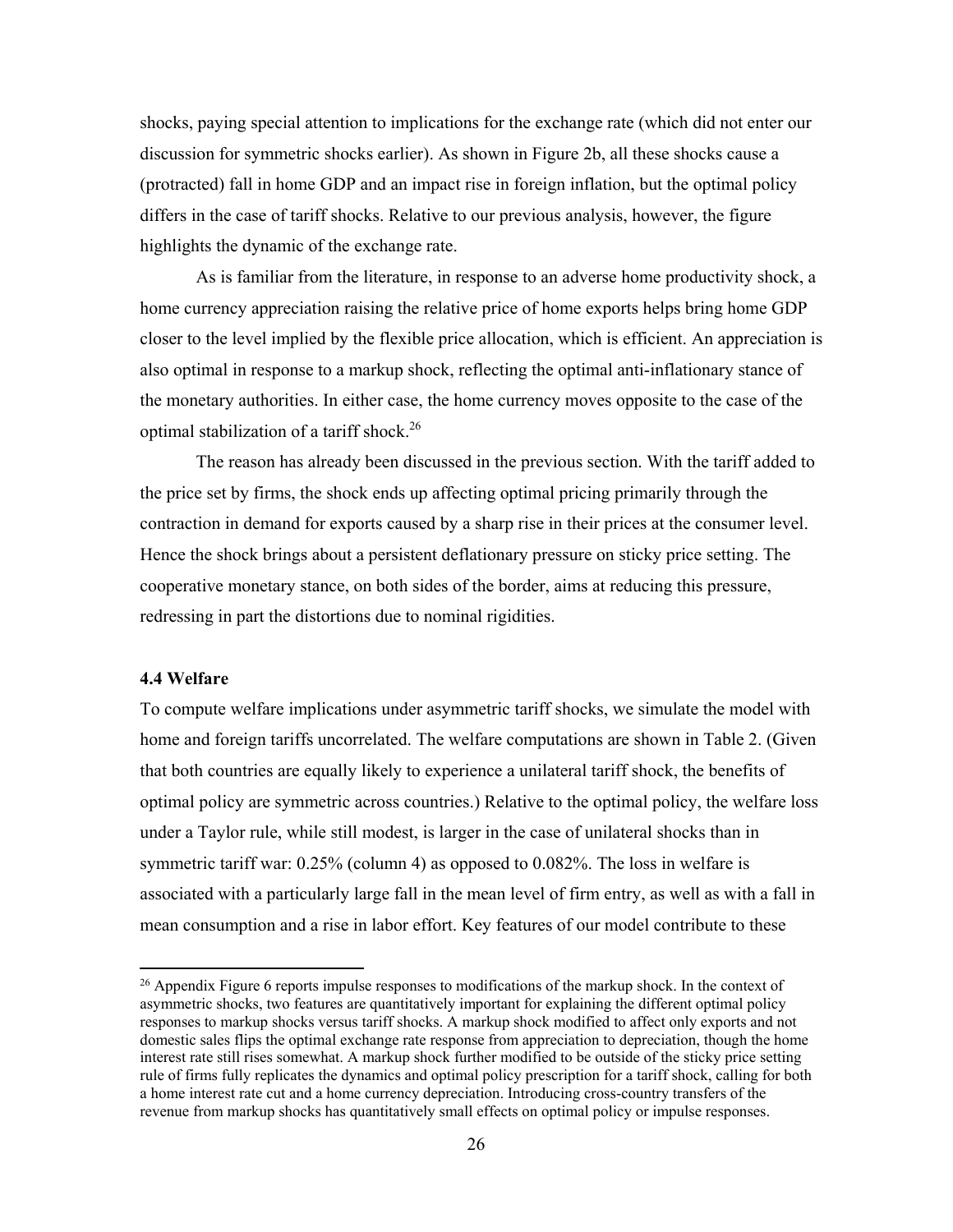results. The welfare loss is reduced by half when roundabout production is excluded from the model (column 5), and further reduced when the number of firms is held constant (column 6).<sup>27</sup>

#### **5. Accounting for the effects of tariffs on comparative advantage**

 Tariffs and trade war can affect the composition of output and exports of a country-- hence they can impinge on comparative advantage. We now bring our analysis to bear on optimal monetary policy in a model environment that incorporates a broader set of features, viewed as important by the trade literature and relevant to an assessment of the policy tradeoffs raised by a new welfare relevant margin. In particular, we consider the model with two tradable sectors, which permits study of the effect of tariffs and monetary policy on comparative advantage. We will show that the intuition for the main findings from the simplified one-sector model carries through in this enriched version of the model. We demonstrate that the motivation for and the effects of an optimal expansion are actually stronger than suggested by the standard workhorse model.

In our calibration, the share of differentiated goods in the final goods bundle is  $\theta$  = 0.61.<sup>28</sup> As our baseline we assume that tariffs are raised on the differentiated goods sector---we will discuss briefly below the case of a tariff shock to the other sector. To highlight the most novel results in the richer version of our model, we begin our discussion with the case of an asymmetric shock to the tariff on home exports, reversing the order of the previous section.

#### **5.1 Unilateral tariff shocks**

 $\overline{a}$ 

As shown in Figure 3, the effects of a foreign tariff on home comparative advantage are significant. Relative to the one-sector model (compare Figures 2 and 3), the fall in Home GDP

 $27$  For the sake of completeness, we also report welfare analysis for an asymmetric case with just shocks to foreign tariffs on home exports, and no shocks to home tariffs. Results in Appendix Table 1 show that even in this asymmetric case, home and foreign countries benefit nearly equally from the cooperative optimal monetary policy response to counter foreign tariffs. In fact, the foreign country improvement in welfare  $(0.125%)$  is slightly higher than that for the home country  $(0.124%)$ --while the cooperative monetary policy response to foreign tariffs lowers foreign GDP relative to the Taylor rule, it raises welfare due to higher consumption.

 $^{28}$ The trade literature tends to distinguish among tradable sectors varying their exposure to trade. We elaborate on this distinction, by assuming that sectors differ in terms of their exposure to the effects of monetary policy: Firms in the non-differentiated good sector are perfectly competitive and operate under flexible prices. Firms in the other sector operate as specified in section 2 and 3 of the paper. As typical in the trade literature, we continue to specify the tariff as imposed on the differentiated goods sector. Results for tariffs imposed on the non-differentiated sector are presented in the appendix (see Appendix Figures 6-7), and are discussed more below.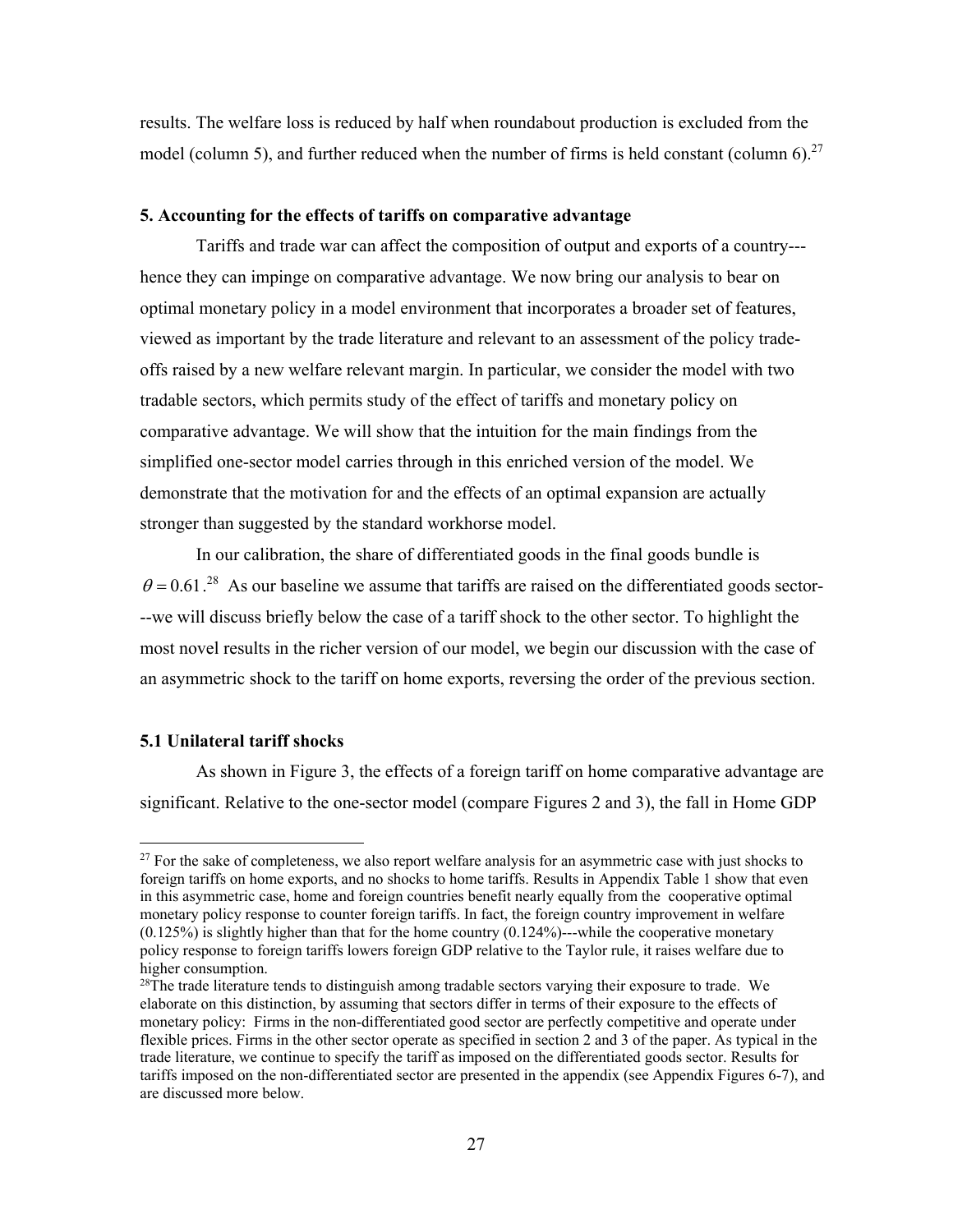is smaller overall, but the muted effect on activity at the aggregate level corresponds to a large sectoral reallocation. In the no-policy scenario, for instance, the percentage fall in the production of differentiated goods in the home country is three times the percentage fall in GDP. This sectoral contraction is matched by a rise in home production of non-differentiated goods of a similar magnitude. In the foreign country, sectoral productions mirror this adjustment, moving in the opposite direction.

Comparative advantage is an important transmission channel, missed by the standard one-sector model. Namely, in response to a targeted tariff on home differentiated goods, the foreign country gains by specializing in the production of differentiated goods, the Home country loses out as it ends up producing a larger share of non-differentiated goods. In the model, this normative result reflects the welfare gains from a rise in the share of good varieties produced in a country, that residents can enjoy without paying transportation costs---according to the "home market effect" widely discussed in the literature after Krugman (1980). In the trade literature, similar shifts in comparative advantage have been associated with a reconsideration of the "optimal tariff argument" by Ossa 2007, stressing distinct benefits from specializing in the differentiated goods sector (see Corsetti et al., 2007 and Bergin and Corsetti, 2020, for a discussion).

 In spite of this important difference, in our exercises the optimal monetary policy is qualitatively similar to that in the one-sector model---the interest rate movements and currency depreciation are slightly smaller in magnitude. Key to our analysis is that the degree of price stickiness is different across sectors—as a simplification, we assume that prices are sticky only in the differentiated good sector. A monetary policy expansion has the potential to manipulate two relative prices. The first is the relative price between the home and the foreign differentiated goods; the second is the relative price between differentiated goods, which have sticky prices, and non-differentiated goods, which have flexible prices. Balancing different margins, the home optimal monetary policy again calls for a deeper interest rate cut than implied by the Taylor rule, so to reduce the tariff-induced loss in both comparative advantage and aggregate production.

 In our baseline, the welfare loss from following a Taylor rule instead of the optimal policy appears to be smaller in the two-sector than in the one-sector model, as shown in Table 2

28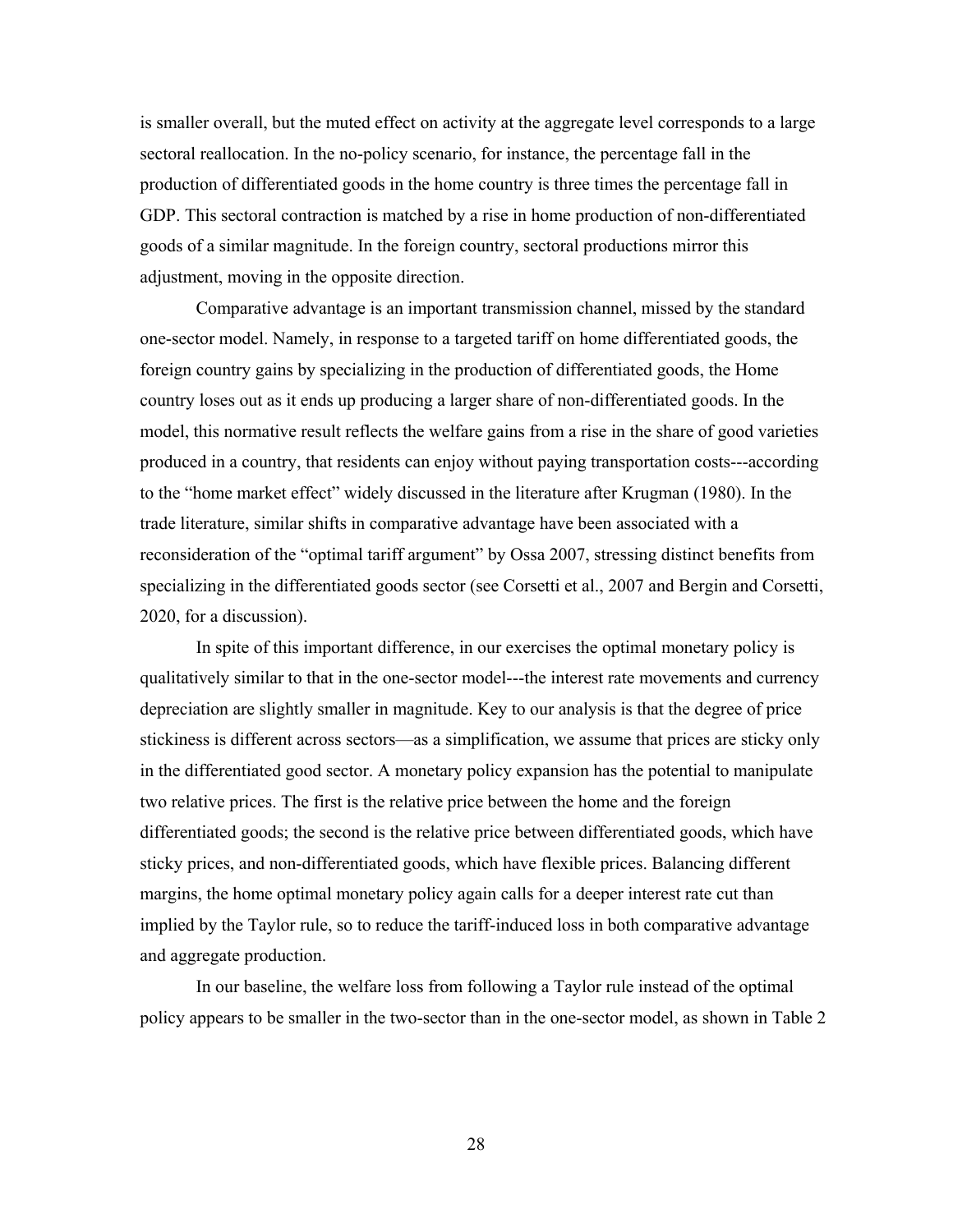(see column 8).<sup>29</sup> This is because (a) the differentiated goods sector accounts only for a limited share of the aggregate economy and (b) monetary stabilization is not consequential for the stabilization of the non-differentiated sector, which has flexible prices. The magnitude of the welfare losses is however sensitive to the degree of substitutability between the goods produced in the two sectors, as this crucially impinges on the extent to which a tariff shock (and the policy response to it) can drive a shift in comparative advantage. For example, if the two goods are assumed substitutes, with an elasticity of  $\xi$ =1.5 instead of 1.0 in the benchmark case, the welfare loss in the two-sector model becomes larger than that in the one-sector model (see column 8 in Table 2).

#### **5.2 Symmetric tariff wars**

 $\overline{a}$ 

 In a symmetric tariff war targeting differentiated goods, the aggregate economic dynamics in the two-sector model are seemingly close to the case of the one-sector model (compare Figure 1a with Figure 4). For instance, output falls markedly in either model specification. But this aggregate result masks an important difference: the contraction in activity in the two-sector model is largely driven by the fall in differentiated goods production worldwide (similar to one experience by the home country in Figure 3). The production of nondifferentiated goods actually rises. In a symmetric tariff war, there is no shift in comparative advantage across countries---rather, the tariff distortions result in a shift in the sectoral composition of output at a global level.

The optimal stance is expansionary in both countries, despite the inflationary impact of the tariff, hence once again at odds with the Taylor rule mandating a contraction. Given that a symmetric tariff war cannot be remedied by a currency depreciation, the optimal policy aims at resolving the distortion created by the tariff between differentiated and non-differentiated prices within each country. An expansionary monetary stance mitigates the contraction in the differentiated good sector, driving up overall aggregate demand as well as the prices of nondifferentiated goods, which are flexible. Because of these contrasting effects, the welfare implications of the tariff shock, in terms of welfare losses from implementing a Taylor-rule policy relative to the optimal rules, again appear to be smaller in the two-sector than in the onesector model, as reported in Table 2 (see column 7).

 $29$  For purposes of stochastic simulation, we allow tariffs to both differentiated and non-differentiated goods, specifying that shocks are independent across the two sectors.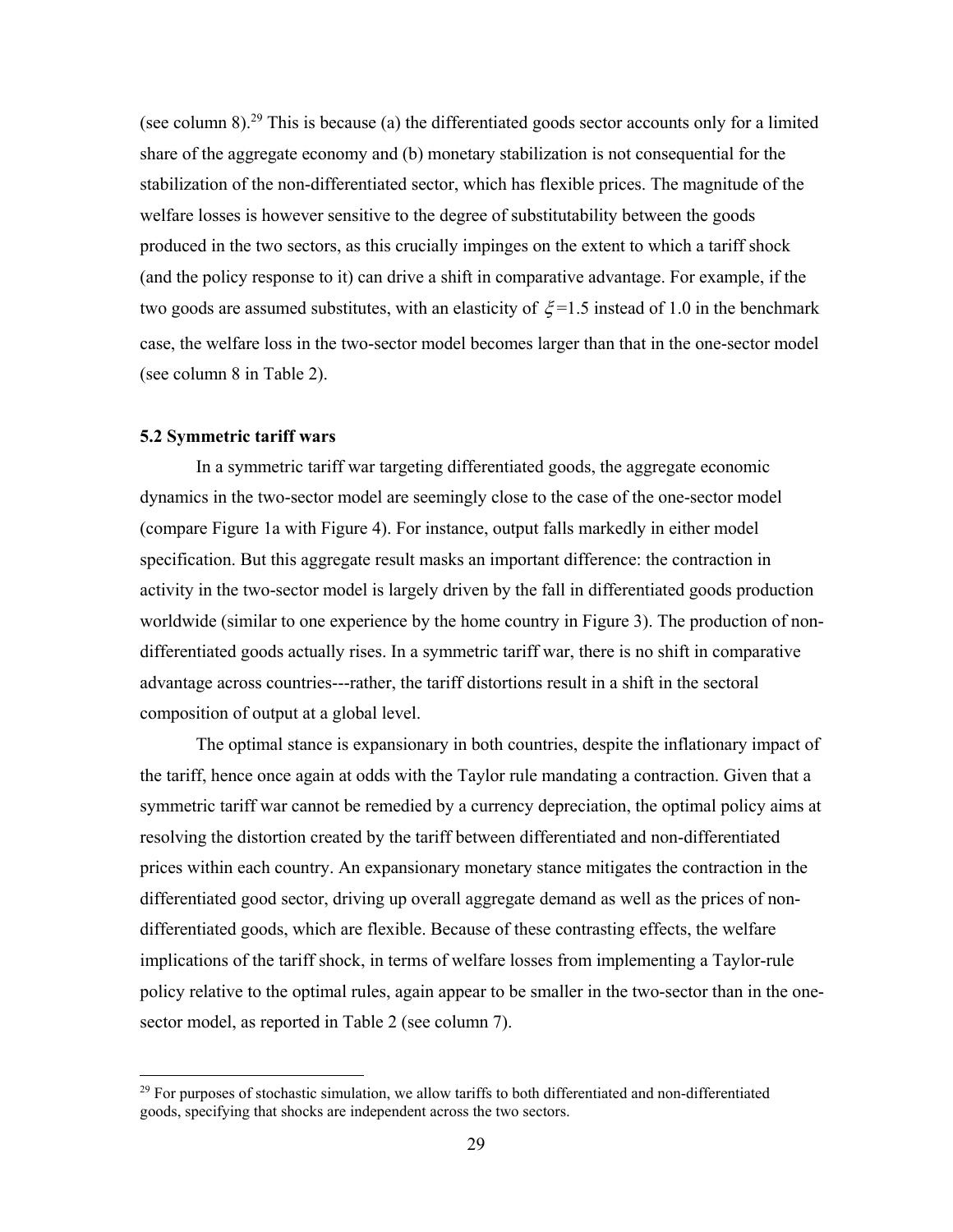#### **5.3 Inspecting the mechanism: sectoral reallocation**

The literature that studies inter-sectoral reallocation from tariffs typically assumes that the second sector produces goods that are not internationally traded---a recent instance is Caliendo et al. (2017). For comparison, we modify our model by assuming that the nondifferentiated sector produces non-tradables ( $v = 1$ ). Simulation results indicate that the implications of tariff shocks for the production of differentiated goods are similar to those in Figure  $3^{30}$  The economic transmission is however profoundly different: there is no shift in comparative advantage. The effect on the non-differentiated sector is an order of magnitude smaller if these are not traded internationally.

In the appendix, we also consider the case of a foreign tariff shock targeted to home exports of the non-differentiated goods.<sup>31</sup> Given that this sector has flexible prices, it is not surprising that the impulse responses are much more similar across alternative monetary policies, than for tariff shocks hitting the differentiated sector with sticky prices. The choice of monetary policy is less consequential in dealing with tariff shocks targeting a sector subject to small or no nominal price distortions.

#### **6. Tariff wars with dominant currencies**

In this section we reconsider our results moving away from the assumption of producer currency pricing, implying complete exchange rate pass-through. Proceeding in steps, we first assume that export prices are symmetrically sticky in local currencies, as may be the case for trade across, say, US and the EU; next, we will discuss the case of one dominant currency. The analysis will provide key insight on the role of exchange rate devaluation to compensate for the price distortions of a tariff.

#### **6.1 The stabilization of tariff shocks when export prices are sticky in local currency**

We first consider a specification in which prices are sticky in the local currency of the buyer (LCP), which contrasts with the assumption of producer currency pricing (PCP) in the baseline model. See section 3 of the online appendix for the modified price-setting equations, counterparts to Eqns. (23) and (24).

<sup>&</sup>lt;sup>30</sup> See Appendix Figure 7.

<sup>&</sup>lt;sup>31</sup> See Appendix Figures 8 and 9.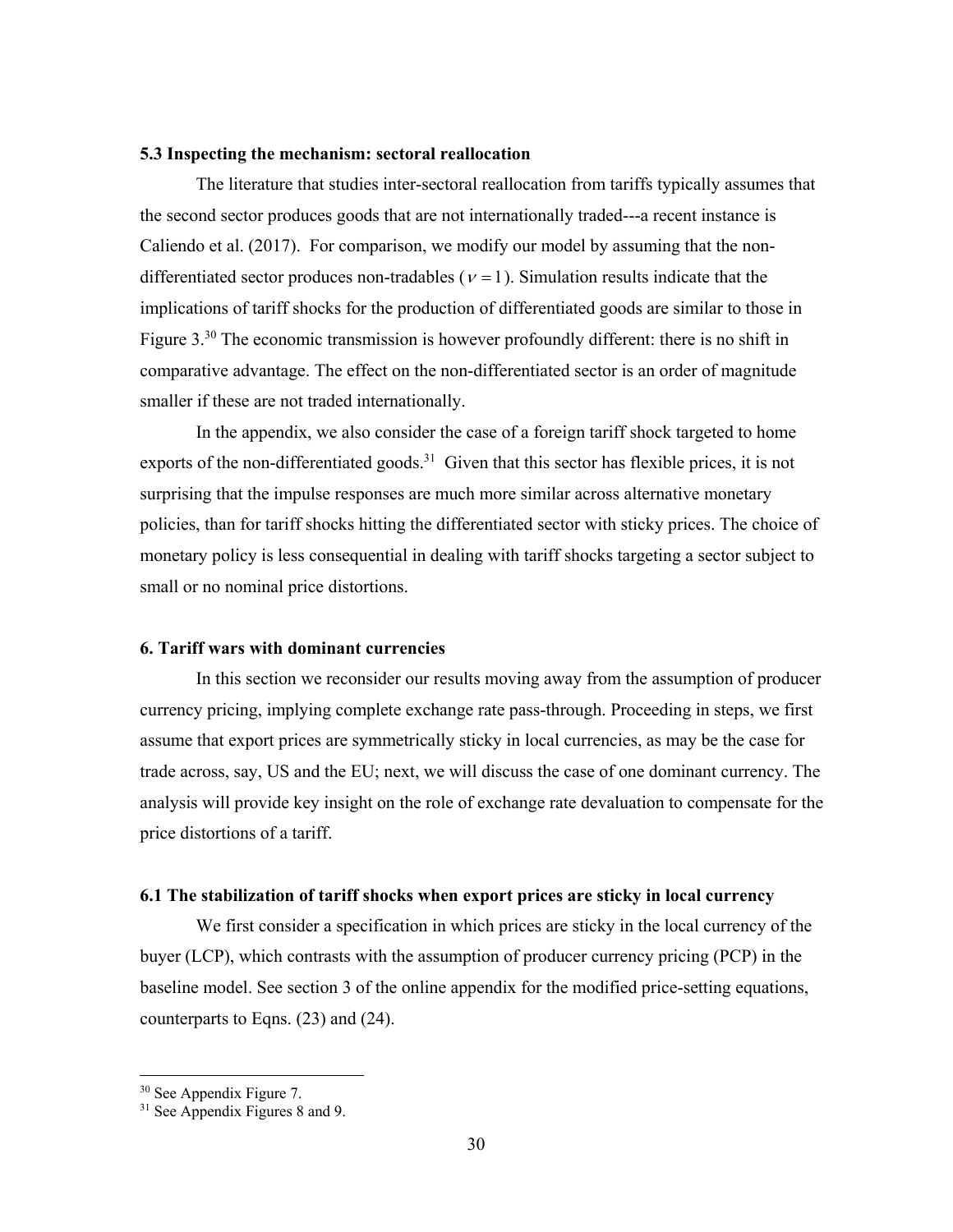Relative to the baseline, LCP does not significantly alter the transmission of a tariff to prices or macroeconomic aggregates. By way of example, consider the scenario of a unilateral foreign tariff in the two-sector model with constant money growth policy, depicted for the LCP case in Figure 5. 32 Comparing the corresponding PCP case in Figure 3 discussed earlier, the dynamics of the terms of trade under the no-policy scenario (dashed line) are nearly identical, as are the dynamics of GDP. This suggests a first important result, which may be surprising in light of the fact that LCP price stickiness is known to dampen pass-through of exchange rate changes. Tariff shocks, however, are different from exchange rate shocks, in that tariffs are imposed directly on the importer, for any given price charged by the exporter. So even if the exporters ignore the tariff and do not change the price they charge at the dock, the importers still have to set prices after paying the full tariff increase.

Yet LCP has significant implications for the optimal policy, most apparent in the case of a unilateral tariff. Comparing the LCP case in Figure 5 with the baseline PCP case of Figure 3, the optimal monetary policy under LCP lowers the foreign interest rate instead of raising it-- hence the monetary response to the tariff shock is symmetric. This significantly dampens the home currency depreciation relative to the PCP case---the exchange rate hardly moves. The GDP dynamics are correspondingly different. Under PCP, a monetary expansion can buffer the fall in home GDP by improving price competitiveness of Home products via currency depreciation. Under LCP, the optimal policy cannot rely on the exchange rate to contain the fall in economic activity and the shift in home comparative advantage between sectors.

#### **6.2 Asymmetric effects of tariff wars under dominant currency pricing (DCP)**

A specification of the model that recently has become standard in open macro literature has both Home and Foreign firms setting export prices in one dominant currency. We develop a dominant currency (DCP) version of our model by designating one country's currency as dominant and specifying that exporters in this country follow the PCP price setting equation, while those in the other country follow the LCP price setting equation.

Selected impulse responses for three different cases are summarized in Figure 6, with additional results reported in the appendix.<sup>33</sup> In column (1) of Figure 6, we assume that the foreign country imposes a tariff on home exports. If the home currency is dominant (i.e. home

 $32$  Results for other scenarios of tariff shocks are to be found in Appendix Figures 10-12. Appendix Table 2 reports welfare analysis for the LCP model, showing similar welfare losses as for the PCP model.<br><sup>33</sup> See Appendix Figures 13-15. Welfare implications are reported in Appendix Table 3.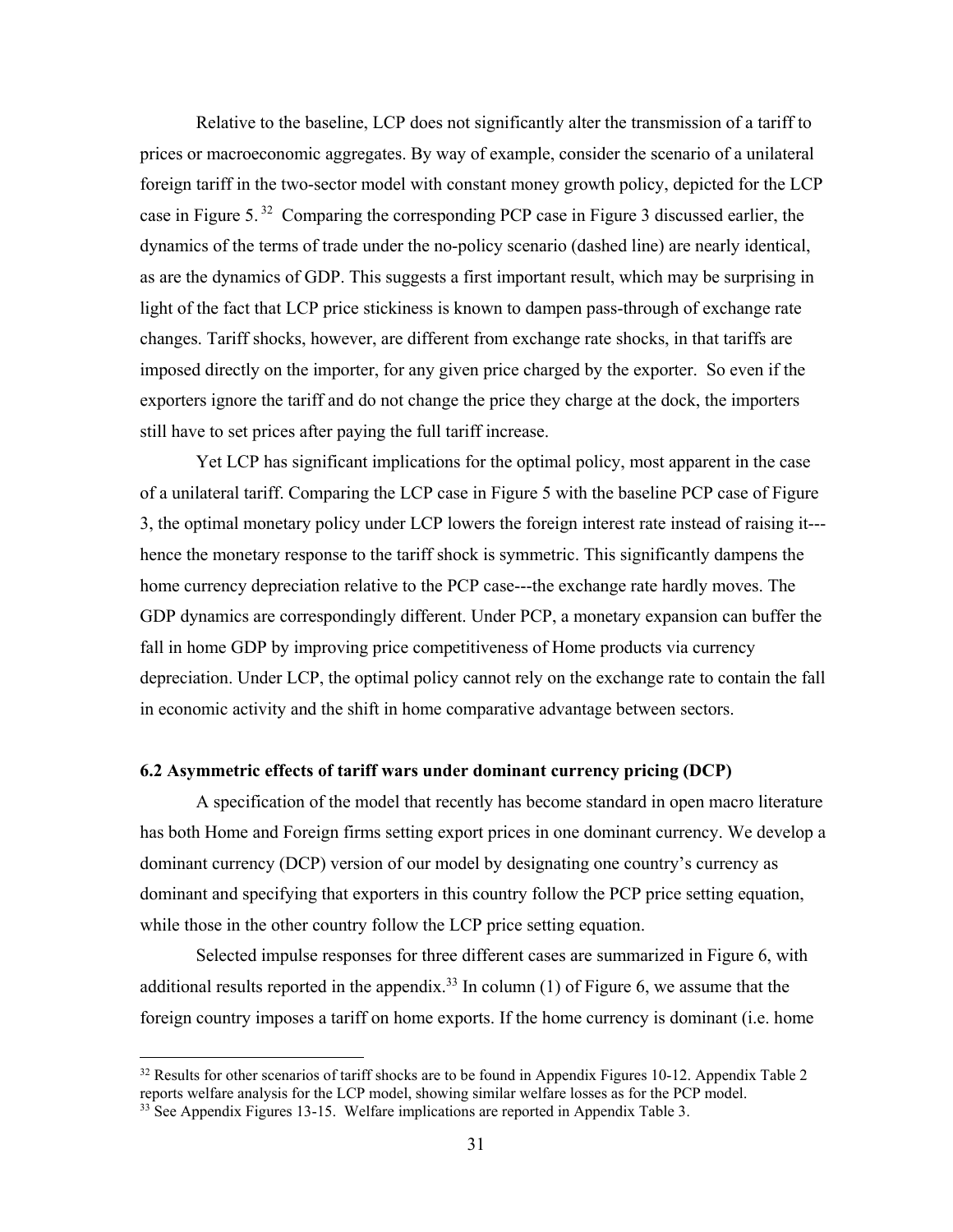exporters are subject to PCP stickiness while foreign exporters to LCP), the dynamics of macroeconomic variables closely resemble our earlier case of symmetric PCP. The optimal policy response calls for a significant cut in home interest rate, which substantially dampens home output fluctuations relative to the Taylor Rule. In column 2 of Figure 6, we assume instead that the dominant currency country is foreign (the home exporters are subject to LCP stickiness, while foreign exporters to PCP). The dynamics of response to a unilateral foreign tariff now resemble our earlier case where of symmetric LCP price stickiness. The optimal policy is closer to the Taylor rule, with a smaller cut in home interest rate and reduced stabilization of home output fluctuations.

The takeaway from Figure 6 is straightforward. Facing an asymmetric tariff shock, the dominant currency country (i.e., the U.S.) can rely to a much larger extent on monetary policy as a tool to redress the distortionary effects of the shock on output and employment, and on exchange rate movements to help absorb the shock---this is true even in a retaliatory tariff war. In a tariff war, indeed, even if the shock is symmetric, the optimal monetary stance is not. The optimal monetary response is expansionary in the dominant currency country (the home country in column (3) of Figure 6), contractionary in the other country. As a result, while GDP falls in both countries, it falls by less in the country issuing the dominant currency.

The dominant-currency country has a clear advantage since PCP price stickiness makes it possible to redress the tariff distortion via a monetary boost and currency depreciation. In the wake of a symmetric tariff shock on the differentiated good sector, the DCP country actually gains a comparative advantage in the production and export of this good.<sup>34</sup> In the simulation reported in column (3) of Figure 6, the home production rises relative to the pre-tariff equilibrium.<sup>35</sup>

#### **7. Robustness to a low pass-through of tariffs to consumer prices**

 $\overline{a}$ 

In this section we demonstrate that the main results of our analysis are robust to an environment with a low pass-through of tariffs from border to consumer prices. Recent empirical evidence in Cavallo et al. (2019) and Flaaen et al. (2020) suggests that the tariff pass

 $34$  As is well understood, in the case of dominant currency pricing, both the transmission of shocks across borders and policy stabilization are inherently asymmetric, even when shocks are symmetric. A point in case is the effect of a symmetric tariff war impinging on the exports of both countries.<br><sup>35</sup> These results would be missed in exercises imposing a Taylor rule for monetary policy. In this case (as in

the case of no-policy response) a dominant currency pricing would not alter a nearly symmetric transmission of the tariff shocks.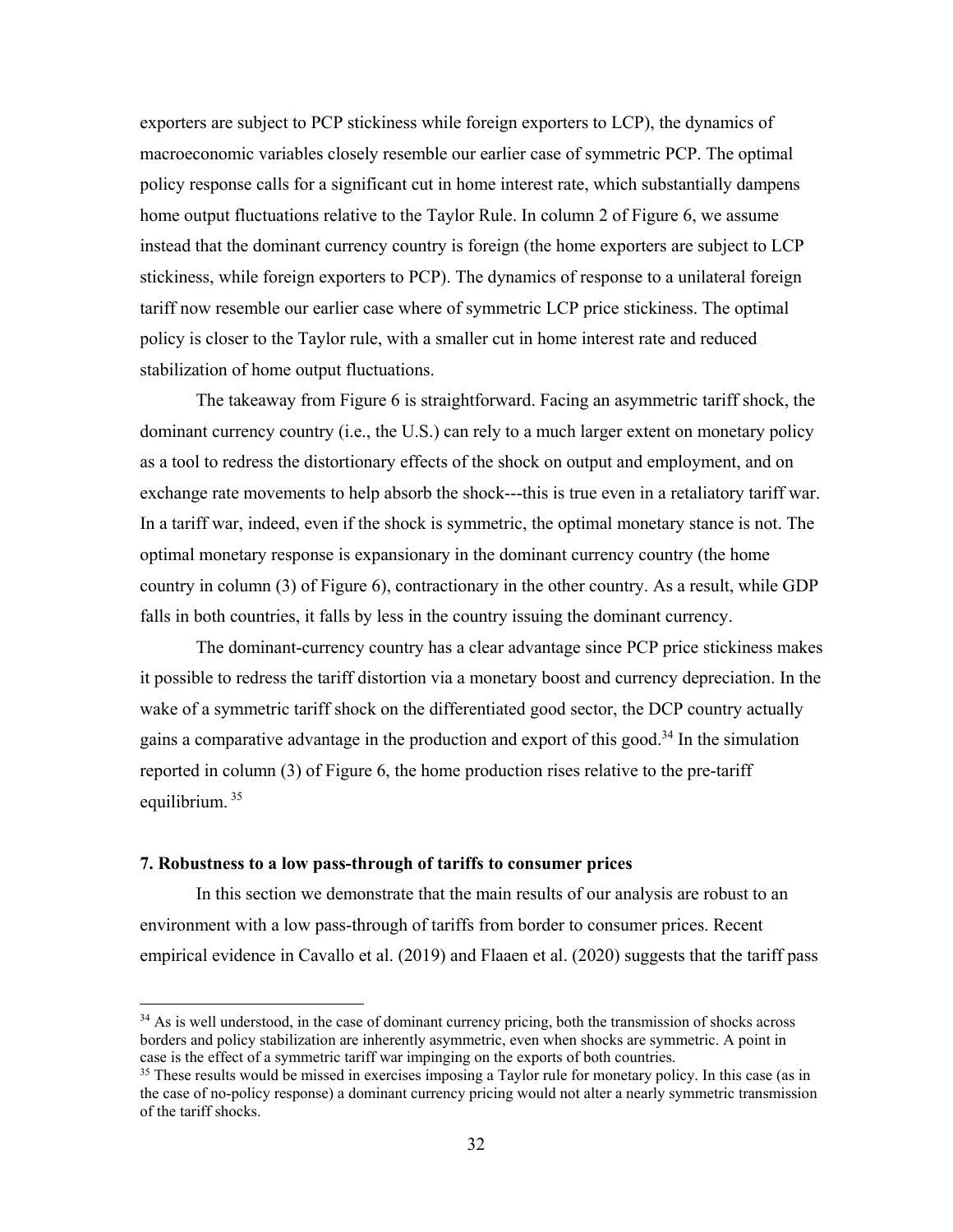through to import prices at the dock, while not complete, is high. It is however much lower to retail prices, depending on the good.<sup>36</sup>

Our benchmark model with PCP correctly predicts high pass-through of tariffs to import prices at the dock. Because of a composition effect, nonetheless, the pass-through of the tariff to the sectoral consumer price index of differentiated goods in the foreign country (which includes both domestic and imported varieties) is a modest 24.3%, owing largely to home bias in this sector. This compares favorably with the pass-through to consumer prices Flaaen et al. (2020) estimate for 2016 China duties, but is smaller than the pass–through the same authors estimate for the 2018 tariffs. It is higher than the values (close to zero) estimated in Cavallo et al. (2019).

To account for a low degree of tariff pass-through at consumer level, we can model the incidence of local production inputs and/or distribution on the price of imports faced by consumers. We extend the model in the spirit of Corsetti and Dedola (2005), positing that, realistically, consumers do not purchase imported differentiated varieties directly from producers. Consumer goods combine imported goods with domestic labor and home differentiated domestic goods as inputs. Analytically, we now specify the consumption index

without the direct inclusion of imported varieties:  $C_{D,t} = \int_{0}^{\pi} \left( c_t (h) \frac{\phi^{-1}}{\phi} dh \right)^{\phi^{-1}}$  $\mathbf{0}$ *t n*  $C_{D,t} \equiv \int c_t(h) \overline{\phi} dh$  $\phi$  $\phi - 1$   $\phi$  $\int_{c}^{\eta_t}$   $\left( h \right)^{\frac{\phi-1}{\phi}} dh$  $=\left(\int_{0}^{R} c_{i}(h)^{\frac{\gamma-1}{\phi}} dh\right)^{\gamma}$ , and correspondingly

change in the consumer price indexes and demand equations.<sup>37</sup>

 This version of the model is able to reconcile the empirical evidence of a near zero pass-through to consumers, with a near perfect pass-through at the dock. Pass-through at the dock is 99.0% for a given imported variety; pass-through to the consumer price index of differentiated goods is actually negative, and equal to -14.25%, in the initial period of the shock.<sup>38</sup>

 Simulations indicate that even if the tariff does not impact consumer prices on a one-toone basis, it still has large effects on GDP and other macroeconomic aggregates through the demand for imported intermediate goods by domestic producers. (See Appendix Figure 16 for a unilateral shock and Appendix Figure 17 for a symmetric shock). On impact, home GDP falls 1.45% in the low pass-through specification compared to 2.06% in the benchmark model. The

<sup>&</sup>lt;sup>36</sup> See Appendix section 5.1 for a more detailed discussion of the empirical literature.

 $37$  See section 5.2 of the online appendix for the full list of modified equations.

<sup>&</sup>lt;sup>38</sup> See section 5.2 of the online appendix for a more detailed discussion of simulation results.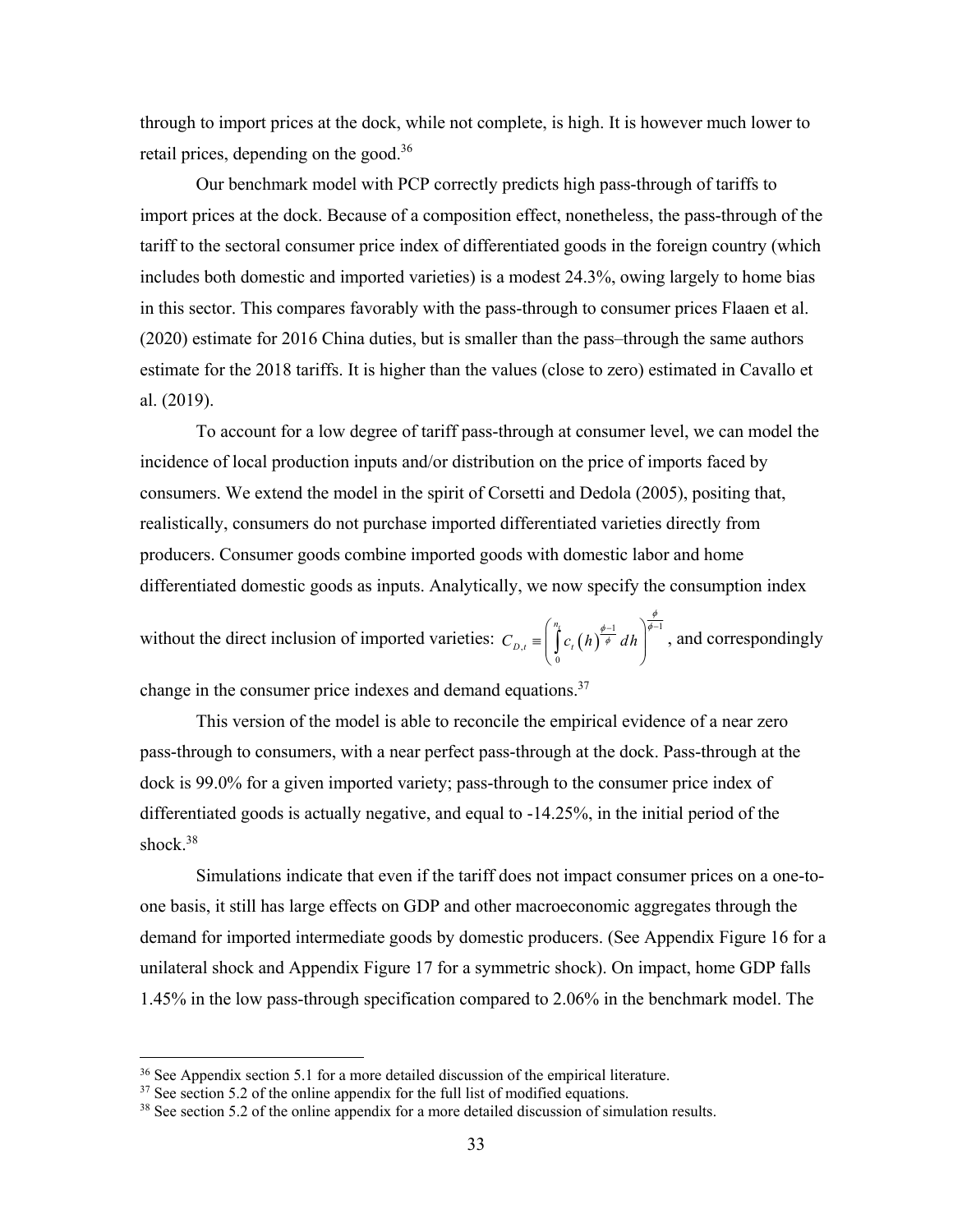optimal policy calls for a strong expansionary response to moderate the macroeconomic effects of the tariff, with a home interest rate cut (by 0.53 percentage points, compared to a cut of 0.54 percentage points in the benchmark model shown in Figure 3). We conclude that a low passthrough to consumer prices does not necessarily moderate the macroeconomic effects of tariff shocks, nor reduce the need for a thorough assessment of the correct monetary policy response.

#### **8. Conclusion**

This paper studies the optimal monetary policy response to tariff shocks in a New Keynesian model that includes elements from the trade literature, including global value chains in production and comparative advantage between two traded sectors. The most novel and consequential result from our analysis is that the optimal (cooperative) policy response to tariffs is generally expansionary, with the goal of stabilizing the output gap at the expense of further aggravating inflation.

A high degree of tolerance of short run inflation characterizes the optimal response to tariff shocks whether these are symmetric or asymmetric, i.e., tariffs are imposed by a trading partner. In the case of unilateral tariff shocks, however, the domestic and foreign monetary stance have opposite sign, to engineer a currency depreciation that helps offset the effects of tariffs on international relative prices. The optimal stabilization, however, can only imperfectly redress the distortions of the tariff on a broader set of macroeconomic aggregates.

 These conclusions are largely robust to alternative economic environments with multiple traded sectors, alternative types of price stickiness, and low pass-through of tariffs to consumer prices. We find that an environment with multiple traded sectors may dampen the aggregate impact of a tariff---hence the optimal monetary expansion in response to a tariff is somewhat muted. The scope for monetary stabilization is also reduced under multiple layers of nominal rigidities, in particular under local currency price stickiness, as this is known to limit the role of the exchange rate in stabilizing the economy.

A second novel result from our analysis concerns the optimal stabilization of a tariff war in the presence of a dominant currency in trade. In response to a symmetric tariff war, the optimal stance is expansionary in the country issuing the dominant currency, because PCP price stickiness among its producers makes it possible to redress the tariff distortion. Somewhat surprisingly, but in line with standard policy prescriptions, the optimal monetary stance is contractionary in the other country. As a result, while GDP contracts in both countries, it falls

34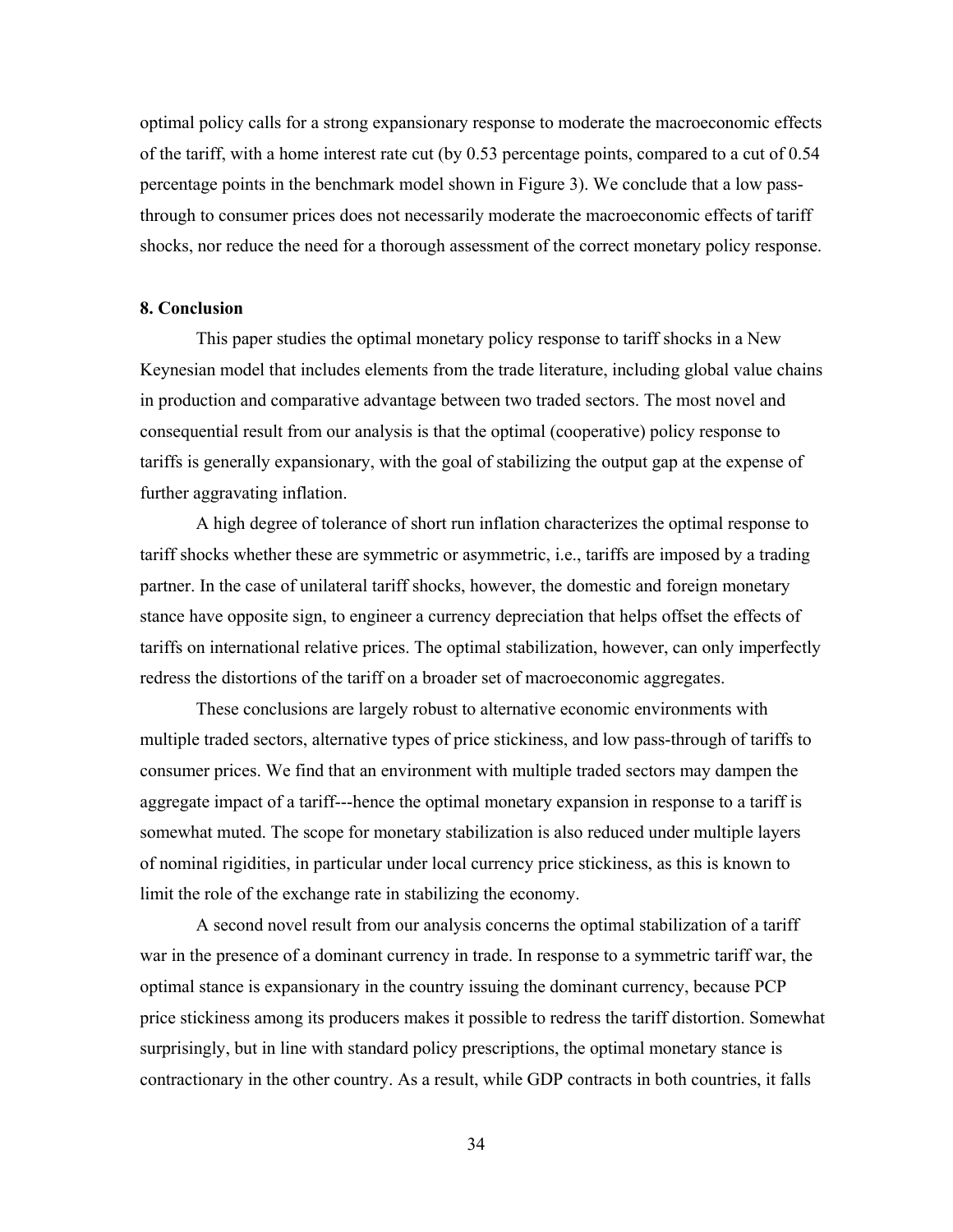by less in the country issuing the dominant currency. Although tariffs are symmetric, this country benefits from acquiring comparative advantage in differentiated goods.

We derive our results assuming monetary cooperation across borders, consistent, if only on logical grounds, with modelling tariffs as exogenous shocks. In a non-cooperative equilibrium, monetary policy fails to internalize spillovers and will generally act differently relative to our results. Because of the trade cost externality analyzed in our related work studying macro policy implications for comparative advantage (see Bergin and Corsetti, 2020), one may expect that policymakers will have a strong incentive to keep the production of a large number of varieties within their borders. The incentive to implement a monetary expansion in response to a tariff may be even stronger. We leave to future work an analysis of the strategic dimension of non-cooperative policy, and the strategic interactions between optimal monetary and trade policies.

#### **References**

- Auray, Stéphane, Michael B. Devereux, and Aurélien Eyquem, 2021, Trade Wars and Currency Wars, NBER working paper # 27460.
- Backus, David K., Patrick J. Kehoe and Finn E. Kydland, 1992. "International Real Business Cycles," *Journal of Political Economy* 100, 745-775.
- Barattieri, Alessandro, Matteo Cacciatore, and Fabio Ghironi, 2021. "Protectionism and the Business Cycle," forthcoming in *Journal of International Economics*.
- Bergin, Paul R. and Giancarlo Corsetti, 2020. "Beyond Competitive Devaluations: The Monetary Dimensions of Comparative Advantage," *American Economic Journal: Macroeconomics* 12(4), 246-86.
- Bilbiie, Florin O., Fabio Ghironi, and Marc J. Melitz, 2008. "Monetary Policy and Business Cycles with Endogenous Entry and Product Variety," in Acemoglu, D., K. S. Rogoff, and M. Woodford, eds*., NBER Macroeconomics Annual 2007*, Univ. of Chicago Press, Chicago, 299-353.
- Bloom, Nicholas, Philip Bunn, Scarlet Chen, Paul Mizen, Pawel Smietanka, and Gregory Thwaites, 2019. "The Impact of Brexit on UK Firms," NBER Working Papers 26218, National Bureau of Economic Research, Inc.
- Born, B., G. J. Müller, M. Schularick, P. Sedláček, 2019. "The Costs of Economic Nationalism: Evidence from the Brexit Experiment," *The Economic Journal* 129: 2722-2744.
- Breinlich, H., E. Leromain, D. Novy, and T. Sampson, 2017. "The Consequences of the Brexit Vote for UK Inflation and Living Standards: First Evidence", LSE mimeo.
- Brown, Chad, 2021. "US-China Trade War Tariffs: An Up-to-Date Chart," Peterson Institute mimeo. https://www.piie.com/research/piie-charts/us-china-trade-war-tariffs-date-chart.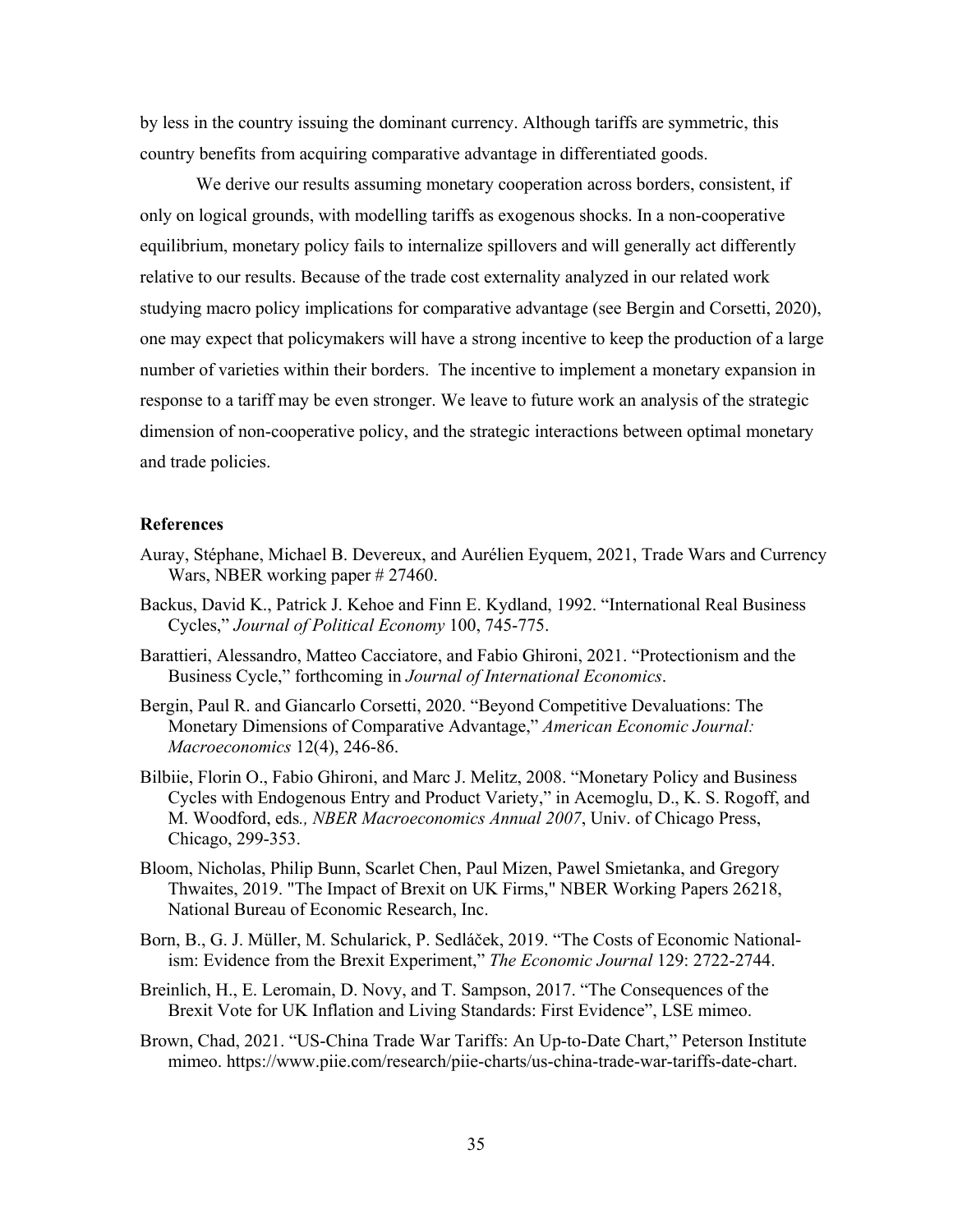- Caldara, Dario, Matteo Iacoviello, Patrick Molligo, Andrea Prestipino and Andrea Raffo, 2020. "The Economic Effects of Trade Policy Uncertainty," *Journal of Monetary Economics* 109, 38-59.
- Caliendo, L., R. C. Feenstra, J. Romalis, and A. M. Taylor, 2017. "Tariff Reductions, Entry, and Welfare: Theory and Evidence for the Last Two Decades," working paper.
- Cavallo, Alberto, Gita Gopinath, Brent Neiman, and Jenny Tang, 2019, "Tariff Pass through at the Border and at the Store: Evidence from US Trade Policy," Harvard University WP.
- Clarida, Richard, Jordi Galí, and Mark Gertler, 1999. "The Science of Monetary Policy The Science of Monetary Policy: A New Keynesian Perspective," *Journal of Economic Literature* 37, 1661-1707.
- Coenen, G., G. Lombardo, F. Smets and R. Straub, 2010. "International Transmission and Monetary Policy Cooperation," in Jordi Galí and Mark J. Gertler, eds. *International Dimensions of Monetary Policy,* Chicago: University of Chicago Press, 157-192.
- Corsetti, Giancarlo and Luca Dedola, 2005. "A macroeconomic model of international price discrimination," *Journal of International Economics* 67(1), 129-155.
- Corsetti, Giancarlo, Luca Dedola, and Sylvain Leduc, 2010, "Optimal Monetary Policy in Open Economies," *Handbook of Monetary Economics*, vol III, ed by B. Friedman and M. Woodford, 861-933.
- Corsetti, Giancarlo, Philippe Martin and Paolo Pesenti, 2007. "Productivity, Terms of Trade and the `Home Market Effect'," *Journal of International Economics* 73(1), 99-127.
- Crucini, Mario and James Kahn, 1996. "Tariffs and Aggregate Economic Activity: Lessons from the Great Depression," *Journal of Monetary Economics* 38(3), 427-467.
- Davies, R. B. and Z. Studnicka, 2018. "The Heterogeneous Impact of Brexit: Early Indications from the FTSE." *European Economic Review*, Vol. 110, pp. 1-17
- Dhingra, S., H. Huang, G. Ottaviano, J. P. Pessoa, T. Sampson, and J. Van Reenen, 2017. "The consequences of Brexit for UK trade and living standards," *Economic Policy* 32(92), 651-705.
- Epifani, Paolo and Gancia, Gino, 2017. "Global Imbalances Revisited: The Transfer Problem and Transport Costs in Monopolistic Competition," *Journal of International Economics* 108, 99-116.
- Erceg, Christopher, Andrea Prestipino, and Andrea Raffo, 2018. "The Macroeconomic Effects of Trade Policy," Board of Governors of the Federal Reserve System International Finance Discussion Papers, Number 1242.
- Flaaen, Aaron., Ali Hortacsu, and Felix Tintelnot, 2020, "The Production, Relocation, and Price Effects of US Trade Policy: The Case of Washing Machines," forthcoming in the *American Economic Review*.
- Jones, Charles I., 2007. "Input-Output Multipliers, General Purpose Technologies, and Economic Development." Unpublished manuscript, http://wwwleland.stanford.edu/~chadj/io026.pdf.
- Krugman, Paul R., 1980. "Scale Economies, Product Differentiation, and the Pattern of Trade", The American Economic Review, 70(5):950-959.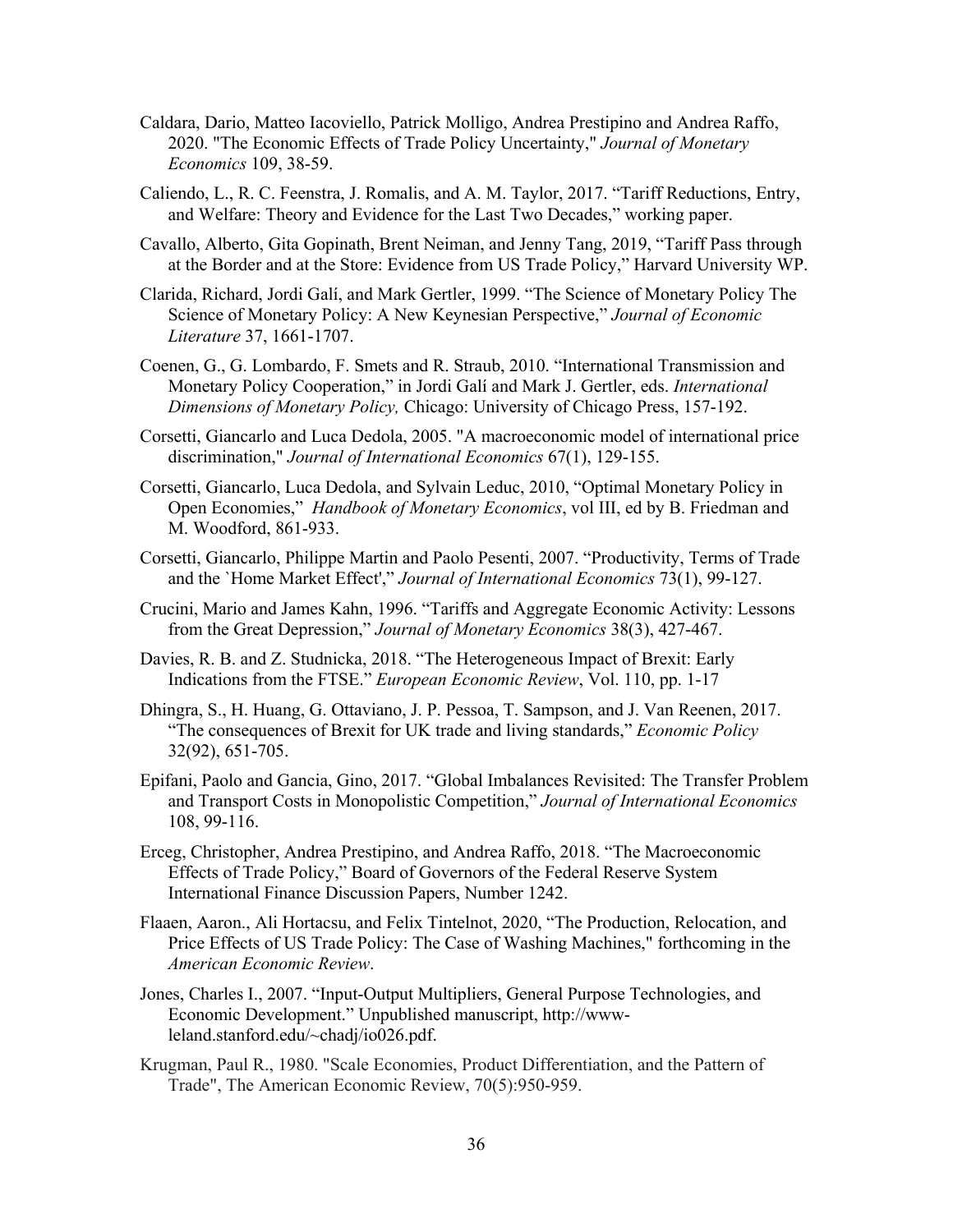- Lindé, Jesper and Andrea Pescatori, 2019. "The Macroeconomic Effects of Trade Tariffs: Revisiting the Lerner Symmetry Result," *Journal of International Money and Finance* 95(C), 52-69.
- Ossa, Ralph, 2011. "A "New Trade" Theory of GATT/WTO Negotiations," *Journal of Political Economy* 119, 122-152.
- Sampson, T., 2017. "Brexit: The Economics of International Disintegration," *Journal of Economic Perspectives*, 31(4), 163-184.
- Steinberg, J. B., 2019. "Brexit and the Macroeconomic Impact of Trade Policy Uncertainty." *Journal of International Economics* 117, 175-195.
- Van Reenen, J., 2016. "Brexit's Long-Run Effects on the UK Economy," *Brookings Papers on Economic Activity* 47(2), 367-383.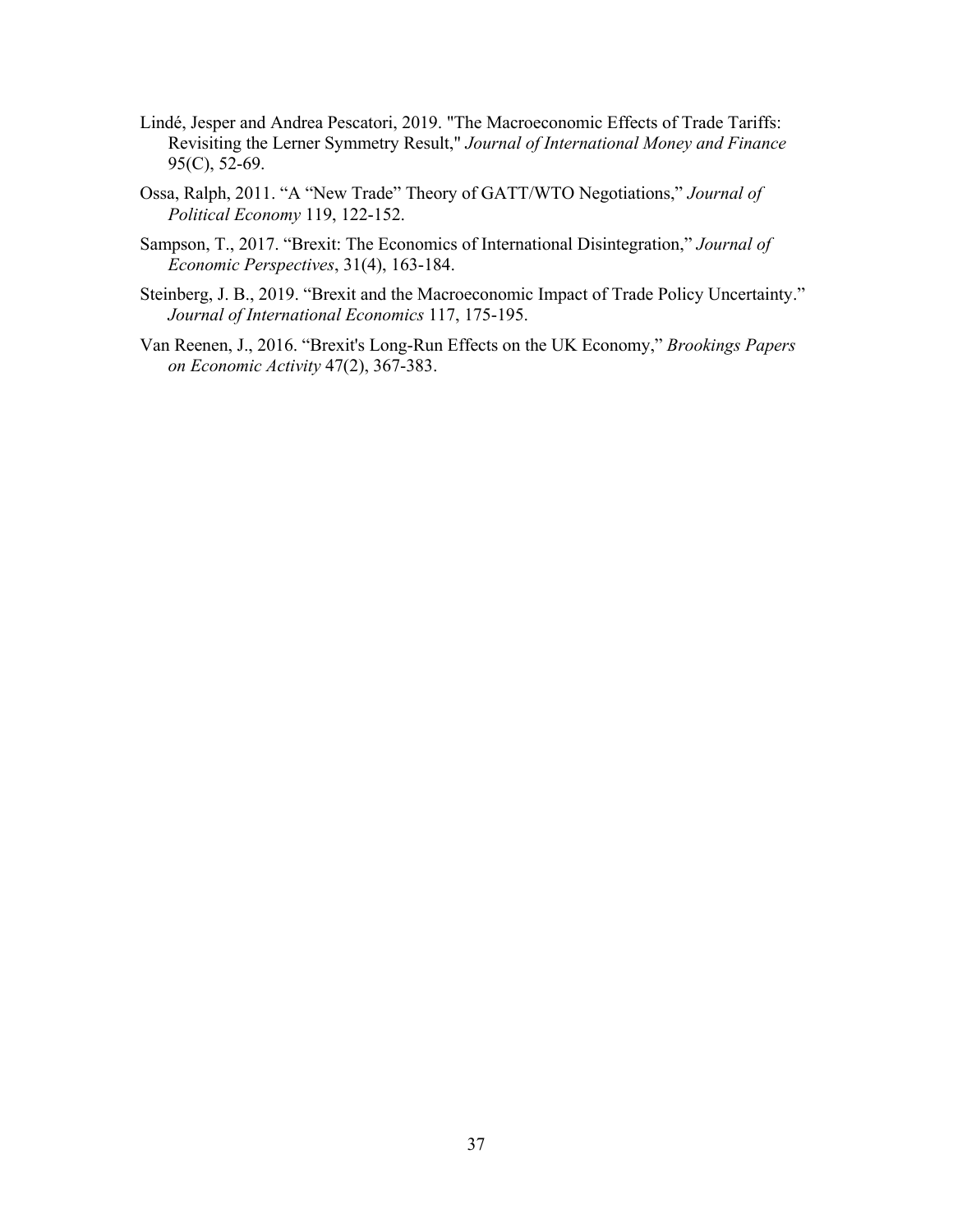### Table 1. Benchmark Parameter Values

| Preferences                         |                    |
|-------------------------------------|--------------------|
| Risk aversion                       | $\sigma = 2$       |
| Time preference                     | $\beta = 0.99$     |
| Labor supply elasticity             | $1/\psi = 1.9$     |
| Differentiated goods share          | $\theta = 1, 0.61$ |
| Non-differentiated goods home bias  | $v = 0.5$          |
| Differentiated goods elasticity     | $\phi = 5.2$       |
| Non-differentiated goods elasticity | $\eta = 15.3$      |
| Substitution between sectors        | $\xi = 1$          |
| <b>Technology</b>                   |                    |
| Firm death rate                     | $\delta = 0.1$     |
| Price stickiness                    | $\psi_p = 49$      |
| Intermediate input share            | $\varsigma = 1/3$  |
| Differentiated goods trade cost     | $\tau_{D} = 0.44$  |
| Non-differentiated goods trade cost | $\tau_{N}$ =0      |
| Mean sunk entry cost                | $K=1$              |
| Firm entry adjustment cost          | $\lambda = 0.10$   |
| Bond holding cost                   | $W_{R} = 10^{-6}$  |
| Tariff means                        | $T_p = T_w = 1.02$ |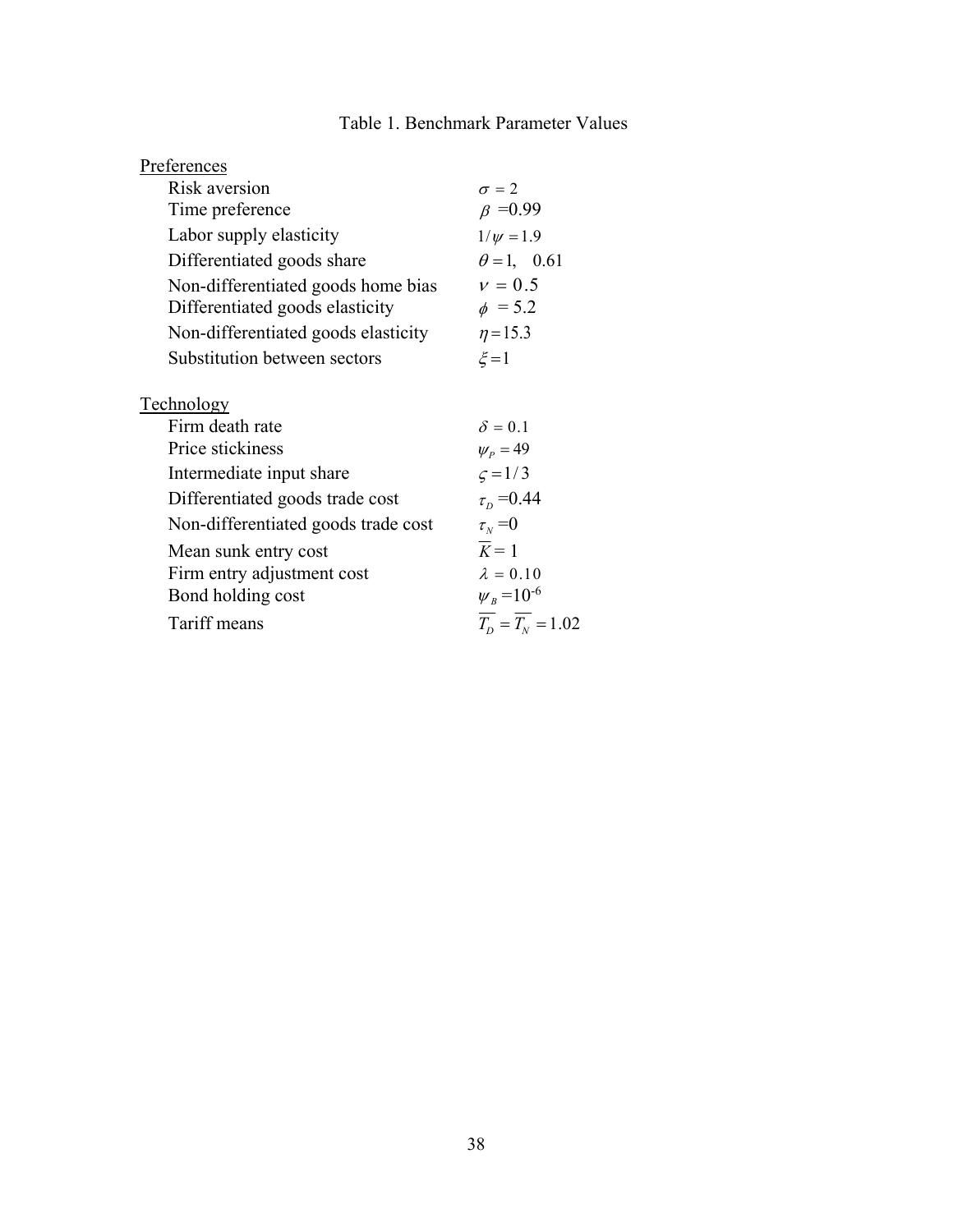|                                                                               | one-sector model |                  |                        |                   |                  |                        | two-sector model |             |                              |
|-------------------------------------------------------------------------------|------------------|------------------|------------------------|-------------------|------------------|------------------------|------------------|-------------|------------------------------|
|                                                                               | common shock     |                  |                        | independent shock |                  |                        | common           | independent |                              |
|                                                                               | (1)              | (2)              | (3)<br>no firm         | (4)               | (5)              | (6)<br>no firm         | (7)              | (8)         | (9)                          |
|                                                                               | benchmark        | no<br>roundabout | entry or<br>roundabout | benchmark         | no<br>roundabout | entry or<br>roundabout | benchmark        | benchmark   | Substitutes<br>$(\xi = 1.5)$ |
| standard deviations in percent (difference from Ramsey case)                  |                  |                  |                        |                   |                  |                        |                  |             |                              |
| <b>GDP</b>                                                                    | 1.50             | 1.35             | 0.15                   | 2.38              | 2.26             | 1.80                   | 0.70             | $-0.01$     | 0.09                         |
| employment                                                                    | 1.13             | 1.27             | 0.17                   | 2.57              | 2.64             | 2.16                   | 0.47             | $-0.01$     | $-0.36$                      |
| consumption                                                                   | 0.25             | 0.33             | 0.19                   | $-0.19$           | $-0.14$          | $-0.16$                | 0.04             | $-0.26$     | 0.57                         |
| firm entry investment                                                         | 5.62             | 7.98             | 0.00                   | $-6.80$           | $-6.32$          | 0.00                   | 4.89             | $-8.13$     | 26.39                        |
| number of firms                                                               | 0.53             | 0.85             | 0.00                   | $-1.02$           | $-0.84$          | 0.00                   | 0.52             | $-3.17$     | 25.68                        |
| inflation                                                                     | $-0.06$          | $-0.10$          | $-0.05$                | 0.15              | 0.12             | 0.13                   | $-0.28$          | $-0.13$     | 2.34                         |
| real exch. rate                                                               | 0.00             | 0.00             | 0.00                   | $-0.95$           | $-0.83$          | $-0.94$                | 0.00             | $-0.72$     | 0.12                         |
| unconditional means of variables (percent change from Ramsey case)            |                  |                  |                        |                   |                  |                        |                  |             |                              |
| <b>GDP</b>                                                                    | 0.041            | 0.027            | 0.012                  | 0.055             | 0.061            | 0.070                  | 0.016            | 0.091       | 0.808                        |
| employment                                                                    | 0.019            | 0.012            | 0.010                  | 0.081             | 0.051            | 0.063                  | 0.014            | 0.070       | 2.540                        |
| consumption                                                                   | $-0.012$         | $-0.010$         | 0.000                  | $-0.078$          | $-0.043$         | 0.029                  | $-0.010$         | $-0.058$    | $-2.883$                     |
| firm entry investment                                                         | $-0.052$         | $-0.077$         | 0.000                  | $-0.688$          | $-0.718$         | 0.000                  | $-0.086$         | $-0.641$    | $-15.662$                    |
| number of firms                                                               | $-0.052$         | $-0.077$         | 0.000                  | $-0.688$          | $-0.718$         | 0.000                  | $-0.086$         | $-0.641$    | $-15.662$                    |
| Welfare (percent change from Ramsey case, conditional, in consumption units): |                  |                  |                        |                   |                  |                        |                  |             |                              |
|                                                                               | $-0.082$         | $-0.057$         | $-0.024$               | $-0.250$          | $-0.149$         | $-0.106$               | $-0.053$         | $-0.155$    | $-0.293$                     |

#### Table 2. Moments of variables, and welfare: Comparing Taylor Rule policy to Ramsey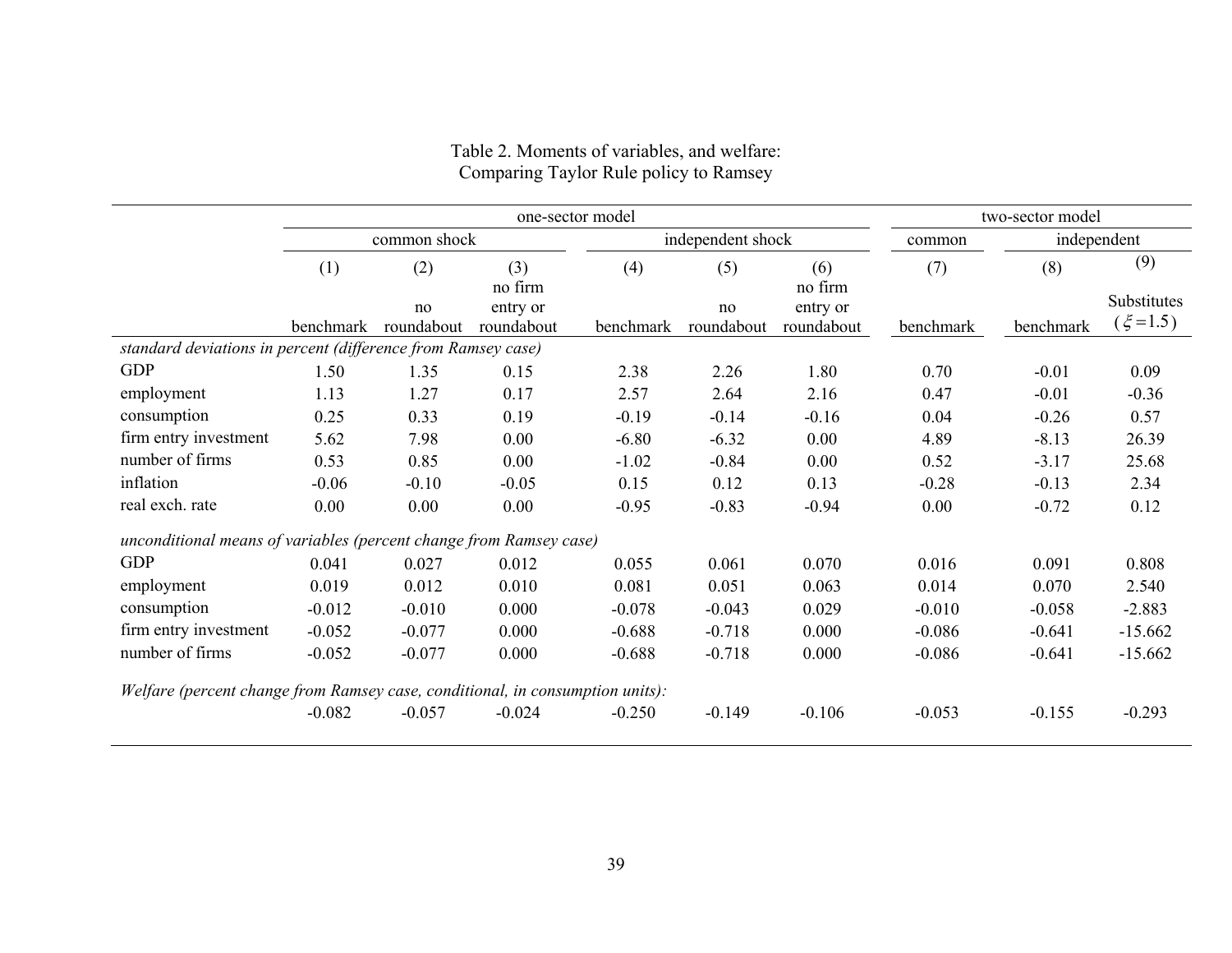

Figure 1a. Symmetric tariff war: Impulse responses to a rise in tariff in both countries, onesector model

Vertical axis is percent deviation  $(0.01=1\%)$  from steady state levels. Horizontal axis is time (in years).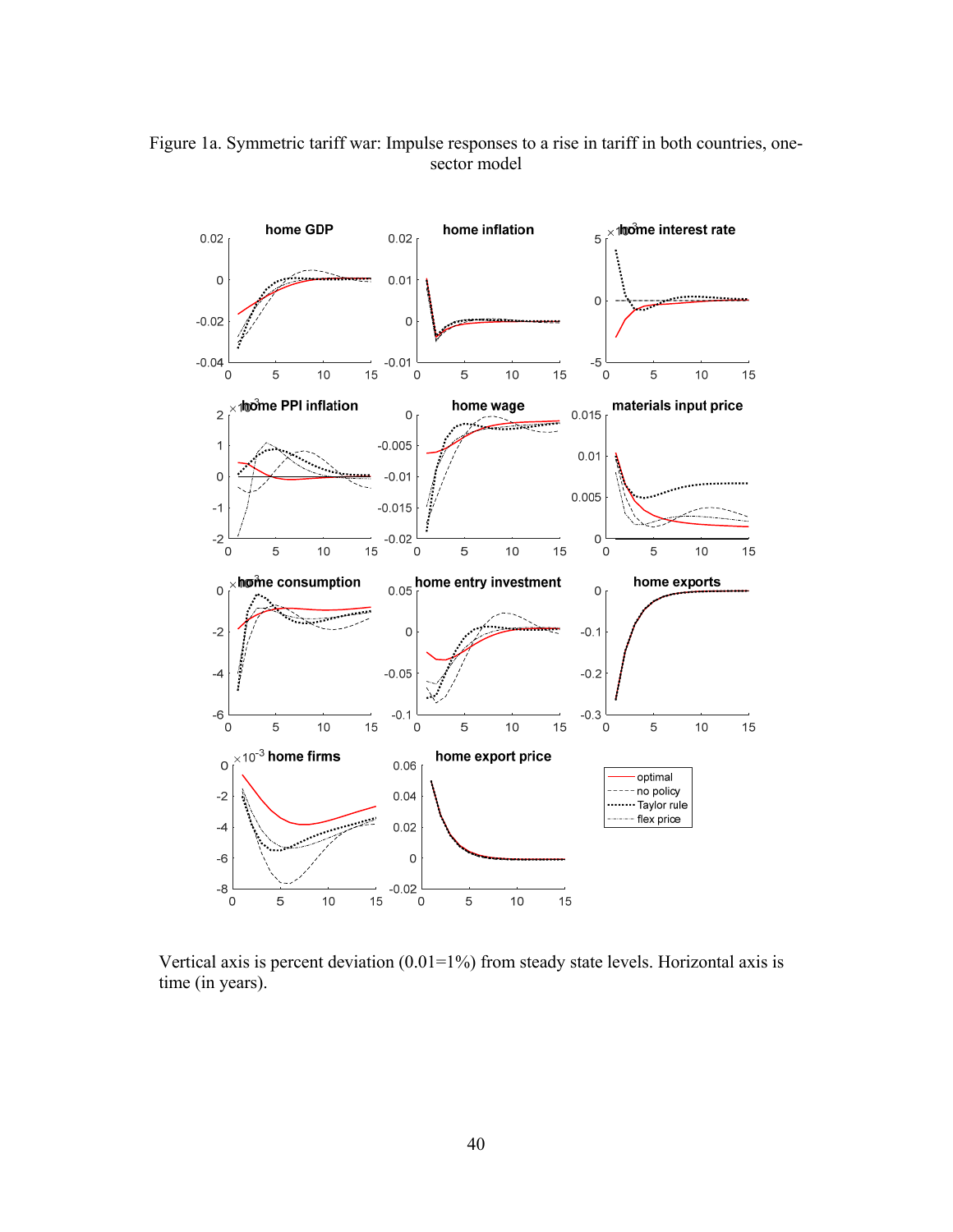

#### Figure 1b. Alternative calibrations of materials intput share, symmetric tariff shock, one-sector model

Vertical axis is percent deviation  $(0.01=1\%)$  from steady state levels. Horizontal axis is time (in years).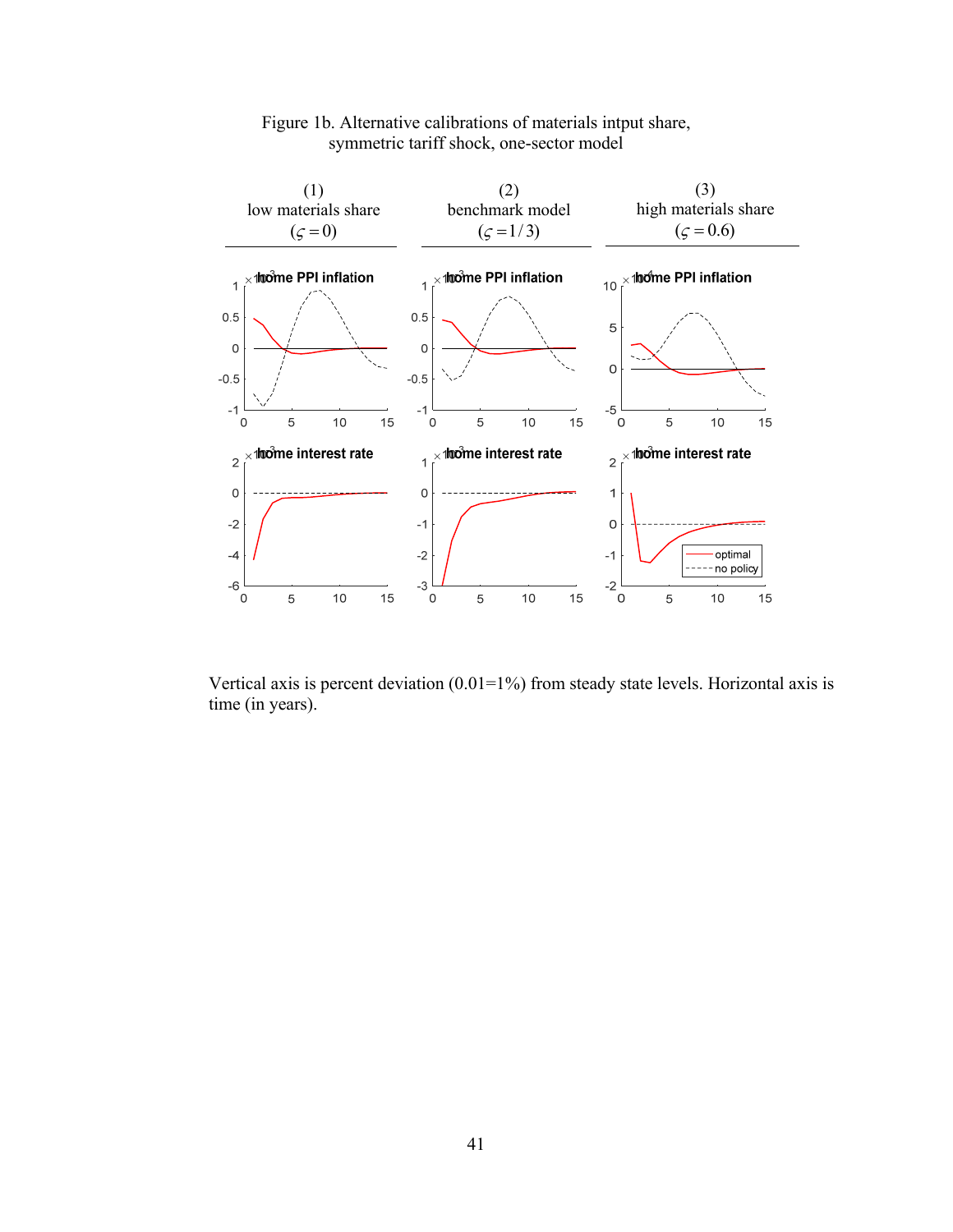



Vertical axis is percent deviation  $(0.01=1\%)$  from steady state levels. Horizontal axis is time (in years).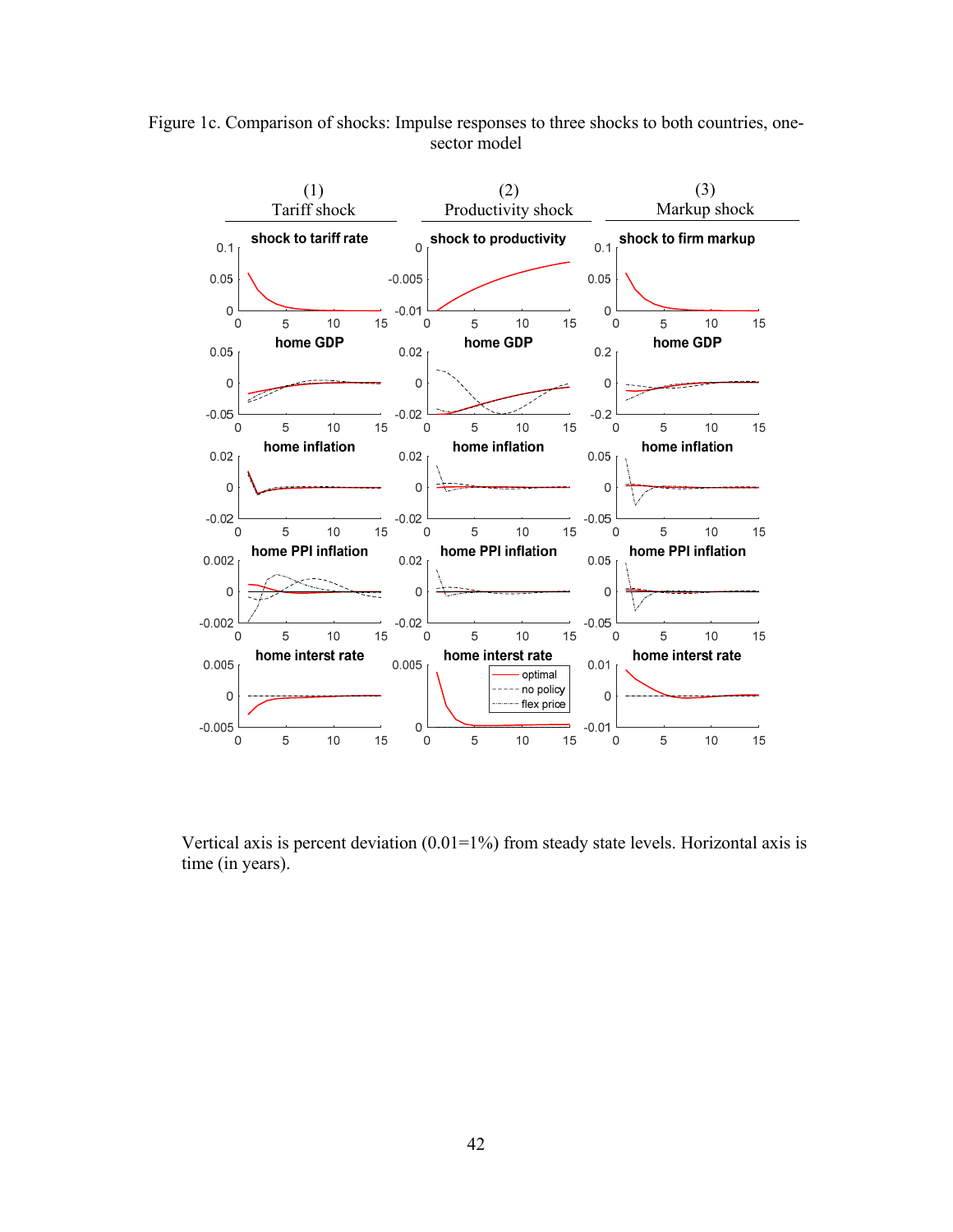

Figure 2a. Unilateral tariff: Impulse responses to a rise in foreign tariff on home exports, one-sector model

Vertical axis is percent deviation  $(0.01=1\%)$  from steady state levels. Horizontal axis is time (in years).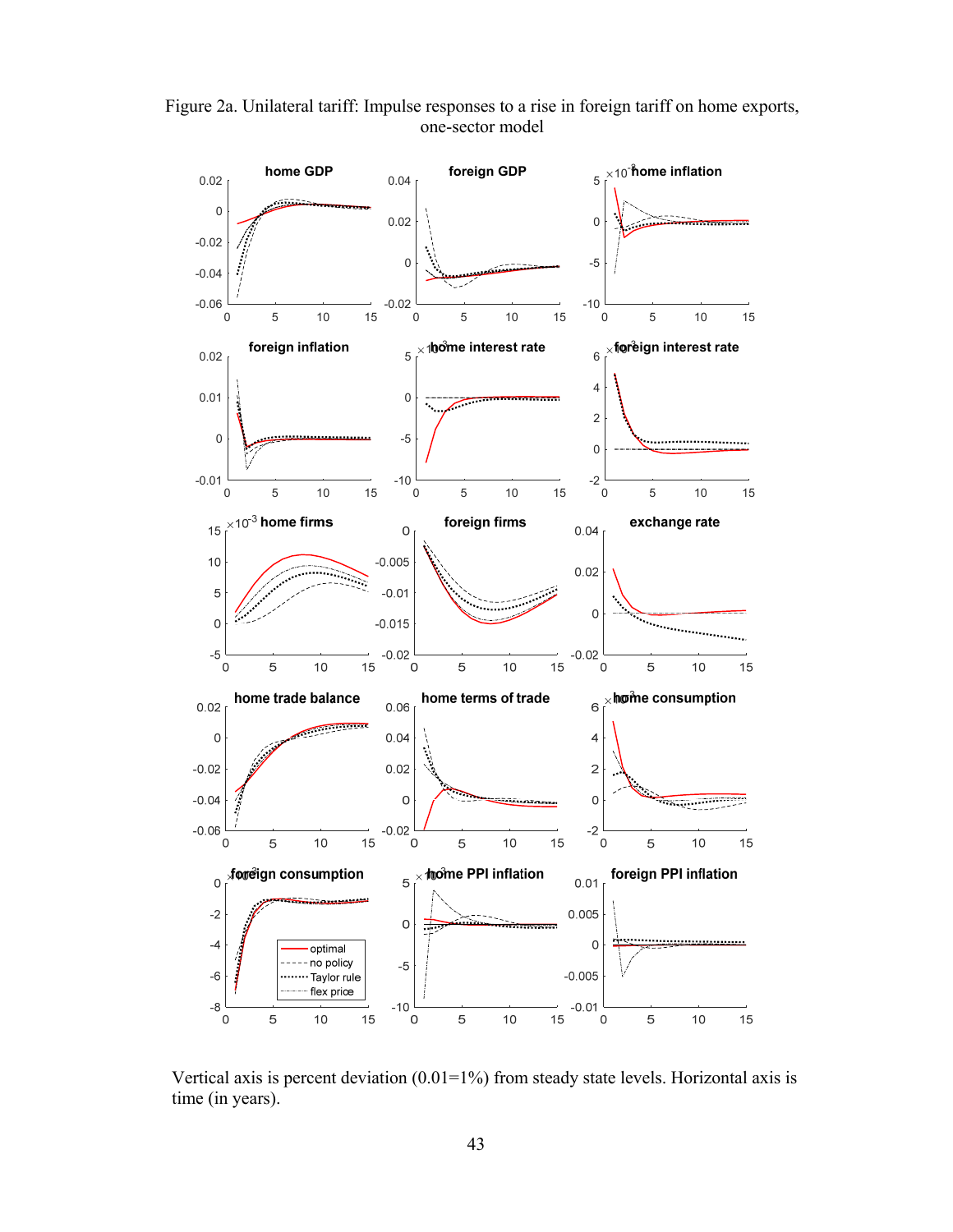

Figure 2b. Comparison of unilateral shocks: Impulse responses to three shocks selectively impacting home country, one-sector model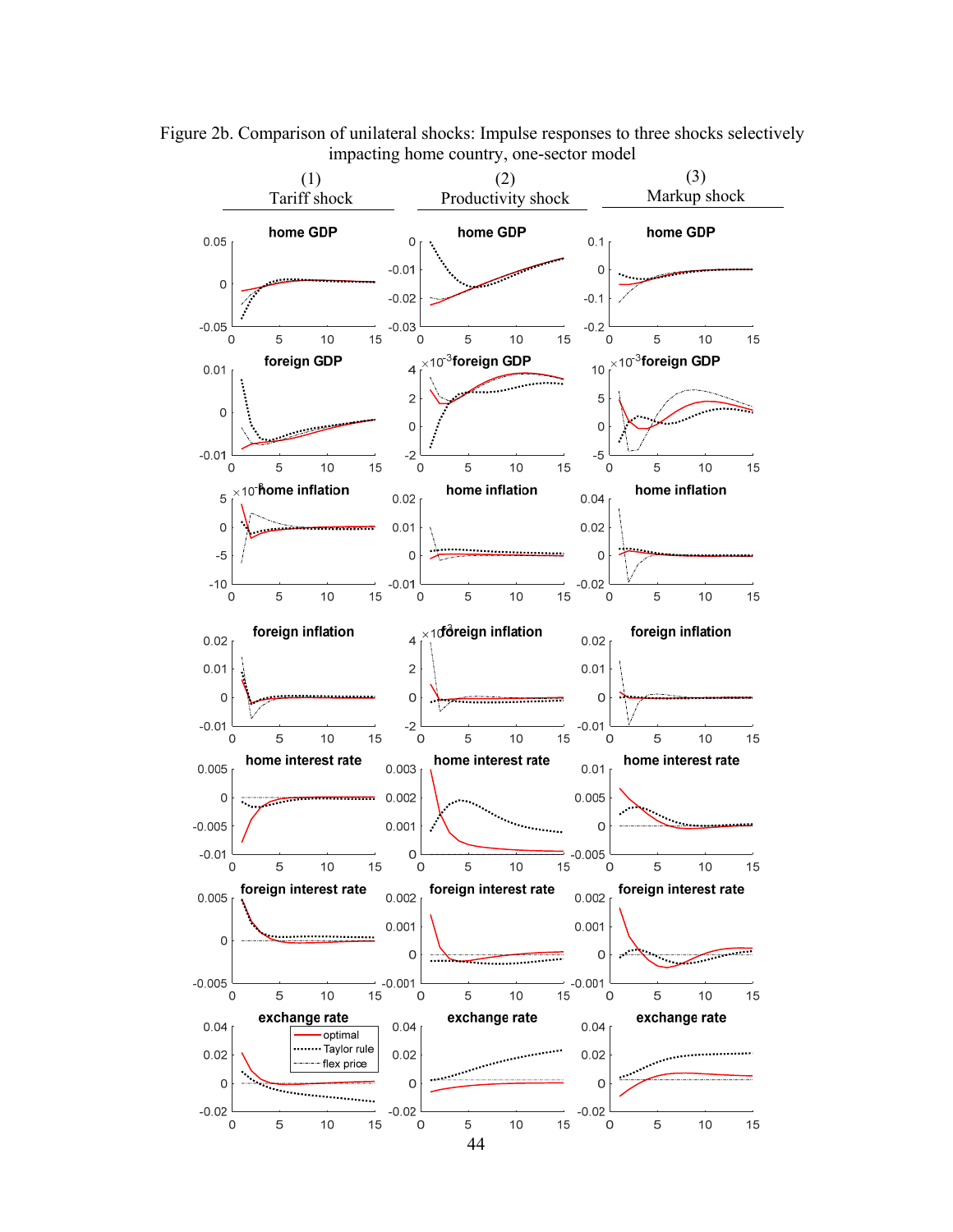Figure 3. Impulse responses to a rise in foreign tariff on home differentiated exports, twosector model



Vertical axis is percent deviation  $(0.01=1\%)$  from steady state levels. Horizontal axis is time (in years).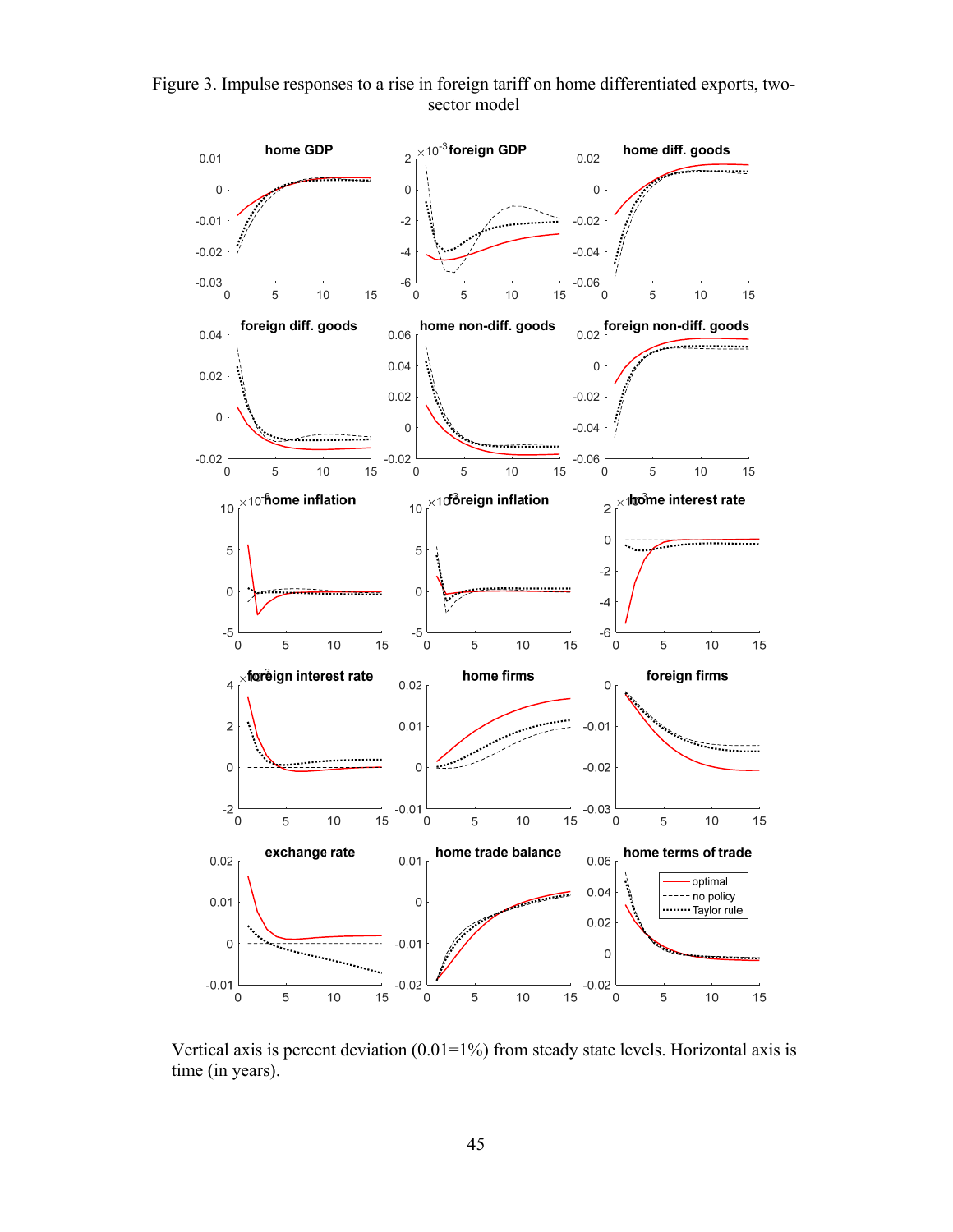Figure 4. Impulse responses to a rise in tariff on differentiated goods in both countries, two-sector model



Vertical axis is percent deviation  $(0.01=1\%)$  from steady state levels. Horizontal axis is time (in years).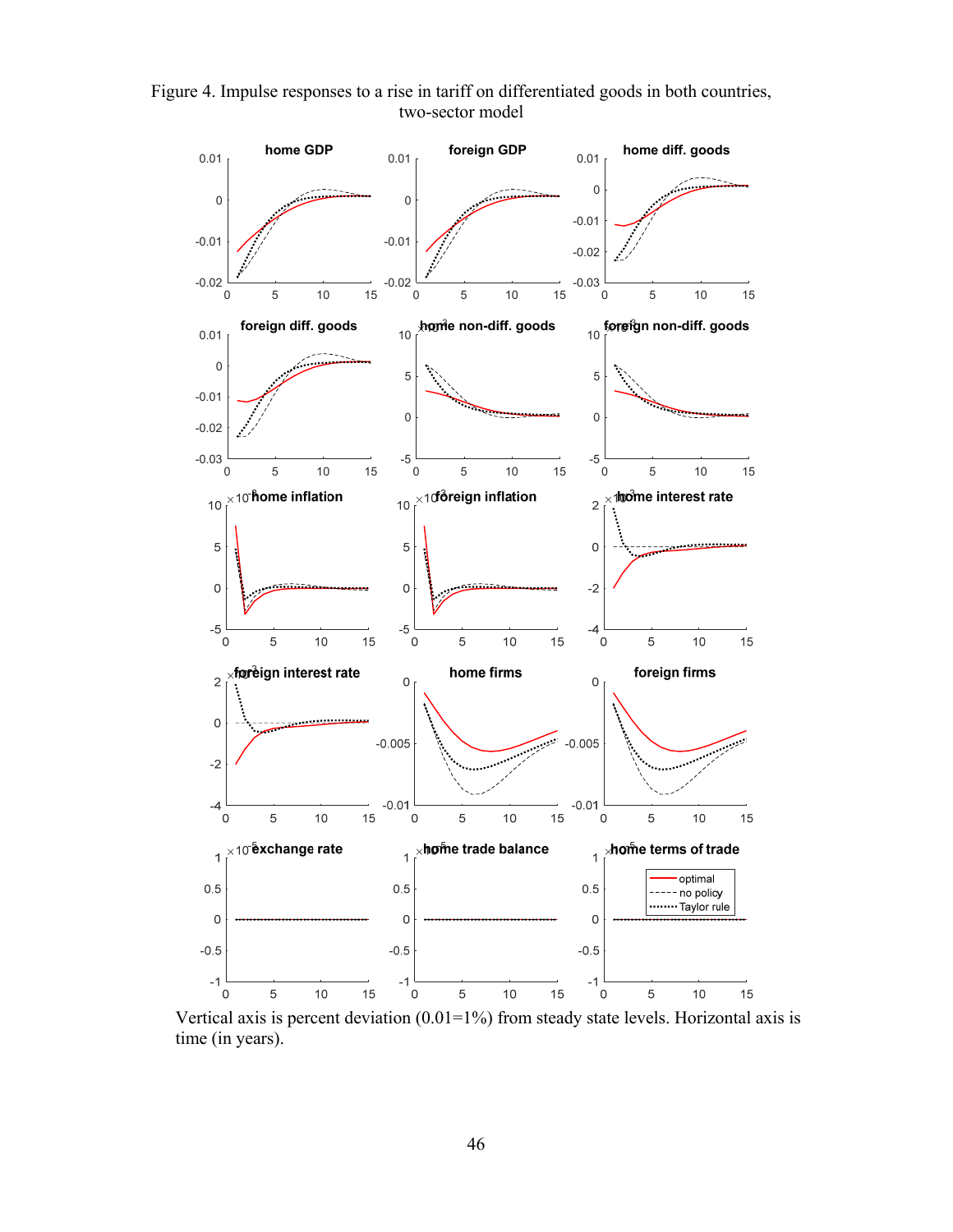Figure 5. Local Currency Pricing: Impulse responses to a rise in foreign tariff on home differentiated exports, two-sector model, LCP



Vertical axis is percent deviation  $(0.01=1\%)$  from steady state levels. Horizontal axis is time (in years).